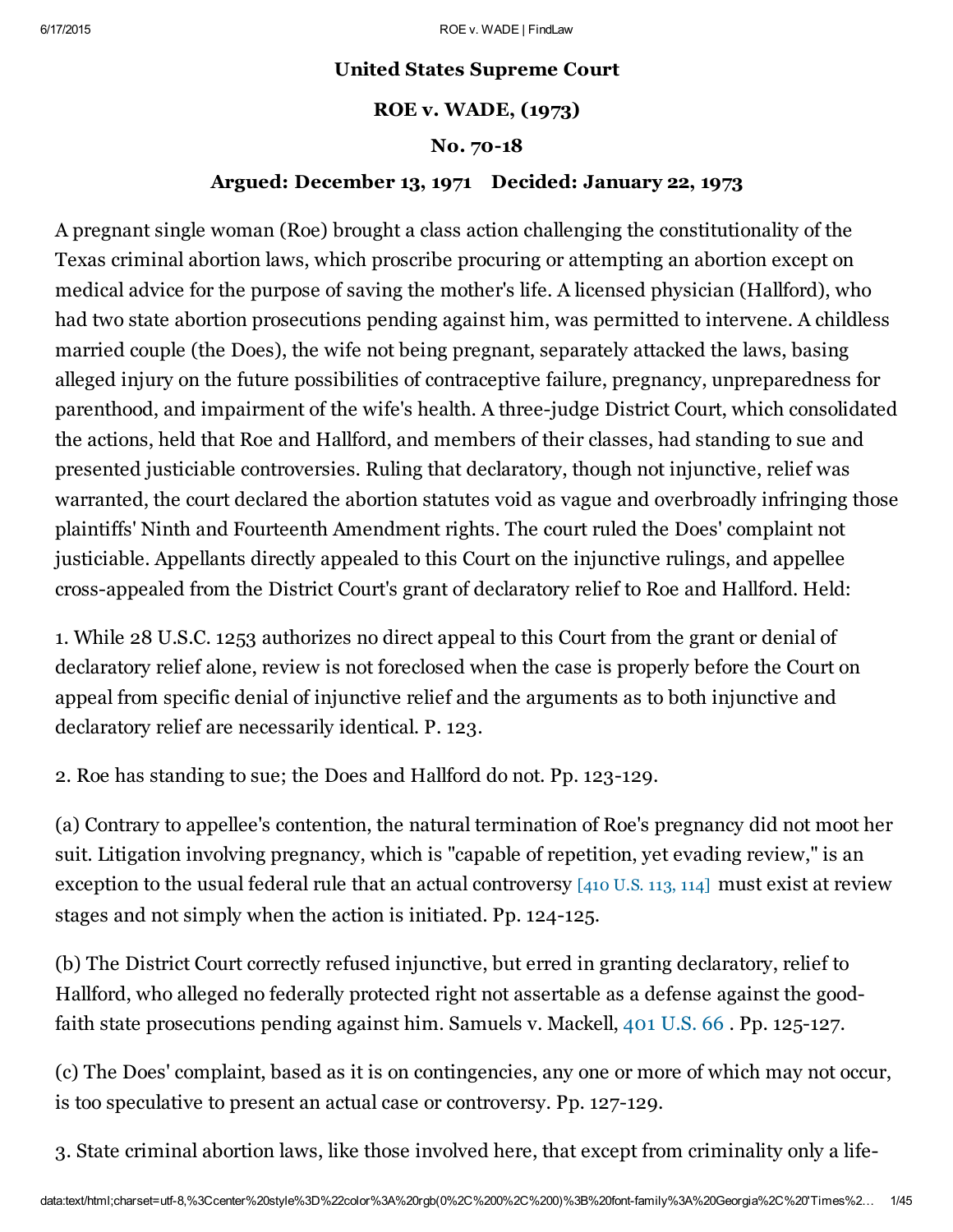saving procedure on the mother's behalf without regard to the stage of her pregnancy and other interests involved violate the Due Process Clause of the Fourteenth Amendment, which protects against state action the right to privacy, including a woman's qualified right to terminate her pregnancy. Though the State cannot override that right, it has legitimate interests in protecting both the pregnant woman's health and the potentiality of human life, each of which interests grows and reaches a "compelling" point at various stages of the woman's approach to term. Pp. 147-164.

(a) For the stage prior to approximately the end of the first trimester, the abortion decision and its effectuation must be left to the medical judgment of the pregnant woman's attending physician. Pp. 163, 164.

(b) For the stage subsequent to approximately the end of the first trimester, the State, in promoting its interest in the health of the mother, may, if it chooses, regulate the abortion procedure in ways that are reasonably related to maternal health. Pp. 163, 164.

(c) For the stage subsequent to viability the State, in promoting its interest in the potentiality of human life, may, if it chooses, regulate, and even proscribe, abortion except where necessary, in appropriate medical judgment, for the preservation of the life or health of the mother. Pp. 163-164; 164-165.

4. The State may define the term "physician" to mean only a physician currently licensed by the State, and may proscribe any abortion by a person who is not a physician as so defined. P. 165.

5. It is unnecessary to decide the injunctive relief issue since the Texas authorities will doubtless fully recognize the Court's ruling [410 U.S. 113, 115] that the Texas criminal abortion statutes are unconstitutional. P. 166.

314 F. Supp. 1217, affirmed in part and reversed in part.

BLACKMUN, J., delivered the opinion of the Court, in which BURGER, C. J., and DOUGLAS, BRENNAN, STEWART, MARSHALL, and POWELL, JJ., joined. BURGER, C. J., post, p. 207, DOUGLAS, J., post, p. 209, and STEWART, J., post, p. 167, filed concurring opinions. WHITE, J., filed a dissenting opinion, in which REHNQUIST, J., joined, post, p. 221. REHNQUIST, J., filed a dissenting opinion, post, p. 171.

Sarah Weddington reargued the cause for appellants. With her on the briefs were Roy Lucas, Fred Bruner, Roy L. Merrill, Jr., and Norman Dorsen.

Robert C. Flowers, Assistant Attorney General of Texas, argued the cause for appellee on the reargument. Jay Floyd, Assistant Attorney General, argued the cause for appellee on the original argument. With them on the brief were Crawford C. Martin, Attorney General, Nola White, First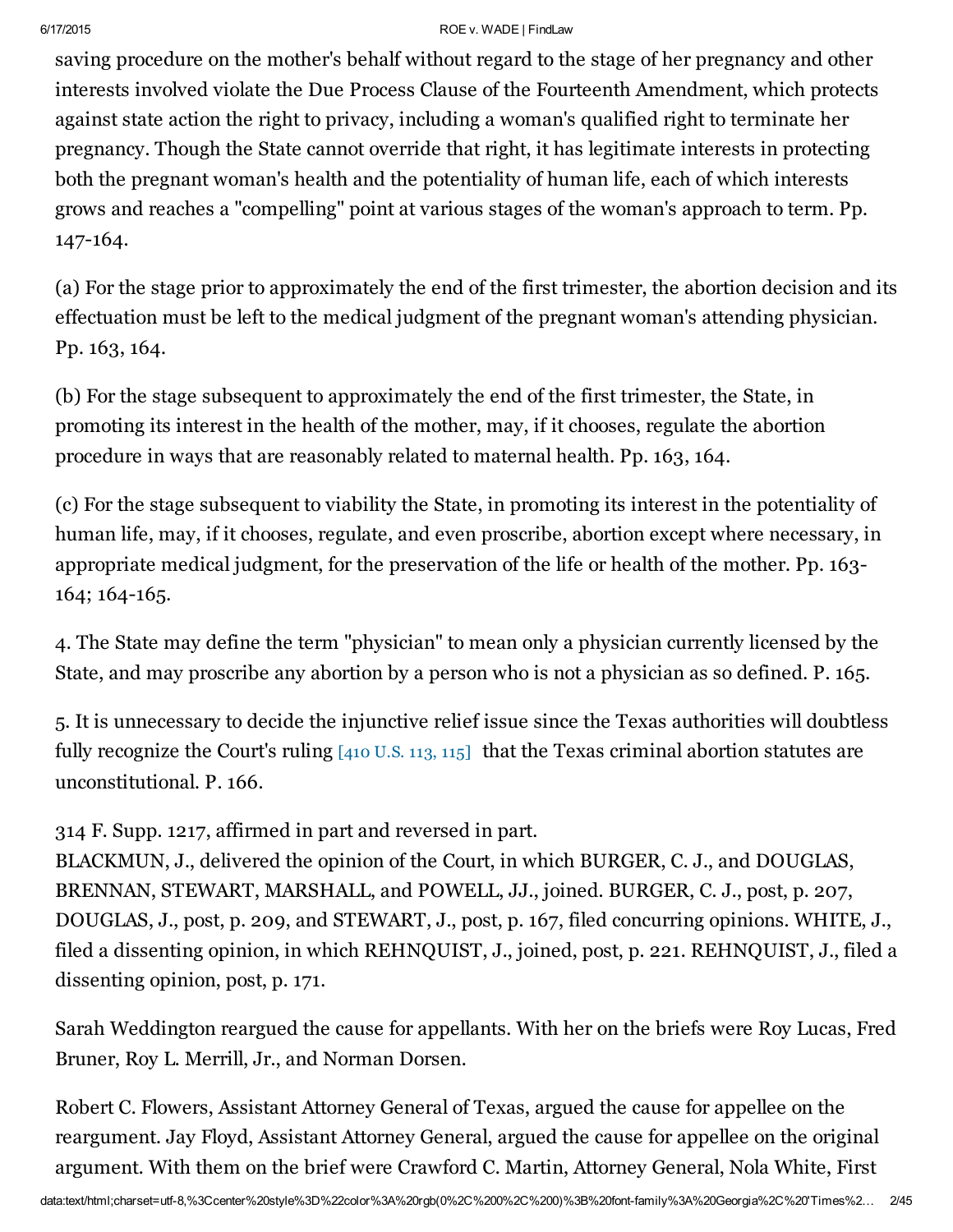Assistant Attorney General, Alfred Walker, Executive Assistant Attorney General, Henry Wade, and John B. Tolle. [\\*](http://caselaw.findlaw.com/us-supreme-court/410/113.html#f*) [410 U.S. 113, 116]

[ [Footnote](http://caselaw.findlaw.com/us-supreme-court/410/113.html#t*) \* ] Briefs of amici curiae were filed by Gary K. Nelson, Attorney General of Arizona, Robert K. Killian, Attorney General of Connecticut, Ed W. Hancock, Attorney General of Kentucky, Clarence A. H. Meyer, Attorney General of Nebraska, and Vernon B. Romney, Attorney General of Utah; by Joseph P. Witherspoon, Jr., for the Association of Texas Diocesan Attorneys; by Charles E. Rice for Americans United for Life; by Eugene J. McMahon for Women for the Unborn et al.; by Carol Ryan for the American College of Obstetricians and Gynecologists et al.; by Dennis J. Horan, Jerome A. Frazel, Jr., Thomas M. Crisham, and Dolores V. Horan for Certain Physicians, Professors and Fellows of the American College of Obstetrics and Gynecology; by Harriet F. Pilpel, Nancy F. Wechsler, and Frederic S. Nathan for Planned Parenthood Federation of America, Inc., et al.; by Alan F. Charles for the National Legal Program on Health Problems of the Poor et al.; by Marttie L. Thompson for State Communities Aid Assn.; by [410 U.S. 113, 116] Alfred L. Scanlan, Martin J. Flynn, and Robert M. Byrn for the National Right to Life Committee; by Helen L. Buttenwieser for the American Ethical Union et al.; by Norma G. Zarky for the American Association of University Women et al.; by Nancy Stearns for New Women Lawyers et al.; by the California Committee to Legalize Abortion et al.; and by Robert E. Dunne for Robert L. Sassone.

MR. JUSTICE BLACKMUN delivered the opinion of the Court.

This Texas federal appeal and its Georgia companion, Doe v. Bolton, post, p. 179, present constitutional challenges to state criminal abortion legislation. The Texas statutes under attack here are typical of those that have been in effect in many States for approximately a century. The Georgia statutes, in contrast, have a modern cast and are a legislative product that, to an extent at least, obviously reflects the influences of recent attitudinal change, of advancing medical knowledge and techniques, and of new thinking about an old issue.

We forthwith acknowledge our awareness of the sensitive and emotional nature of the abortion controversy, of the vigorous opposing views, even among physicians, and of the deep and seemingly absolute convictions that the subject inspires. One's philosophy, one's experiences, one's exposure to the raw edges of human existence, one's religious training, one's attitudes toward life and family and their values, and the moral standards one establishes and seeks to observe, are all likely to influence and to color one's thinking and conclusions about abortion.

In addition, population growth, pollution, poverty, and racial overtones tend to complicate and not to simplify the problem.

Our task, of course, is to resolve the issue by constitutional measurement, free of emotion and of predilection. We seek earnestly to do this, and, because we do, we [410 U.S. 113, 117] have inquired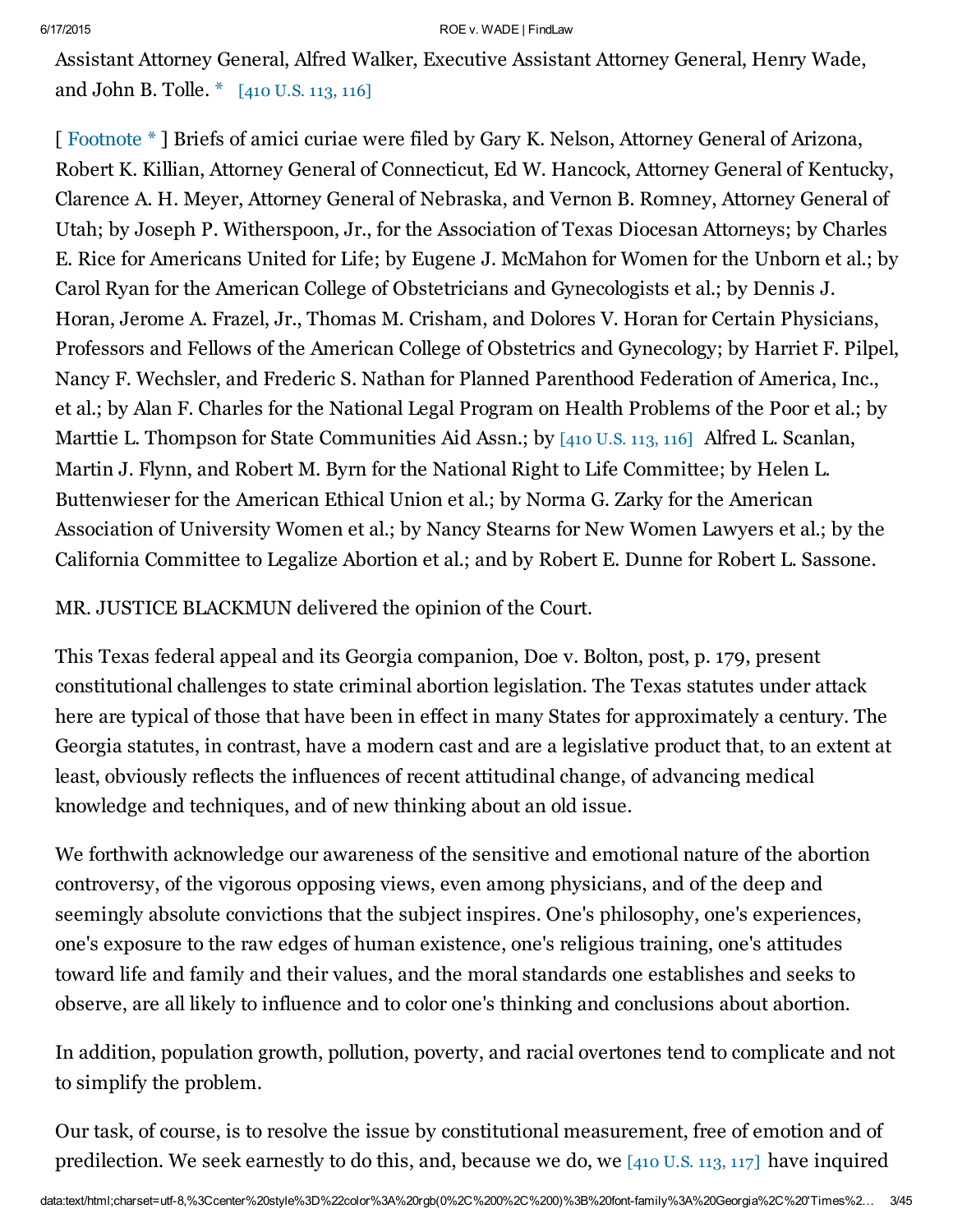into, and in this opinion place some emphasis upon, medical and medical-legal history and what that history reveals about man's attitudes toward the abortion procedure over the centuries. We bear in mind, too, Mr. Justice Holmes' admonition in his now-vindicated dissent in Lochner v. New York, 198 [U.S.](http://caselaw.findlaw.com/us-supreme-court/198/45.html#76) 45, 76 (1905):

"[The Constitution] is made for people of fundamentally differing views, and the accident of our finding certain opinions natural and familiar or novel and even shocking ought not to conclude our judgment upon the question whether statutes embodying them conflict with the Constitution of the United States."

## I

The Texas statutes that concern us here are Arts. 1191-1194 and 1196 of the State's Penal Code. [1](http://caselaw.findlaw.com/us-supreme-court/410/113.html#f1) These make it a crime to "procure an abortion," as therein [410 U.S. 113, 118] defined, or to attempt one, except with respect to "an abortion procured or attempted by medical advice for the purpose of saving the life of the mother." Similar statutes are in existence in a majority of the States. [2](http://caselaw.findlaw.com/us-supreme-court/410/113.html#f2) [410 U.S. 113, 119]

Texas first enacted a criminal abortion statute in 1854. Texas Laws 1854, c. 49, 1, set forth in 3 H. Gammel, Laws of Texas 1502 (1898). This was soon modified into language that has remained substantially unchanged to the present time. See Texas Penal Code of 1857, c. 7, Arts. 531-536; G. Paschal, Laws of Texas, Arts. 2192-2197 (1866); Texas Rev. Stat., c. 8, Arts. 536-541 (1879); Texas Rev. Crim. Stat., Arts. 1071-1076 (1911). The final article in each of these compilations provided the same exception, as does the present Article 1196, for an abortion by "medical advice for the purpose of saving the life of the mother."  $3\left[410 \text{ U.S. } 113, 120\right]$  $3\left[410 \text{ U.S. } 113, 120\right]$ 

## II

Jane Roe, [4](http://caselaw.findlaw.com/us-supreme-court/410/113.html#f4) a single woman who was residing in Dallas County, Texas, instituted this federal action in March 1970 against the District Attorney of the county. She sought a declaratory judgment that the Texas criminal abortion statutes were unconstitutional on their face, and an injunction restraining the defendant from enforcing the statutes.

Roe alleged that she was unmarried and pregnant; that she wished to terminate her pregnancy by an abortion "performed by a competent, licensed physician, under safe, clinical conditions"; that she was unable to get a "legal" abortion in Texas because her life did not appear to be threatened by the continuation of her pregnancy; and that she could not afford to travel to another jurisdiction in order to secure a legal abortion under safe conditions. She claimed that the Texas statutes were unconstitutionally vague and that they abridged her right of personal privacy, protected by the First, Fourth, Fifth, Ninth, and Fourteenth Amendments. By an amendment to her complaint Roe purported to sue "on behalf of herself and all other women" similarly situated.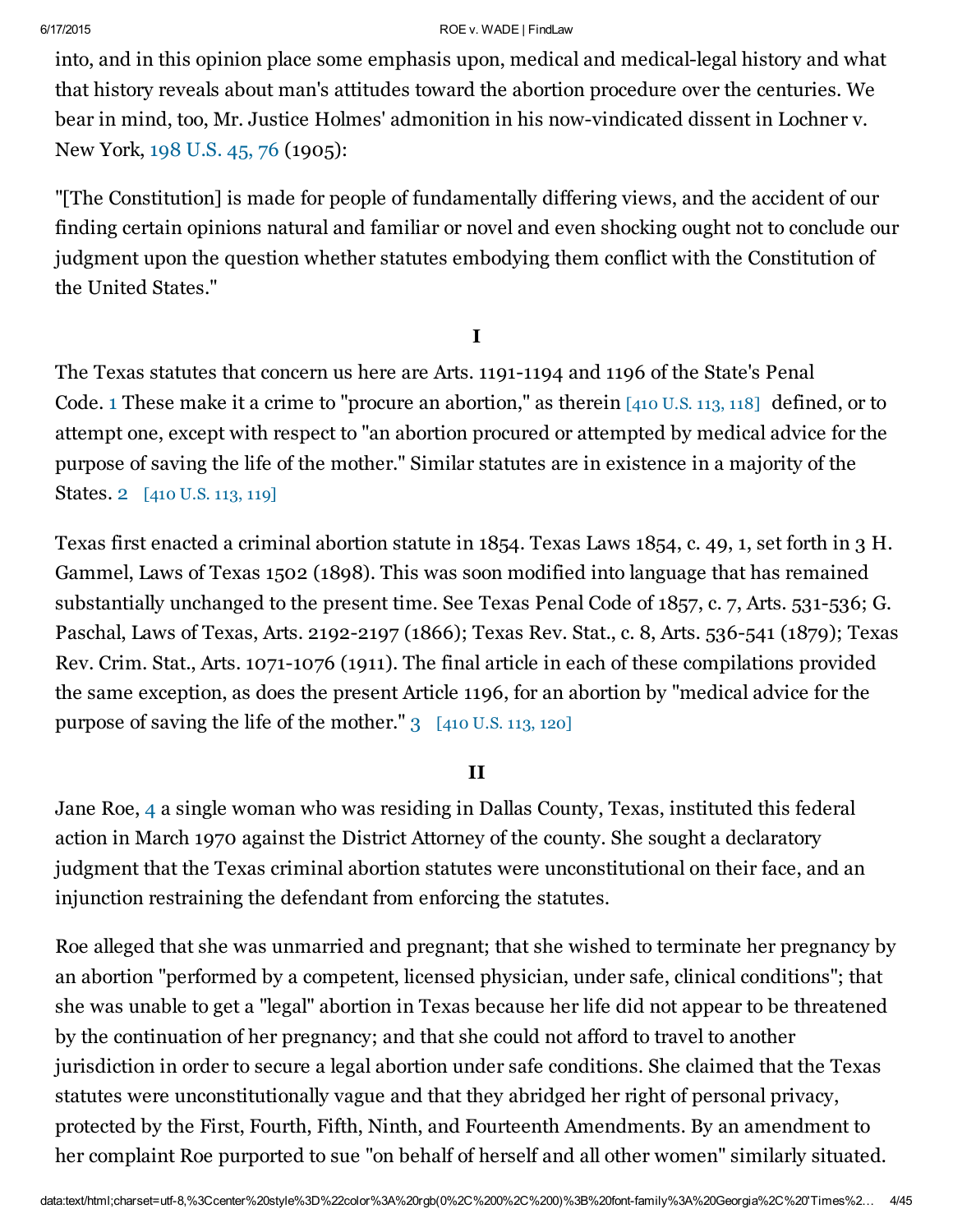James Hubert Hallford, a licensed physician, sought and was granted leave to intervene in Roe's action. In his complaint he alleged that he had been arrested previously for violations of the Texas abortion statutes and [410 U.S. 113, 121] that two such prosecutions were pending against him. He described conditions of patients who came to him seeking abortions, and he claimed that for many cases he, as a physician, was unable to determine whether they fell within or outside the exception recognized by Article 1196. He alleged that, as a consequence, the statutes were vague and uncertain, in violation of the Fourteenth Amendment, and that they violated his own and his patients' rights to privacy in the doctor-patient relationship and his own right to practice medicine, rights he claimed were guaranteed by the First, Fourth, Fifth, Ninth, and Fourteenth Amendments.

John and Mary Doe, [5](http://caselaw.findlaw.com/us-supreme-court/410/113.html#f5) a married couple, filed a companion complaint to that of Roe. They also named the District Attorney as defendant, claimed like constitutional deprivations, and sought declaratory and injunctive relief. The Does alleged that they were a childless couple; that Mrs. Doe was suffering from a "neural-chemical" disorder; that her physician had "advised her to avoid pregnancy until such time as her condition has materially improved" (although a pregnancy at the present time would not present "a serious risk" to her life); that, pursuant to medical advice, she had discontinued use of birth control pills; and that if she should become pregnant, she would want to terminate the pregnancy by an abortion performed by a competent, licensed physician under safe, clinical conditions. By an amendment to their complaint, the Does purported to sue "on behalf of themselves and all couples similarly situated."

The two actions were consolidated and heard together by a duly convened three-judge district court. The suits thus presented the situations of the pregnant single woman, the childless couple, with the wife not pregnant, [410 U.S. 113, 122] and the licensed practicing physician, all joining in the attack on the Texas criminal abortion statutes. Upon the filing of affidavits, motions were made for dismissal and for summary judgment. The court held that Roe and members of her class, and Dr. Hallford, had standing to sue and presented justiciable controversies, but that the Does had failed to allege facts sufficient to state a present controversy and did not have standing. It concluded that, with respect to the requests for a declaratory judgment, abstention was not warranted. On the merits, the District Court held that the "fundamental right of single women and married persons to choose whether to have children is protected by the Ninth Amendment, through the Fourteenth Amendment," and that the Texas criminal abortion statutes were void on their face because they were both unconstitutionally vague and constituted an overbroad infringement of the plaintiffs' Ninth Amendment rights. The court then held that abstention was warranted with respect to the requests for an injunction. It therefore dismissed the Does' complaint, declared the abortion statutes void, and dismissed the application for injunctive relief. 314 F. Supp. 1217, 1225 (ND Tex. 1970).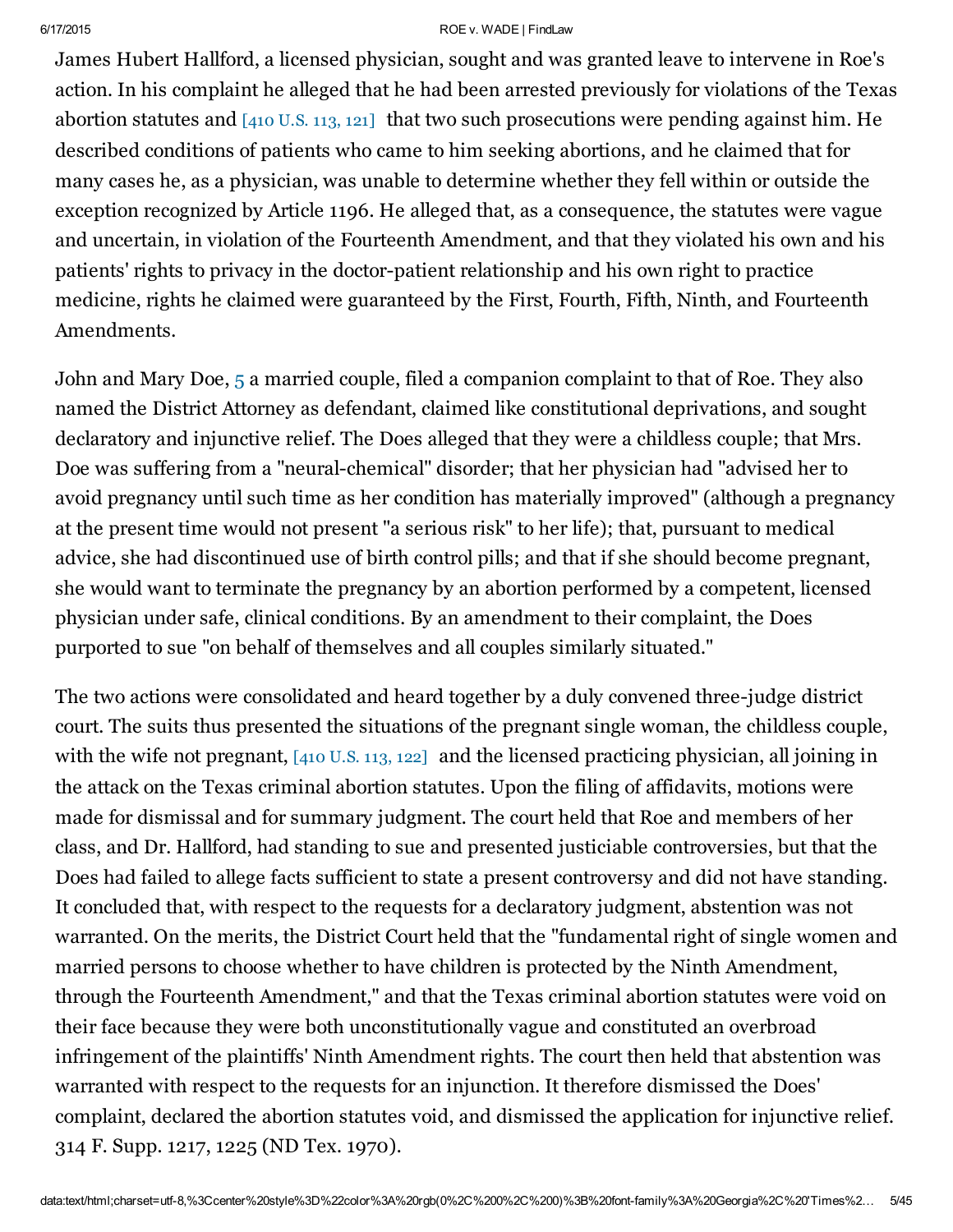The plaintiffs Roe and Doe and the intervenor Hallford, pursuant to 28 U.S.C. 1253, have appealed to this Court from that part of the District Court's judgment denying the injunction. The defendant District Attorney has purported to cross-appeal, pursuant to the same statute, from the court's grant of declaratory relief to Roe and Hallford. Both sides also have taken protective appeals to the United States Court of Appeals for the Fifth Circuit. That court ordered the appeals held in abeyance pending decision here. We postponed decision on jurisdiction to the hearing on the merits. 402 [U.S.](http://caselaw.findlaw.com/us-supreme-court/402/941.html) 941 (1971). [410 U.S. 113, 123]

## III

It might have been preferable if the defendant, pursuant to our Rule 20, had presented to us a petition for certiorari before judgment in the Court of Appeals with respect to the granting of the plaintiffs' prayer for declaratory relief. Our decisions in Mitchell v. Donovan,398 [U.S.](http://caselaw.findlaw.com/us-supreme-court/398/427.html) 427 (1970), and Gunn v. University Committee, 399 [U.S.](http://caselaw.findlaw.com/us-supreme-court/399/383.html) 383 (1970), are to the effect that 1253 does not authorize an appeal to this Court from the grant or denial of declaratory relief alone. We conclude, nevertheless, that those decisions do not foreclose our review of both the injunctive and the declaratory aspects of a case of this kind when it is properly here, as this one is, on appeal under 1253 from specific denial of injunctive relief, and the arguments as to both aspects are necessarily identical. See Carter v. Jury Comm'n,396 [U.S.](http://caselaw.findlaw.com/us-supreme-court/396/320.html) 320 (1970); Florida Lime Growers v. Jacobsen, 362 [U.S.](http://caselaw.findlaw.com/us-supreme-court/362/73.html#80) 73, 80 -81 (1960). It would be destructive of time and energy for all concerned were we to rule otherwise. Cf. Doe v. Bolton, post, p. 179.

## IV

We are next confronted with issues of justiciability, standing, and abstention. Have Roe and the Does established that "personal stake in the outcome of the [controversy,"](http://caselaw.findlaw.com/us-supreme-court/369/186.html#204) Baker v. Carr,369 U.S. 186, 204 (1962), that insures that "the dispute sought to be adjudicated will be presented in an adversary context and in a form historically viewed as capable of judicial resolution," Flast v. Cohen, 392 [U.S.](http://caselaw.findlaw.com/us-supreme-court/392/83.html#101) 83, 101 (1968), and Sierra Club v. Morton, 405 U.S. [727,](http://caselaw.findlaw.com/us-supreme-court/405/727.html#732) 732 (1972)? And what effect did the pendency of criminal abortion charges against Dr. Hallford in state court have upon the propriety of the federal court's granting relief to him as a plaintiff-intervenor?  $[410 \text{ U.S. } 113,$ 124]

A. Jane Roe. Despite the use of the pseudonym, no suggestion is made that Roe is a fictitious person. For purposes of her case, we accept as true, and as established, her existence; her pregnant state, as of the inception of her suit in March 1970 and as late as May 21 of that year when she filed an alias affidavit with the District Court; and her inability to obtain a legal abortion in Texas.

Viewing Roe's case as of the time of its filing and thereafter until as late as May, there can be little dispute that it then presented a case or controversy and that, wholly apart from the class aspects,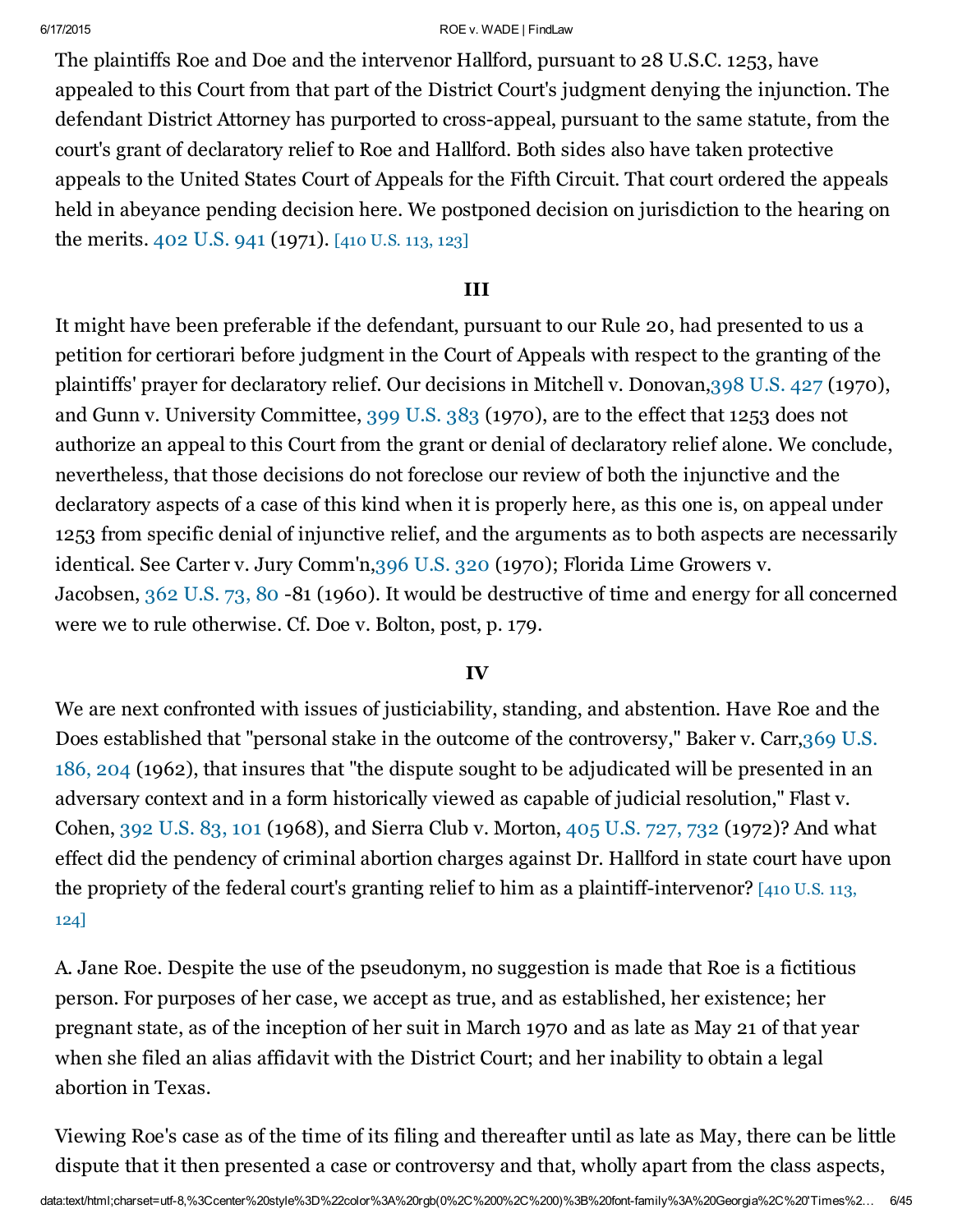she, as a pregnant single woman thwarted by the Texas criminal abortion laws, had standing to challenge those statutes. Abele v. Markle, 452 F.2d 1121, 1125 (CA2 1971); Crossen v. Breckenridge, 446 F.2d 833, 838-839 (CA6 1971); Poe v. Menghini, 339 F. Supp. 986, 990-991 (Kan. 1972). See Truax v. Raich, 239 [U.S.](http://caselaw.findlaw.com/us-supreme-court/239/33.html) 33 (1915). Indeed, we do not read the appellee's brief as really asserting anything to the contrary. The "logical nexus between the status asserted and the claim sought to be adjudicated," Flast v. Cohen, 392 [U.S.,](http://caselaw.findlaw.com/us-supreme-court/392/83.html#102) at 102 , and the necessary degree of contentiousness, Golden v. Zwickler, 394 [U.S.](http://caselaw.findlaw.com/us-supreme-court/394/103.html) 103(1969), are both present.

The appellee notes, however, that the record does not disclose that Roe was pregnant at the time of the District Court hearing on May 22, 1970, [6](http://caselaw.findlaw.com/us-supreme-court/410/113.html#f6) or on the following June 17 when the court's opinion and judgment were filed. And he suggests that Roe's case must now be moot because she and all other members of her class are no longer subject to any 1970 pregnancy. [410 U.S. 113, 125]

The usual rule in federal cases is that an actual controversy must exist at stages of appellate or certiorari review, and not simply at the date the action is initiated. United States v. Munsingwear, Inc., 340 [U.S.](http://caselaw.findlaw.com/us-supreme-court/340/36.html) 36 (1950); Golden v. Zwickler, supra; SEC v. Medical Committee for Human Rights, 404 [U.S.](http://caselaw.findlaw.com/us-supreme-court/404/403.html) 403 (1972).

But when, as here, pregnancy is a significant fact in the litigation, the normal 266-day human gestation period is so short that the pregnancy will come to term before the usual appellate process is complete. If that termination makes a case moot, pregnancy litigation seldom will survive much beyond the trial stage, and appellate review will be effectively denied. Our law should not be that rigid. Pregnancy often comes more than once to the same woman, and in the general population, if man is to survive, it will always be with us. Pregnancy provides a classic justification for a conclusion of nonmootness. It truly could be "capable of repetition, yet evading review." Southern Pacific Terminal Co. v. ICC, 219 U.S. [498,](http://caselaw.findlaw.com/us-supreme-court/219/498.html#515) 515 (1911). See Moore v. Ogilvie, 394 U.S. 814, 816 (1969); Carroll v. Princess [Anne,393](http://caselaw.findlaw.com/us-supreme-court/394/814.html#816) [U.S.](http://caselaw.findlaw.com/us-supreme-court/393/175.html#178) 175, 178 179 (1968); United States v. W. T. Grant Co., 345 U.S. [629,](http://caselaw.findlaw.com/us-supreme-court/345/629.html#632) 632 -633 (1953).

We, therefore, agree with the District Court that Jane Roe had standing to undertake this litigation, that she presented a justiciable controversy, and that the termination of her 1970 pregnancy has not rendered her case moot.

B. Dr. Hallford. The doctor's position is different. He entered Roe's litigation as a plaintiffintervenor, alleging in his complaint that he:

"[I]n the past has been arrested for violating the Texas Abortion Laws and at the present time stands charged by indictment with violating said laws in the Criminal District Court of Dallas County, Texas to-wit: (1) The State of Texas vs.  $[410 \text{ U.S. } 113, 126]$  James H. Hallford, No. C-69-5307-IH, and (2) The State of Texas vs. James H. Hallford, No. C-69-2524-H. In both cases the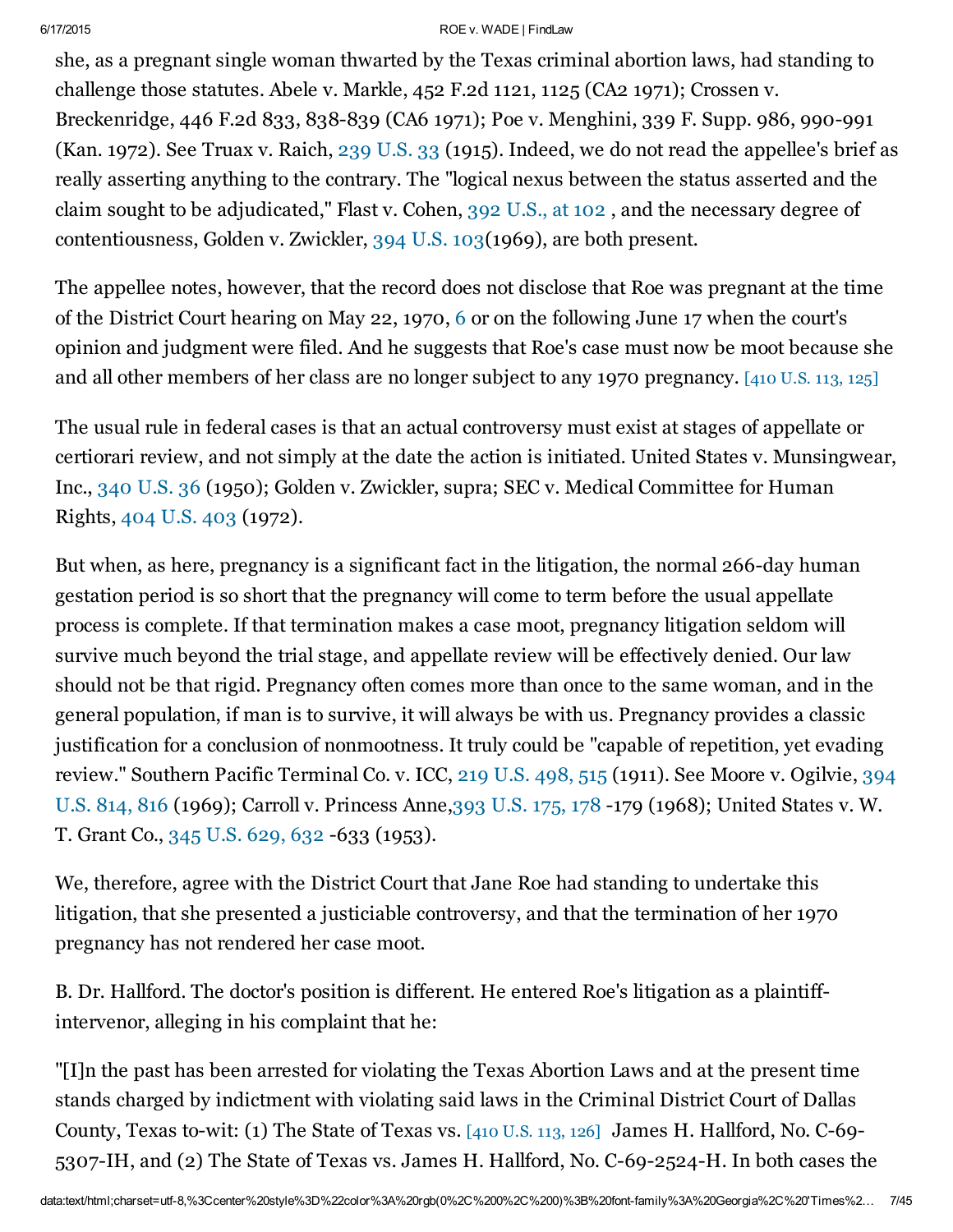defendant is charged with abortion . . . ."

In his application for leave to intervene, the doctor made like representations as to the abortion charges pending in the state court. These representations were also repeated in the affidavit he executed and filed in support of his motion for summary judgment.

Dr. Hallford is, therefore, in the position of seeking, in a federal court, declaratory and injunctive relief with respect to the same statutes under which he stands charged in criminal prosecutions simultaneously pending in state court. Although he stated that he has been arrested in the past for violating the State's abortion laws, he makes no allegation of any substantial and immediate threat to any federally protected right that cannot be asserted in his defense against the state prosecutions. Neither is there any allegation of harassment or bad-faith prosecution. In order to escape the rule articulated in the cases cited in the next paragraph of this opinion that, absent harassment and bad faith, a defendant in a pending state criminal case cannot affirmatively challenge in federal court the statutes under which the State is prosecuting him, Dr. Hallford seeks to distinguish his status as a present state defendant from his status as a "potential future defendant" and to assert only the latter for standing purposes here.

We see no merit in that distinction. Our decision in Samuels v. Mackell, 401 [U.S.](http://caselaw.findlaw.com/us-supreme-court/401/66.html) 66 (1971), compels the conclusion that the District Court erred when it granted declaratory relief to Dr. Hallford instead of refraining from so doing. The court, of course, was correct in refusing to grant injunctive relief to the doctor. The reasons supportive of that action, however, are those expressed in Samuels v. Mackell, supra, and in Younger v. [410 U.S. 113, 127] Harris,401 [U.S.](http://caselaw.findlaw.com/us-supreme-court/401/37.html) 37 (1971); Boyle v. Landry, 401 [U.S.](http://caselaw.findlaw.com/us-supreme-court/401/77.html) 77 (1971); Perez v. Ledesma, 401 [U.S.](http://caselaw.findlaw.com/us-supreme-court/401/82.html) 82(1971); and Byrne v. Karalexis, 401 U.S. 216 (1971). See also [Dombrowski](http://caselaw.findlaw.com/us-supreme-court/401/216.html) v. Pfister, 380 [U.S.](http://caselaw.findlaw.com/us-supreme-court/380/479.html) 479 (1965). We note, in passing, that Younger and its companion cases were decided after the three-judge District Court decision in this case.

Dr. Hallford's complaint in intervention, therefore, is to be dismissed. [7](http://caselaw.findlaw.com/us-supreme-court/410/113.html#f7) He is remitted to his defenses in the state criminal proceedings against him. We reverse the judgment of the District Court insofar as it granted Dr. Hallford relief and failed to dismiss his complaint in intervention.

C. The Does. In view of our ruling as to Roe's standing in her case, the issue of the Does' standing in their case has little significance. The claims they assert are essentially the same as those of Roe, and they attack the same statutes. Nevertheless, we briefly note the Does' posture.

Their pleadings present them as a childless married couple, the woman not being pregnant, who have no desire to have children at this time because of their having received medical advice that Mrs. Doe should avoid pregnancy, and for "other highly personal reasons." But they "fear . . . they may face the prospect of becoming [410 U.S. 113, 128] parents." And if pregnancy ensues, they

data:text/html;charset=utf8,%3Ccenter%20style%3D%22color%3A%20rgb(0%2C%200%2C%200)%3B%20fontfamily%3A%20Georgia%2C%20'Times%2… 8/45 "would want to terminate" it by an abortion. They assert an inability to obtain an abortion legally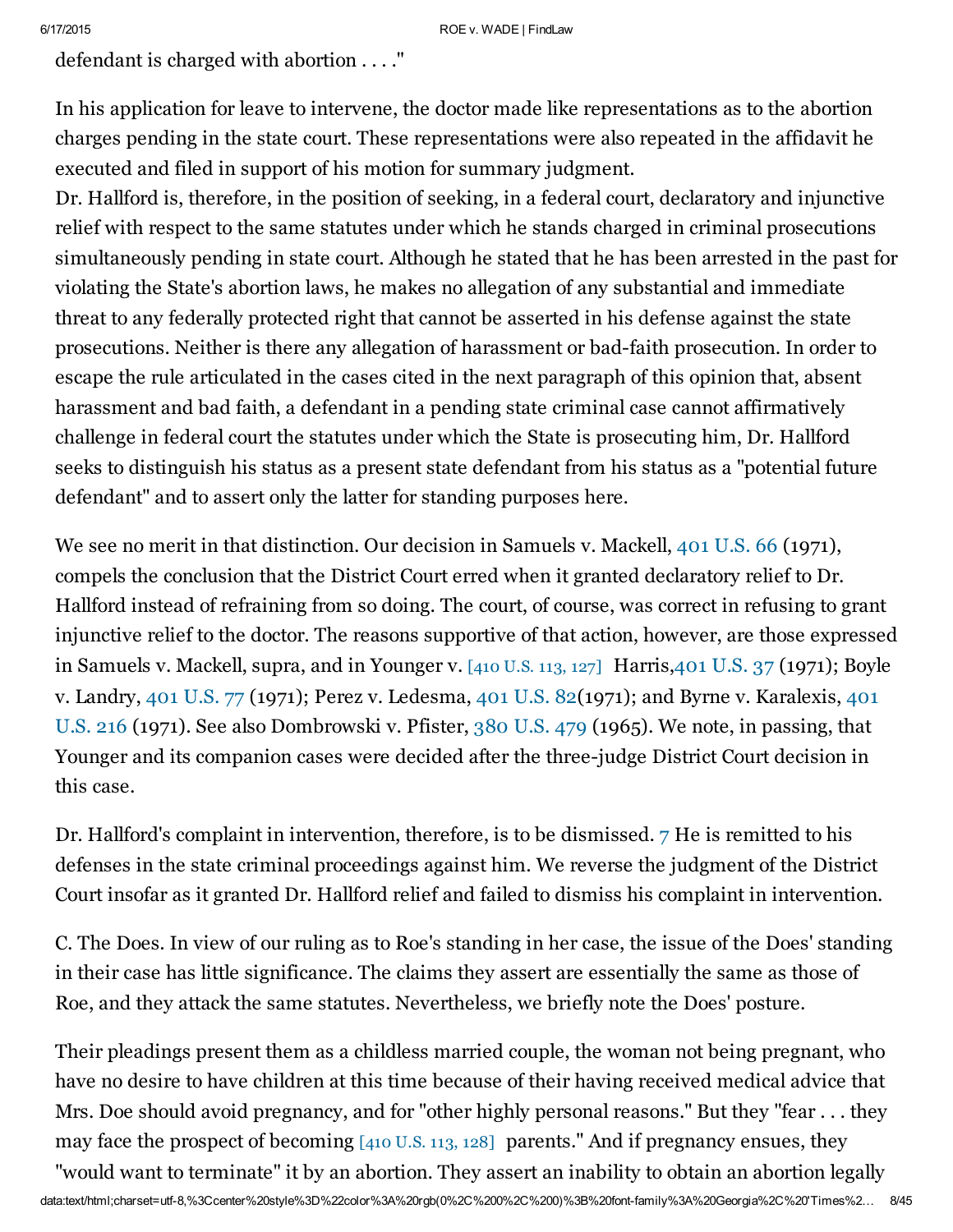in Texas and, consequently, the prospect of obtaining an illegal abortion there or of going outside Texas to some place where the procedure could be obtained legally and competently.

We thus have as plaintiffs a married couple who have, as their asserted immediate and present injury, only an alleged "detrimental effect upon [their] marital happiness" because they are forced to "the choice of refraining from normal sexual relations or of endangering Mary Doe's health through a possible pregnancy." Their claim is that sometime in the future Mrs. Doe might become pregnant because of possible failure of contraceptive measures, and at that time in the future she might want an abortion that might then be illegal under the Texas statutes.

This very phrasing of the Does' position reveals its speculative character. Their alleged injury rests on possible future contraceptive failure, possible future pregnancy, possible future unpreparedness for parenthood, and possible future impairment of health. Any one or more of these several possibilities may not take place and all may not combine. In the Does' estimation, these possibilities might have some real or imagined impact upon their marital happiness. But we are not prepared to say that the bare allegation of so indirect an injury is sufficient to present an actual case or controversy. Younger v. Harris, 401 [U.S.,](http://caselaw.findlaw.com/us-supreme-court/401/37.html#41) at 41 42; Golden v. Zwickler, 394 U.S., at 109 -110; Abele v. Markle, 452 F.2d, at 1124-1125; Crossen v. [Breckenridge,](http://caselaw.findlaw.com/us-supreme-court/394/103.html#109) 446 F.2d, at 839. The Does' claim falls far short of those resolved otherwise in the cases that the Does urge upon us, namely, Investment Co. Institute v. Camp, 401 [U.S.](http://caselaw.findlaw.com/us-supreme-court/401/617.html) 617 (1971); Data Processing Service v. Camp, 397 [U.S.](http://caselaw.findlaw.com/us-supreme-court/397/150.html) 150 (1970); [410 U.S. 113, 129] and Epperson v. Arkansas, 393 [U.S.](http://caselaw.findlaw.com/us-supreme-court/393/97.html) 97 (1968). See also Truax v. Raich, 239 [U.S.](http://caselaw.findlaw.com/us-supreme-court/239/33.html) 33 (1915).

The Does therefore are not appropriate plaintiffs in this litigation. Their complaint was properly dismissed by the District Court, and we affirm that dismissal.

## V

The principal thrust of appellant's attack on the Texas statutes is that they improperly invade a right, said to be possessed by the pregnant woman, to choose to terminate her pregnancy. Appellant would discover this right in the concept of personal "liberty" embodied in the Fourteenth Amendment's Due Process Clause; or in personal, marital, familial, and sexual privacy said to be protected by the Bill of Rights or its penumbras, see Griswold v. [Connecticut,](http://caselaw.findlaw.com/us-supreme-court/381/479.html) 381 U.S. 479 (1965); Eisenstadt v. Baird, 405 [U.S.](http://caselaw.findlaw.com/us-supreme-court/405/438.html) 438 (1972); id., at 460 (WHITE, J., concurring in result); or among those rights reserved to the people by the Ninth Amendment, Griswold v. Connecticut, 381 [U.S.,](http://caselaw.findlaw.com/us-supreme-court/381/479.html#486) at 486 (Goldberg, J., concurring). Before addressing this claim, we feel it desirable briefly to survey, in several aspects, the history of abortion, for such insight as that history may afford us, and then to examine the state purposes and interests behind the criminal abortion laws.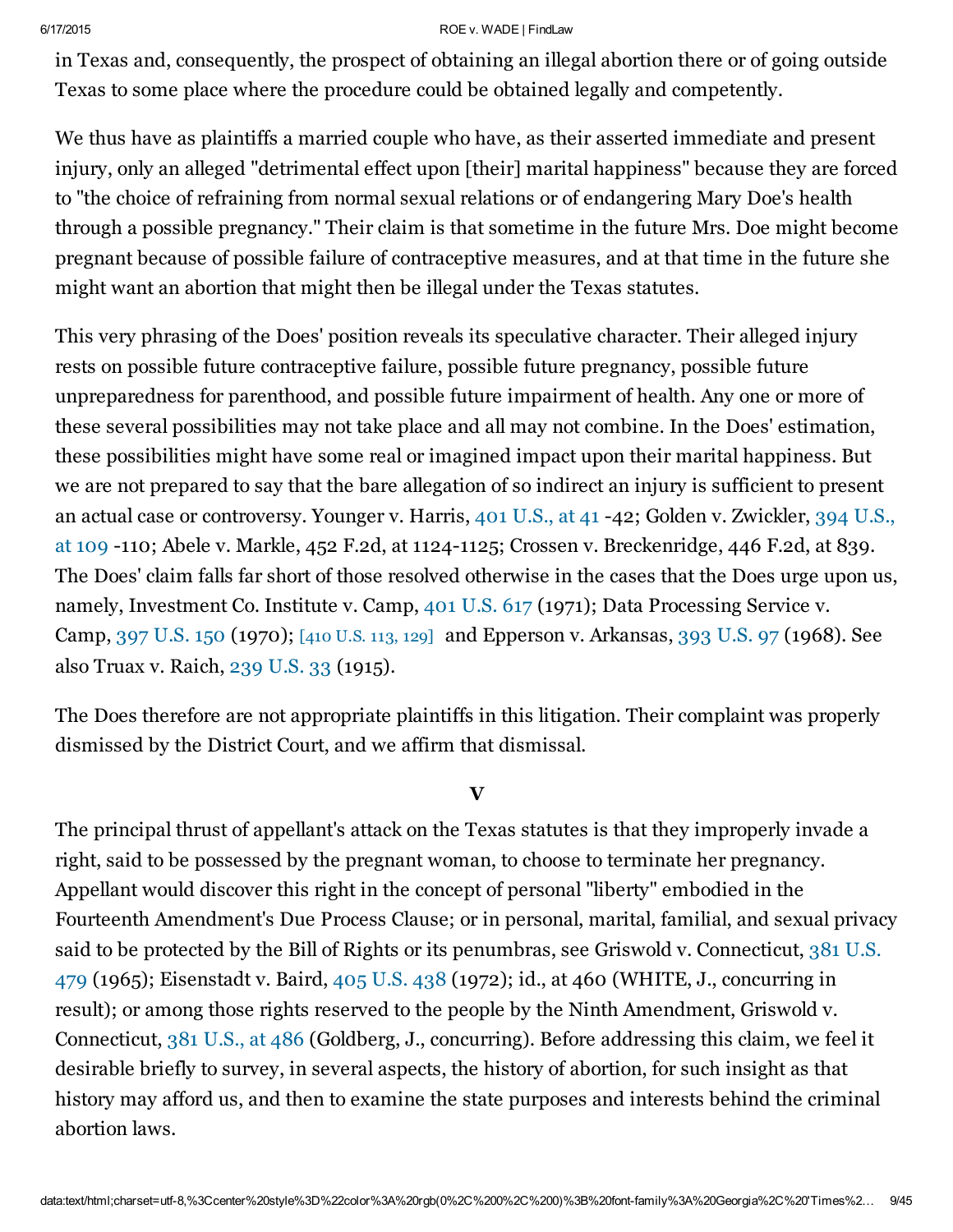VI

It perhaps is not generally appreciated that the restrictive criminal abortion laws in effect in a majority of States today are of relatively recent vintage. Those laws, generally proscribing abortion or its attempt at any time during pregnancy except when necessary to preserve the pregnant woman's life, are not of ancient or even of common-law origin. Instead, they derive from statutory changes effected, for the most part, in the latter half of the 19th century. [410 U.S. 113, 130]

1. Ancient attitudes. These are not capable of precise determination. We are told that at the time of the Persian Empire abortifacients were known and that criminal abortions were severely punished. [8](http://caselaw.findlaw.com/us-supreme-court/410/113.html#f8) We are also told, however, that abortion was practiced in Greek times as well as in the Roman Era, [9](http://caselaw.findlaw.com/us-supreme-court/410/113.html#f9) and that "it was resorted to without scruple." [10](http://caselaw.findlaw.com/us-supreme-court/410/113.html#f10) The Ephesian, Soranos, often described as the greatest of the ancient gynecologists, appears to have been generally opposed to Rome's prevailing free-abortion practices. He found it necessary to think first of the life of the mother, and he resorted to abortion when, upon this standard, he felt the procedure advisable. [11](http://caselaw.findlaw.com/us-supreme-court/410/113.html#f11) Greek and Roman law afforded little protection to the unborn. If abortion was prosecuted in some places, it seems to have been based on a concept of a violation of the father's right to his offspring. Ancient religion did not bar abortion. [12](http://caselaw.findlaw.com/us-supreme-court/410/113.html#f12)

2. The Hippocratic Oath. What then of the famous Oath that has stood so long as the ethical guide of the medical profession and that bears the name of the great Greek  $(460$ (?)- $377$ (?) B. C.), who has been described [410 U.S. 113, 131] as the Father of Medicine, the "wisest and the greatest practitioner of his art," and the "most important and most complete medical personality of antiquity," who dominated the medical schools of his time, and who typified the sum of the medical knowledge of the past? [13](http://caselaw.findlaw.com/us-supreme-court/410/113.html#f13) The Oath varies somewhat according to the particular translation, but in any translation the content is clear: "I will give no deadly medicine to anyone if asked, nor suggest any such counsel; and in like manner I will not give to a woman a pessary to produce abortion," [14](http://caselaw.findlaw.com/us-supreme-court/410/113.html#f14) or "I will neither give a deadly drug to anybody if asked for it, nor will I make a suggestion to this effect. Similarly, I will not give to a woman an abortive remedy." [15](http://caselaw.findlaw.com/us-supreme-court/410/113.html#f15)

Although the Oath is not mentioned in any of the principal briefs in this case or in Doe v. Bolton, post, p. 179, it represents the apex of the development of strict ethical concepts in medicine, and its influence endures to this day. Why did not the authority of Hippocrates dissuade abortion practice in his time and that of Rome? The late Dr. Edelstein provides us with a theory: [16](http://caselaw.findlaw.com/us-supreme-court/410/113.html#f16) The Oath was not uncontested even in Hippocrates' day; only the Pythagorean school of philosophers frowned upon the related act of suicide. Most Greek thinkers, on the other hand, commended abortion, at least prior to viability. See Plato, Republic, V, 461; Aristotle, Politics, VII, 1335b 25. For the Pythagoreans, however, it was a matter of dogma. For them the embryo was animate from the moment of conception, and abortion meant destruction of a living being. The abortion clause of the Oath, therefore, "echoes Pythagorean doctrines," [410 U.S. 113, 132] and "[i]n no other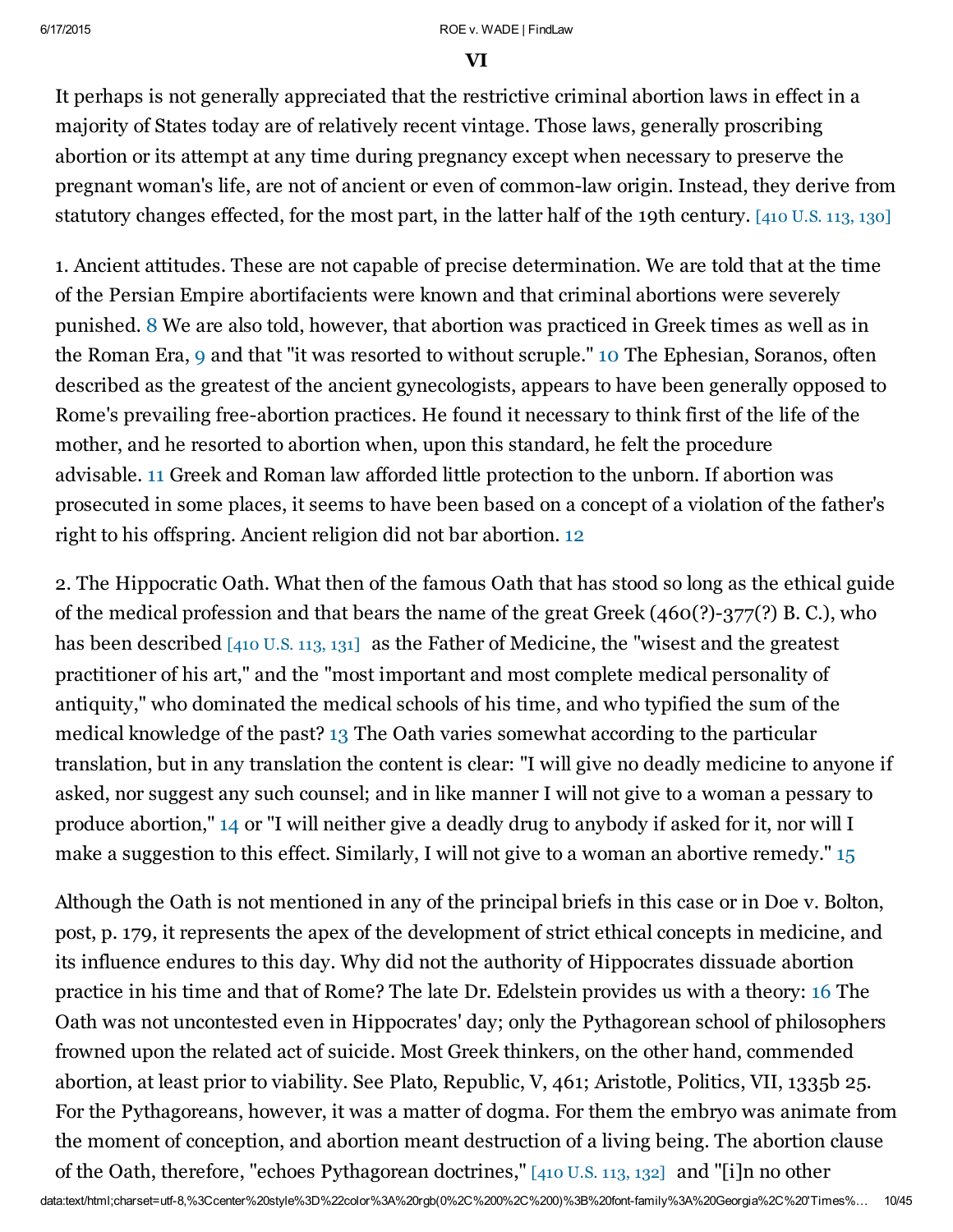stratum of Greek opinion were such views held or proposed in the same spirit of uncompromising austerity.["17](http://caselaw.findlaw.com/us-supreme-court/410/113.html#f17)

Dr. Edelstein then concludes that the Oath originated in a group representing only a small segment of Greek opinion and that it certainly was not accepted by all ancient physicians. He points out that medical writings down to Galen (A. D. 130-200) "give evidence of the violation of almost every one of its injunctions." [18](http://caselaw.findlaw.com/us-supreme-court/410/113.html#f18) But with the end of antiquity a decided change took place. Resistance against suicide and against abortion became common. The Oath came to be popular. The emerging teachings of Christianity were in agreement with the Pythagorean ethic. The Oath "became the nucleus of all medical ethics" and "was applauded as the embodiment of truth." Thus, suggests Dr. Edelstein, it is "a Pythagorean manifesto and not the expression of an absolute standard of medical conduct." [19](http://caselaw.findlaw.com/us-supreme-court/410/113.html#f19)

This, it seems to us, is a satisfactory and acceptable explanation of the Hippocratic Oath's apparent rigidity. It enables us to understand, in historical context, a long-accepted and revered statement of medical ethics.

3. The common law. It is undisputed that at common law, abortion performed before "quickening" - the first recognizable movement of the fetus in utero, appearing usually from the 16th to the 18th week of pregnancy  $20$  - was not an indictable offense. [21](http://caselaw.findlaw.com/us-supreme-court/410/113.html#f21) The absence  $[410 \text{ U.S. } 113,$  $133$ ] of a common-law crime for pre-quickening abortion appears to have developed from a confluence of earlier philosophical, theological, and civil and canon law concepts of when life begins. These disciplines variously approached the question in terms of the point at which the embryo or fetus became "formed" or recognizably human, or in terms of when a "person" came into being, that is, infused with a "soul" or "animated." A loose consensus evolved in early English law that these events occurred at some point between conception and live birth. [22](http://caselaw.findlaw.com/us-supreme-court/410/113.html#f22) This was "mediate animation." Although  $[410 \text{ U.S. } 113, 134]$  Christian theology and the canon law came to fix the point of animation at 40 days for a male and 80 days for a female, a view that persisted until the 19th century, there was otherwise little agreement about the precise time of formation or animation. There was agreement, however, that prior to this point the fetus was to be regarded as part of the mother, and its destruction, therefore, was not homicide. Due to continued uncertainty about the precise time when animation occurred, to the lack of any empirical basis for the 40-80day view, and perhaps to Aquinas' definition of movement as one of the two first principles of life, Bracton focused upon quickening as the critical point. The significance of quickening was echoed by later common-law scholars and found its way into the received common law in this country.

Whether abortion of a quick fetus was a felony at common law, or even a lesser crime, is still disputed. Bracton, writing early in the 13th century, thought it homicide. [23](http://caselaw.findlaw.com/us-supreme-court/410/113.html#f23) But the later and predominant view, following the great common-law scholars, has been that it was, at most, a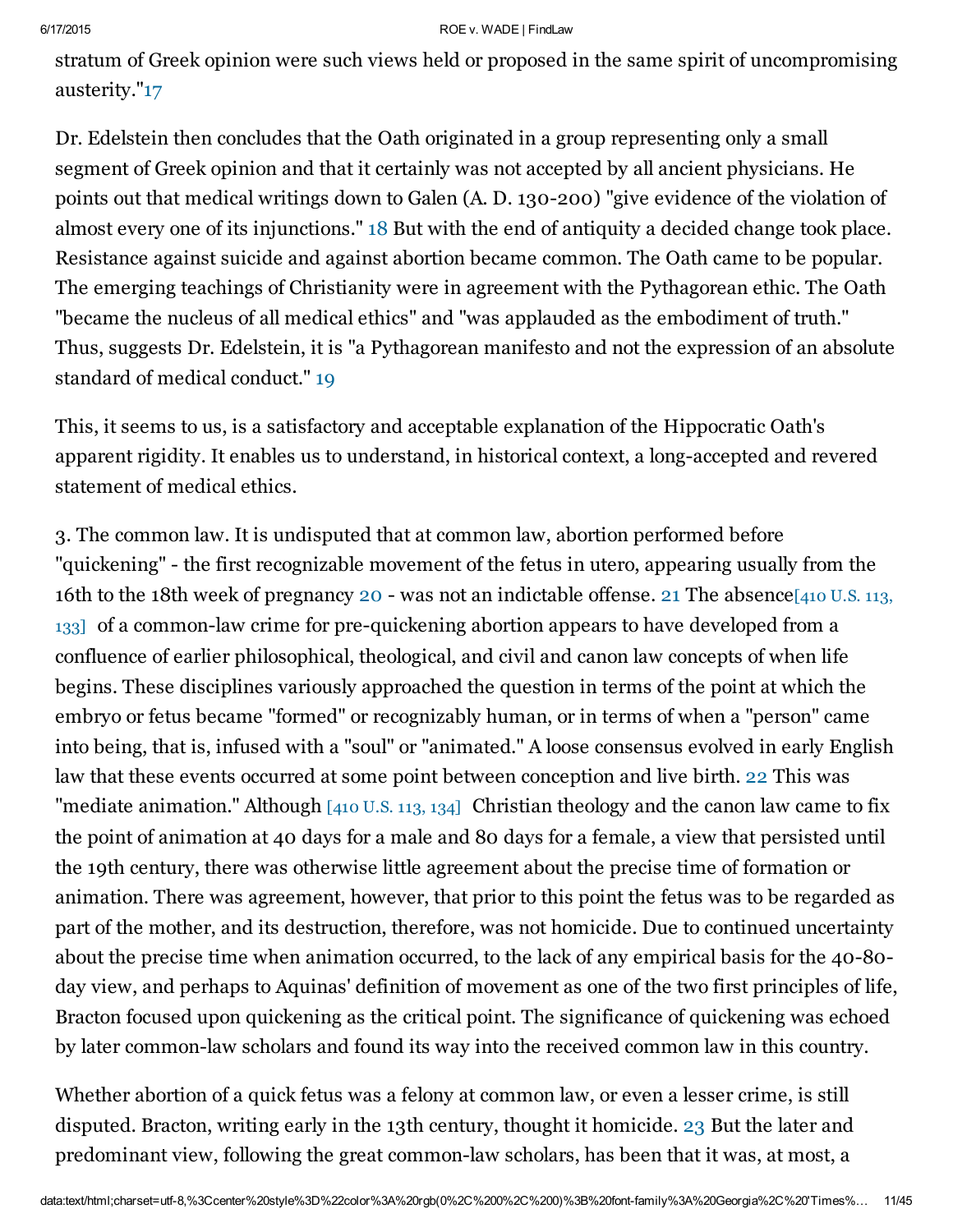lesser offense. In a frequently cited [410 U.S. 113, 135] passage, Coke took the position that abortion of a woman "quick with childe" is "a great misprision, and no murder." [24](http://caselaw.findlaw.com/us-supreme-court/410/113.html#f24) Blackstone followed, saying that while abortion after quickening had once been considered manslaughter (though not murder), "modern law" took a less severe view.  $25$  A recent review of the common-law precedents argues, however, that those precedents contradict Coke and that even post-quickening abortion was never established as a common-law crime. [26](http://caselaw.findlaw.com/us-supreme-court/410/113.html#f26) This is of some importance because while most American courts ruled, in holding or dictum, that abortion of an unquickened fetus was not criminal under their received common law, [27](http://caselaw.findlaw.com/us-supreme-court/410/113.html#f27) others followed Coke in stating that abortion [410 U.S. 113, 136] of a quick fetus was a "misprision," a term they translated to mean "misdemeanor." [28T](http://caselaw.findlaw.com/us-supreme-court/410/113.html#f28)hat their reliance on Coke on this aspect of the law was uncritical and, apparently in all the reported cases, dictum (due probably to the paucity of common-law prosecutions for post-quickening abortion), makes it now appear doubtful that abortion was ever firmly established as a common-law crime even with respect to the destruction of a quick fetus.

4. The English statutory law. England's first criminal abortion statute, Lord Ellenborough's Act, 43 Geo. 3, c. 58, came in 1803. It made abortion of a quick fetus, 1, a capital crime, but in 2 it provided lesser penalties for the felony of abortion before quickening, and thus preserved the "quickening" distinction. This contrast was continued in the general revision of 1828, 9 Geo. 4, c. 31, 13. It disappeared, however, together with the death penalty, in 1837, 7 Will. 4 & 1 Vict., c. 85. 6, and did not reappear in the Offenses Against the Person Act of 1861, 24 & 25 Vict., c. 100, 59, that formed the core of English anti-abortion law until the liberalizing reforms of 1967. In 1929, the Infant Life (Preservation) Act, 19 & 20 Geo. 5, c. 34, came into being. Its emphasis was upon the destruction of "the life of a child capable of being born alive." It made a willful act performed with the necessary intent a felony. It contained a proviso that one was not to be  $[410 \text{ U.S. } 113,$ 137] found guilty of the offense "unless it is proved that the act which caused the death of the child was not done in good faith for the purpose only of preserving the life of the mother."

A seemingly notable development in the English law was the case of Rex v. Bourne, 1939. 1 K. B. 687. This case apparently answered in the affirmative the question whether an abortion necessary to preserve the life of the pregnant woman was excepted from the criminal penalties of the 1861 Act. In his instructions to the jury, Judge Macnaghten referred to the 1929 Act, and observed that that Act related to "the case where a child is killed by a wilful act at the time when it is being delivered in the ordinary course of nature." Id., at 691. He concluded that the 1861 Act's use of the word "unlawfully," imported the same meaning expressed by the specific proviso in the 1929 Act, even though there was no mention of preserving the mother's life in the 1861 Act. He then construed the phrase "preserving the life of the mother" broadly, that is, "in a reasonable sense," to include a serious and permanent threat to the mother's health, and instructed the jury to acquit Dr. Bourne if it found he had acted in a good-faith belief that the abortion was necessary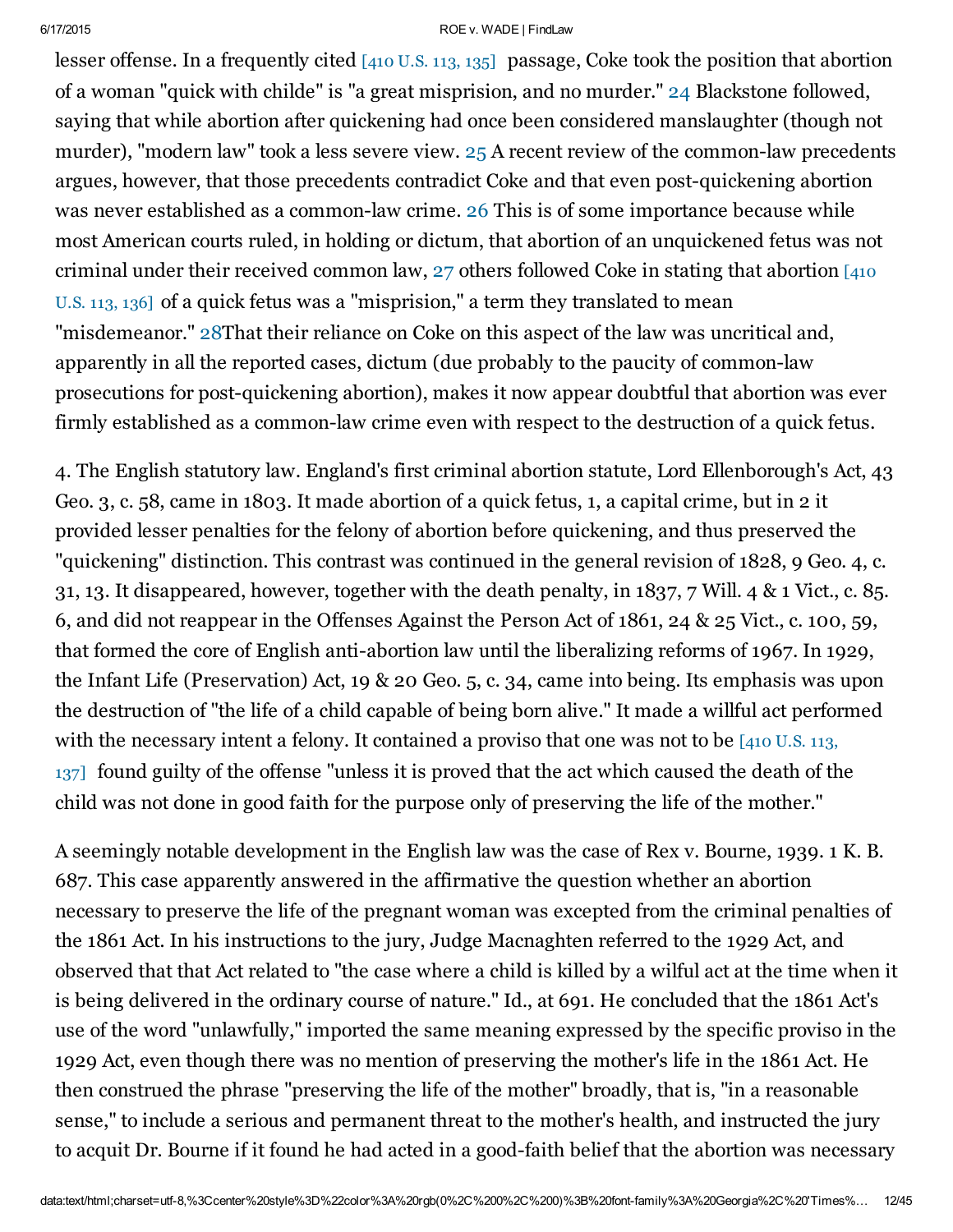for this purpose. Id., at 693-694. The jury did acquit.

Recently, Parliament enacted a new abortion law. This is the Abortion Act of 1967, 15 & 16 Eliz. 2, c. 87. The Act permits a licensed physician to perform an abortion where two other licensed physicians agree (a) "that the continuance of the pregnancy would involve risk to the life of the pregnant woman, or of injury to the physical or mental health of the pregnant woman or any existing children of her family, greater than if the pregnancy were terminated," or (b) "that there is a substantial risk that if the child were born it would suffer from such physical or mental abnormalities as [410 U.S. 113, 138] to be seriously handicapped." The Act also provides that, in making this determination, "account may be taken of the pregnant woman's actual or reasonably foreseeable environment." It also permits a physician, without the concurrence of others, to terminate a pregnancy where he is of the good-faith opinion that the abortion "is immediately necessary to save the life or to prevent grave permanent injury to the physical or mental health of the pregnant woman."

5. The American law. In this country, the law in effect in all but a few States until mid-19th century was the pre-existing English common law. Connecticut, the first State to enact abortion legislation, adopted in 1821 that part of Lord Ellenborough's Act that related to a woman "quick with child." [29](http://caselaw.findlaw.com/us-supreme-court/410/113.html#f29) The death penalty was not imposed. Abortion before quickening was made a crime in that State only in 1860. [30](http://caselaw.findlaw.com/us-supreme-court/410/113.html#f30) In 1828, New York enacted legislation [31](http://caselaw.findlaw.com/us-supreme-court/410/113.html#f31) that, in two respects, was to serve as a model for early anti-abortion statutes. First, while barring destruction of an unquickened fetus as well as a quick fetus, it made the former only a misdemeanor, but the latter second-degree manslaughter. Second, it incorporated a concept of therapeutic abortion by providing that an abortion was excused if it "shall have been necessary to preserve the life of such mother, or shall have been advised by two physicians to be necessary for such purpose." By 1840, when Texas had received the common law, [32](http://caselaw.findlaw.com/us-supreme-court/410/113.html#f32) only eight American States [410 U.S. 113, 139] had statutes dealing with abortion. [33](http://caselaw.findlaw.com/us-supreme-court/410/113.html#f33) It was not until after the War Between the States that legislation began generally to replace the common law. Most of these initial statutes dealt severely with abortion after quickening but were lenient with it before quickening. Most punished attempts equally with completed abortions. While many statutes included the exception for an abortion thought by one or more physicians to be necessary to save the mother's life, that provision soon disappeared and the typical law required that the procedure actually be necessary for that purpose.

Gradually, in the middle and late 19th century the quickening distinction disappeared from the statutory law of most States and the degree of the offense and the penalties were increased. By the end of the 1950's, a large majority of the jurisdictions banned abortion, however and whenever performed, unless done to save or preserve the life of the mother[.34](http://caselaw.findlaw.com/us-supreme-court/410/113.html#f34) The exceptions, Alabama and the District of Columbia, permitted abortion to preserve the mother's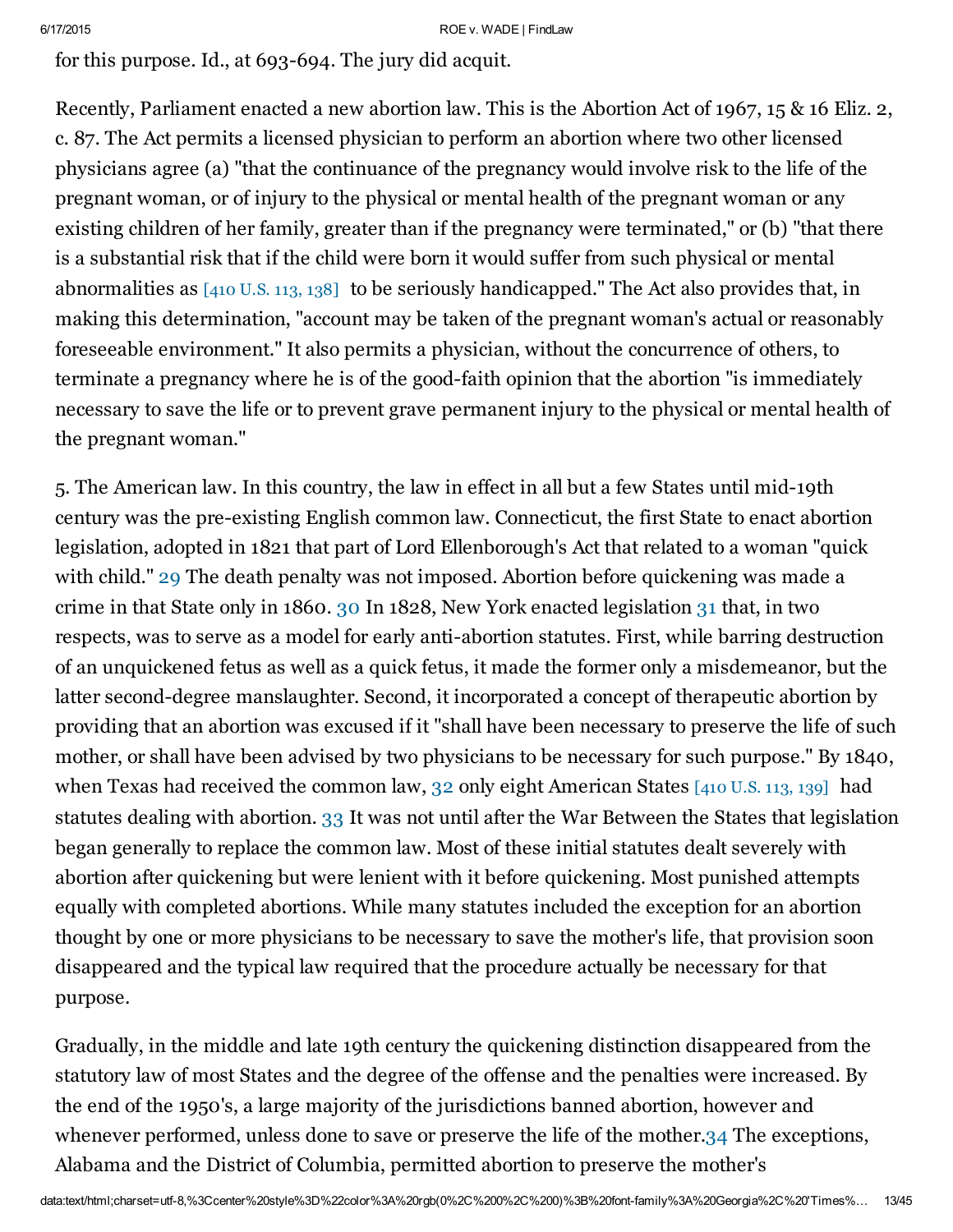health. [35](http://caselaw.findlaw.com/us-supreme-court/410/113.html#f35) Three States permitted abortions that were not "unlawfully" performed or that were not "without lawful justification," leaving interpretation of those standards to the courts. [36](http://caselaw.findlaw.com/us-supreme-court/410/113.html#f36) In [410 U.S. 113, 140] the past several years, however, a trend toward liberalization of abortion statutes has resulted in adoption, by about one-third of the States, of less stringent laws, most of them patterned after the ALI Model Penal Code, 230.3, [37](http://caselaw.findlaw.com/us-supreme-court/410/113.html#f37) set forth as Appendix B to the opinion in Doe v. Bolton, post, p. 205.

It is thus apparent that at common law, at the time of the adoption of our Constitution, and throughout the major portion of the 19th century, abortion was viewed with less disfavor than under most American statutes currently in effect. Phrasing it another way, a woman enjoyed a substantially broader right to terminate a pregnancy than she does in most States today. At least with respect to the early stage of pregnancy, and very possibly without such a limitation, the opportunity  $[410 \text{ U.S. } 113, 141]$  to make this choice was present in this country well into the 19th century. Even later, the law continued for some time to treat less punitively an abortion procured in early pregnancy.

6. The position of the American Medical Association. The anti-abortion mood prevalent in this country in the late 19th century was shared by the medical profession. Indeed, the attitude of the profession may have played a significant role in the enactment of stringent criminal abortion legislation during that period.

An AMA Committee on Criminal Abortion was appointed in May 1857. It presented its report, 12 Trans. of the Am. Med. Assn. 73-78 (1859), to the Twelfth Annual Meeting. That report observed that the Committee had been appointed to investigate criminal abortion "with a view to its general suppression." It deplored abortion and its frequency and it listed three causes of "this general demoralization":

"The first of these causes is a wide-spread popular ignorance of the true character of the crime - a belief, even among mothers themselves, that the foetus is not alive till after the period of quickening.

"The second of the agents alluded to is the fact that the profession themselves are frequently supposed careless of foetal life . . . .

"The third reason of the frightful extent of this crime is found in the grave defects of our laws, both common and statute, as regards the independent and actual existence of the child before birth, as a living being. These errors, which are sufficient in most instances to prevent conviction, are based, and only based, upon mistaken and exploded medical dogmas. With strange inconsistency, the law fully acknowledges the foetus in utero and its inherent rights, for civil purposes; while personally and as criminally affected, it fails to recognize it, [410 U.S. 113, 142] and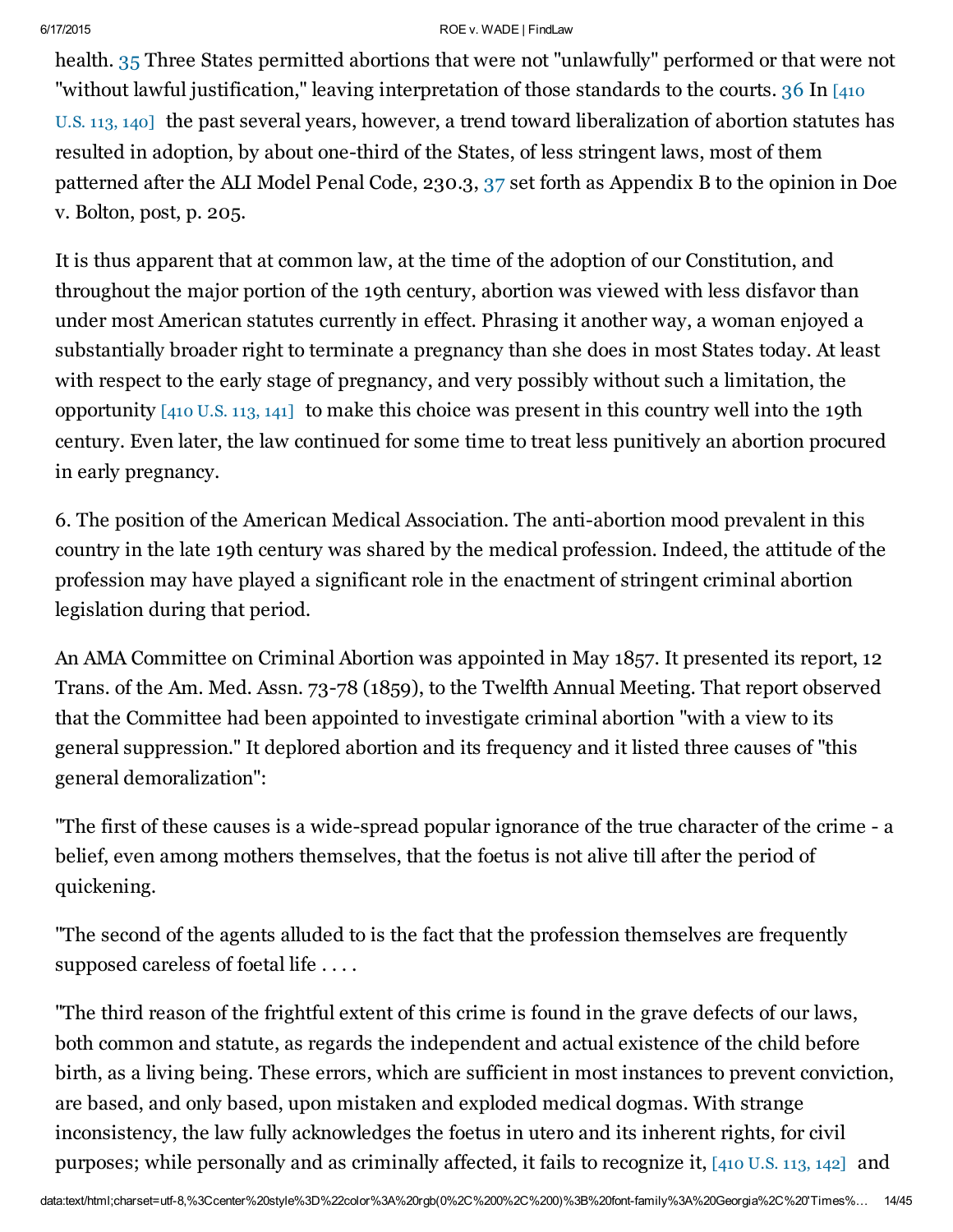to its life as yet denies all protection." Id., at 75-76.

The Committee then offered, and the Association adopted, resolutions protesting "against such unwarrantable destruction of human life," calling upon state legislatures to revise their abortion laws, and requesting the cooperation of state medical societies "in pressing the subject." Id., at 28, 78.

In 1871 a long and vivid report was submitted by the Committee on Criminal Abortion. It ended with the observation, "We had to deal with human life. In a matter of less importance we could entertain no compromise. An honest judge on the bench would call things by their proper names. We could do no less." 22 Trans. of the Am. Med. Assn. 258 (1871). It proffered resolutions, adopted by the Association, id., at 38-39, recommending, among other things, that it "be unlawful and unprofessional for any physician to induce abortion or premature labor, without the concurrent opinion of at least one respectable consulting physician, and then always with a view to the safety of the child - if that be possible," and calling "the attention of the clergy of all denominations to the perverted views of morality entertained by a large class of females - aye, and men also, on this important question."

Except for periodic condemnation of the criminal abortionist, no further formal AMA action took place until 1967. In that year, the Committee on Human Reproduction urged the adoption of a stated policy of opposition to induced abortion, except when there is "documented medical evidence" of a threat to the health or life of the mother, or that the child "may be born with incapacitating physical deformity or mental deficiency," or that a pregnancy "resulting from legally established statutory or forcible rape or incest may constitute a threat to the mental or physical health of the [410 U.S. 113, 143] patient," two other physicians "chosen because of their recognized professional competence have examined the patient and have concurred in writing," and the procedure "is performed in a hospital accredited by the Joint Commission on Accreditation of Hospitals." The providing of medical information by physicians to state legislatures in their consideration of legislation regarding therapeutic abortion was "to be considered consistent with the principles of ethics of the American Medical Association." This recommendation was adopted by the House of Delegates. Proceedings of the AMA House of Delegates 40-51 (June 1967).

In 1970, after the introduction of a variety of proposed resolutions, and of a report from its Board of Trustees, a reference committee noted "polarization of the medical profession on this controversial issue"; division among those who had testified; a difference of opinion among AMA councils and committees; "the remarkable shift in testimony" in six months, felt to be influenced "by the rapid changes in state laws and by the judicial decisions which tend to make abortion more freely available;" and a feeling "that this trend will continue." On June 25, 1970, the House of Delegates adopted preambles and most of the resolutions proposed by the reference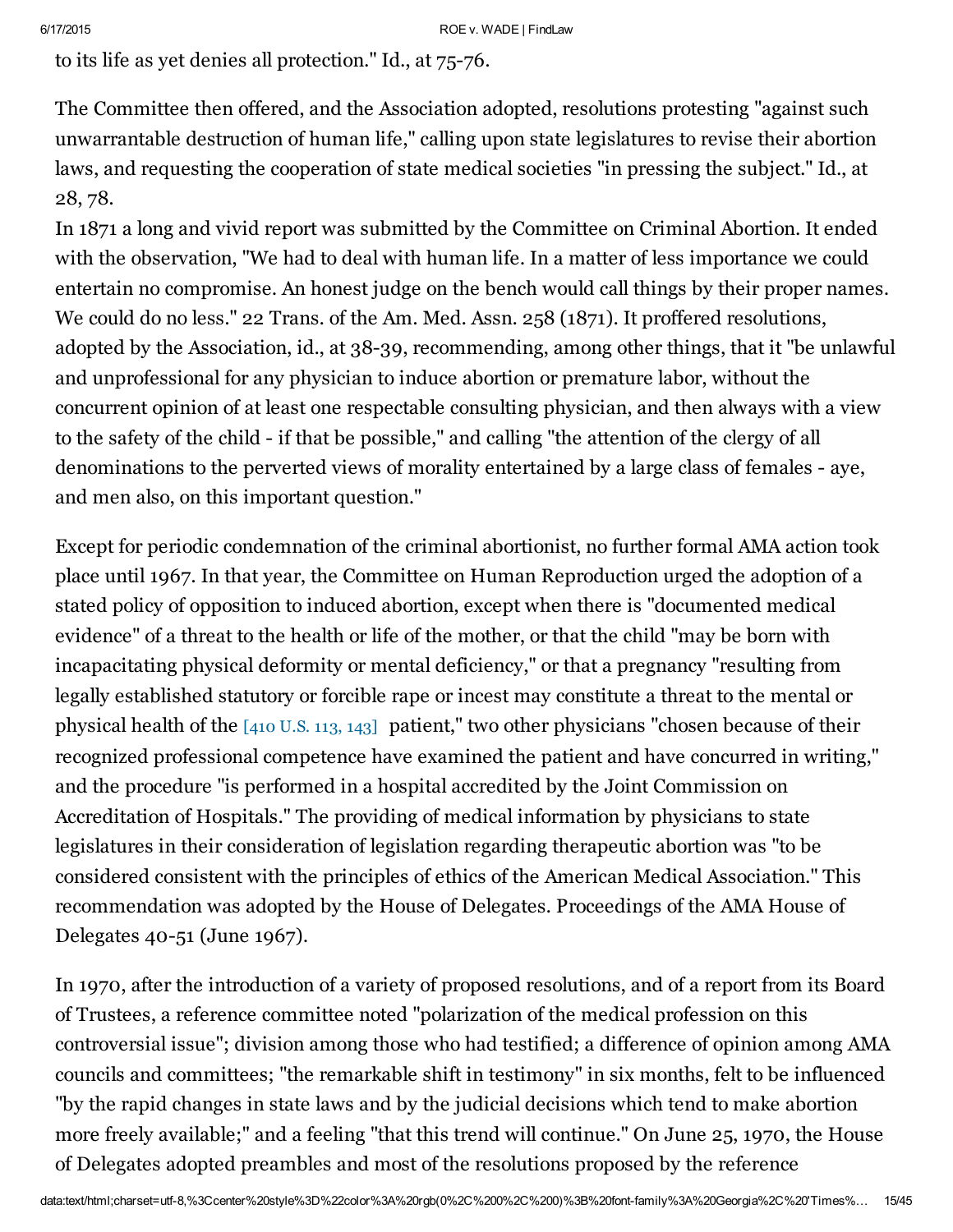committee. The preambles emphasized "the best interests of the patient," "sound clinical judgment," and "informed patient consent," in contrast to "mere acquiescence to the patient's demand." The resolutions asserted that abortion is a medical procedure that should be performed by a licensed physician in an accredited hospital only after consultation with two other physicians and in conformity with state law, and that no party to the procedure should be required to violate personally held moral principles. [38](http://caselaw.findlaw.com/us-supreme-court/410/113.html#f38)Proceedings [410 U.S. 113, 144] of the AMA House of Delegates 220 (June 1970). The AMA Judicial Council rendered a complementary opinion. [39](http://caselaw.findlaw.com/us-supreme-court/410/113.html#f39)

7. The position of the American Public Health Association. In October 1970, the Executive Board of the APHA adopted Standards for Abortion Services. These were five in number:

"a. Rapid and simple abortion referral must be readily available through state and local public [410 U.S. 113, 145] health departments, medical societies, or other nonprofit organizations.

"b. An important function of counselling should be to simplify and expedite the provision of abortion services; it should not delay the obtaining of these services.

"c. Psychiatric consultation should not be mandatory. As in the case of other specialized medical services, psychiatric consultation should be sought for definite indications and not on a routine basis.

"d. A wide range of individuals from appropriately trained, sympathetic volunteers to highly skilled physicians may qualify as abortion counselors.

"e. Contraception and/or sterilization should be discussed with each abortion patient." Recommended Standards for Abortion Services, 61 Am. J. Pub. Health 396 (1971).

Among factors pertinent to life and health risks associated with abortion were three that "are recognized as important":

"a. the skill of the physician,

"b. the environment in which the abortion is performed, and above all

"c. the duration of pregnancy, as determined by uterine size and confirmed by menstrual history." Id., at 397.

It was said that "a well-equipped hospital" offers more protection "to cope with unforeseen difficulties than an office or clinic without such resources. . . . The factor of gestational age is of overriding importance." Thus, it was recommended that abortions in the second trimester and early abortions in the presence of existing medical complications be performed in hospitals as inpatient procedures. For pregnancies in the first trimester, [410 U.S. 113, 146] abortion in the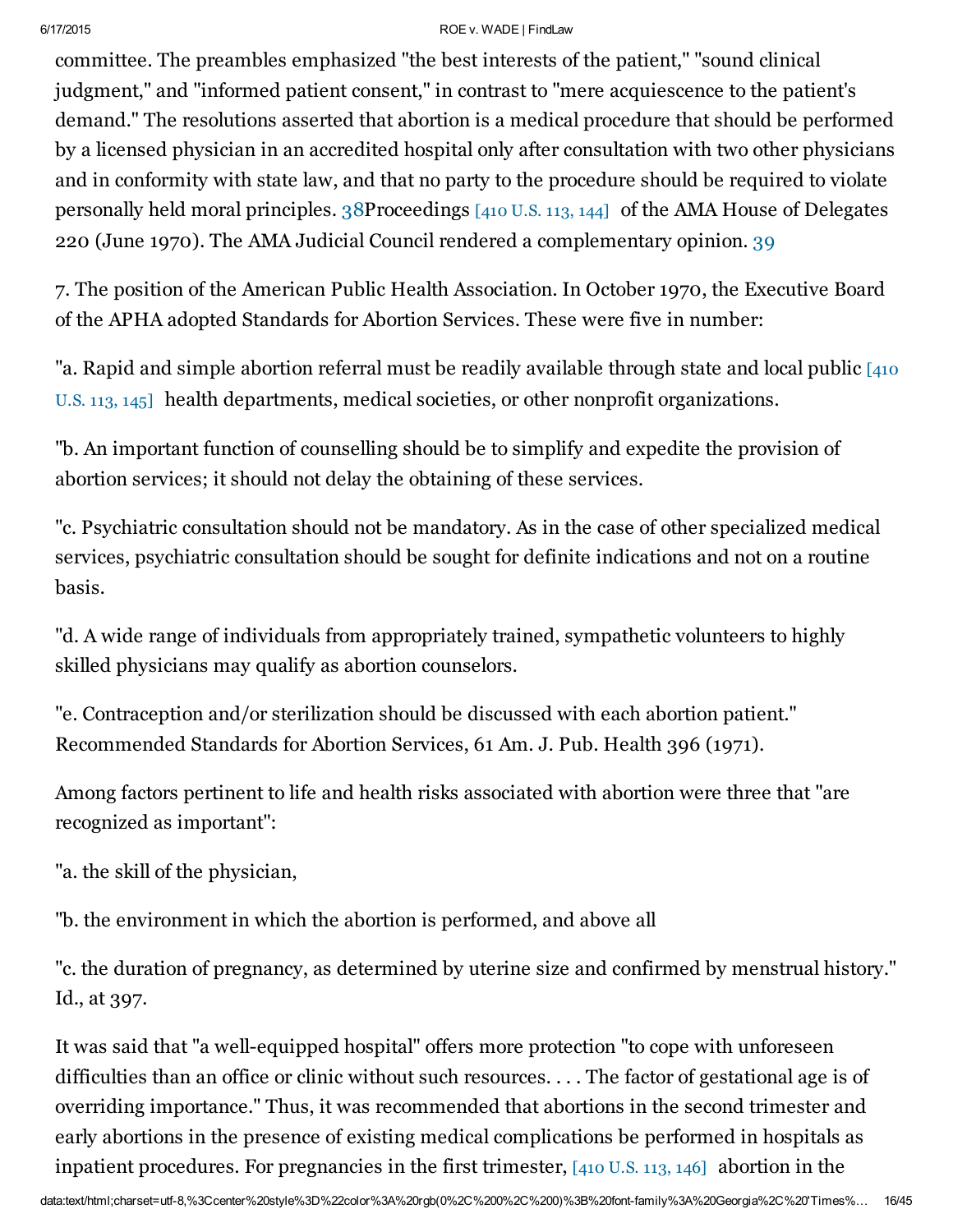hospital with or without overnight stay "is probably the safest practice." An abortion in an extramural facility, however, is an acceptable alternative "provided arrangements exist in advance to admit patients promptly if unforeseen complications develop." Standards for an abortion facility were listed. It was said that at present abortions should be performed by physicians or osteopaths who are licensed to practice and who have "adequate training." Id., at 398.

8. The position of the American Bar Association. At its meeting in February 1972 the ABA House of Delegates approved, with 17 opposing votes, the Uniform Abortion Act that had been drafted and approved the preceding August by the Conference of Commissioners on Uniform State Laws. 58 A. B. A. J. 380 (1972). We set forth the Act in full in the margin. [40T](http://caselaw.findlaw.com/us-supreme-court/410/113.html#f40)he [410 U.S. 113, 147] Conference has appended an enlightening Prefatory Note. [41](http://caselaw.findlaw.com/us-supreme-court/410/113.html#f41)

## VII

Three reasons have been advanced to explain historically the enactment of criminal abortion laws in the 19th century and to justify their continued existence. [410 U.S. 113, 148]

It has been argued occasionally that these laws were the product of a Victorian social concern to discourage illicit sexual conduct. Texas, however, does not advance this justification in the present case, and it appears that no court or commentator has taken the argument seriously. [42](http://caselaw.findlaw.com/us-supreme-court/410/113.html#f42) The appellants and amici contend, moreover, that this is not a proper state purpose at all and suggest that, if it were, the Texas statutes are overbroad in protecting it since the law fails to distinguish between married and unwed mothers.

A second reason is concerned with abortion as a medical procedure. When most criminal abortion laws were first enacted, the procedure was a hazardous one for the woman. [43T](http://caselaw.findlaw.com/us-supreme-court/410/113.html#f43)his was particularly true prior to the [410 U.S. 113, 149] development of antisepsis. Antiseptic techniques, of course, were based on discoveries by Lister, Pasteur, and others first announced in 1867, but were not generally accepted and employed until about the turn of the century. Abortion mortality was high. Even after 1900, and perhaps until as late as the development of antibiotics in the 1940's, standard modern techniques such as dilation and curettage were not nearly so safe as they are today. Thus, it has been argued that a State's real concern in enacting a criminal abortion law was to protect the pregnant woman, that is, to restrain her from submitting to a procedure that placed her life in serious jeopardy.

Modern medical techniques have altered this situation. Appellants and various amici refer to medical data indicating that abortion in early pregnancy, that is, prior to the end of the first trimester, although not without its risk, is now relatively safe. Mortality rates for women undergoing early abortions, where the procedure is legal, appear to be as low as or lower than the rates for normal childbirth. [44](http://caselaw.findlaw.com/us-supreme-court/410/113.html#f44) Consequently, any interest of the State in protecting the woman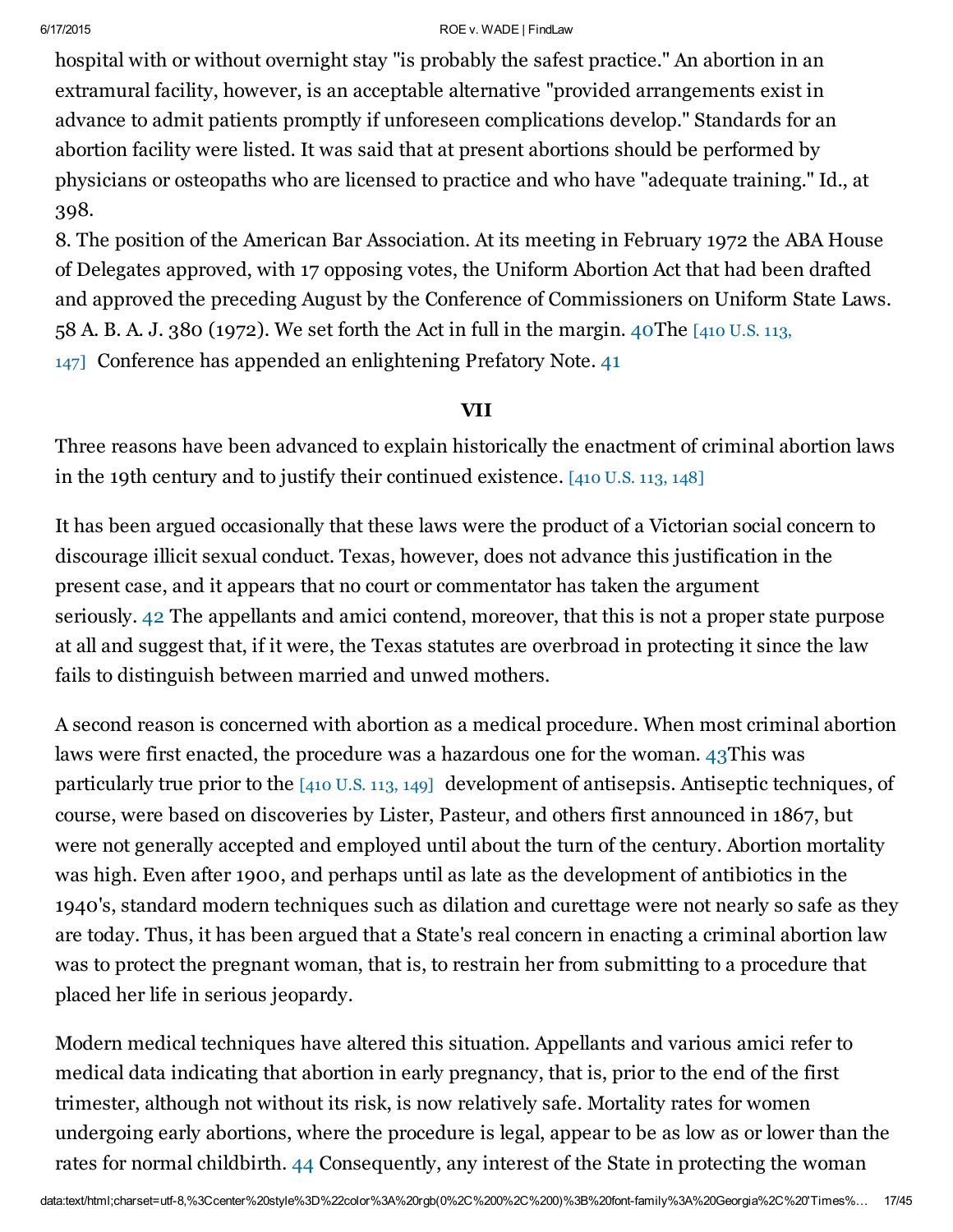from an inherently hazardous procedure, except when it would be equally dangerous for her to forgo it, has largely disappeared. Of course, important state interests in the areas of health and medical standards do remain. [410 U.S. 113, 150] The State has a legitimate interest in seeing to it that abortion, like any other medical procedure, is performed under circumstances that insure maximum safety for the patient. This interest obviously extends at least to the performing physician and his staff, to the facilities involved, to the availability of after-care, and to adequate provision for any complication or emergency that might arise. The prevalence of high mortality rates at illegal "abortion mills" strengthens, rather than weakens, the State's interest in regulating the conditions under which abortions are performed. Moreover, the risk to the woman increases as her pregnancy continues. Thus, the State retains a definite interest in protecting the woman's own health and safety when an abortion is proposed at a late stage of pregnancy.

The third reason is the State's interest - some phrase it in terms of duty - in protecting prenatal life. Some of the argument for this justification rests on the theory that a new human life is present from the moment of conception. [45](http://caselaw.findlaw.com/us-supreme-court/410/113.html#f45) The State's interest and general obligation to protect life then extends, it is argued, to prenatal life. Only when the life of the pregnant mother herself is at stake, balanced against the life she carries within her, should the interest of the embryo or fetus not prevail. Logically, of course, a legitimate state interest in this area need not stand or fall on acceptance of the belief that life begins at conception or at some other point prior to live birth. In assessing the State's interest, recognition may be given to the less rigid claim that as long as at least potential life is involved, the State may assert interests beyond the protection of the pregnant woman alone. [410 U.S. 113, 151]

Parties challenging state abortion laws have sharply disputed in some courts the contention that a purpose of these laws, when enacted, was to protect prenatal life. [46](http://caselaw.findlaw.com/us-supreme-court/410/113.html#f46) Pointing to the absence of legislative history to support the contention, they claim that most state laws were designed solely to protect the woman. Because medical advances have lessened this concern, at least with respect to abortion in early pregnancy, they argue that with respect to such abortions the laws can no longer be justified by any state interest. There is some scholarly support for this view of original purpose. [47](http://caselaw.findlaw.com/us-supreme-court/410/113.html#f47) The few state courts called upon to interpret their laws in the late 19th and early 20th centuries did focus on the State's interest in protecting the woman's health rather than in preserving the embryo and fetus. [48](http://caselaw.findlaw.com/us-supreme-court/410/113.html#f48)Proponents of this view point out that in many States, including Texas, [49](http://caselaw.findlaw.com/us-supreme-court/410/113.html#f49) by statute or judicial interpretation, the pregnant woman herself could not be prosecuted for self-abortion or for cooperating in an abortion performed upon her by another. [50](http://caselaw.findlaw.com/us-supreme-court/410/113.html#f50) They claim that adoption of the "quickening" distinction through received common [410 U.S. 113, 152] law and state statutes tacitly recognizes the greater health hazards inherent in late abortion and impliedly repudiates the theory that life begins at conception.

It is with these interests, and the weight to be attached to them, that this case is concerned.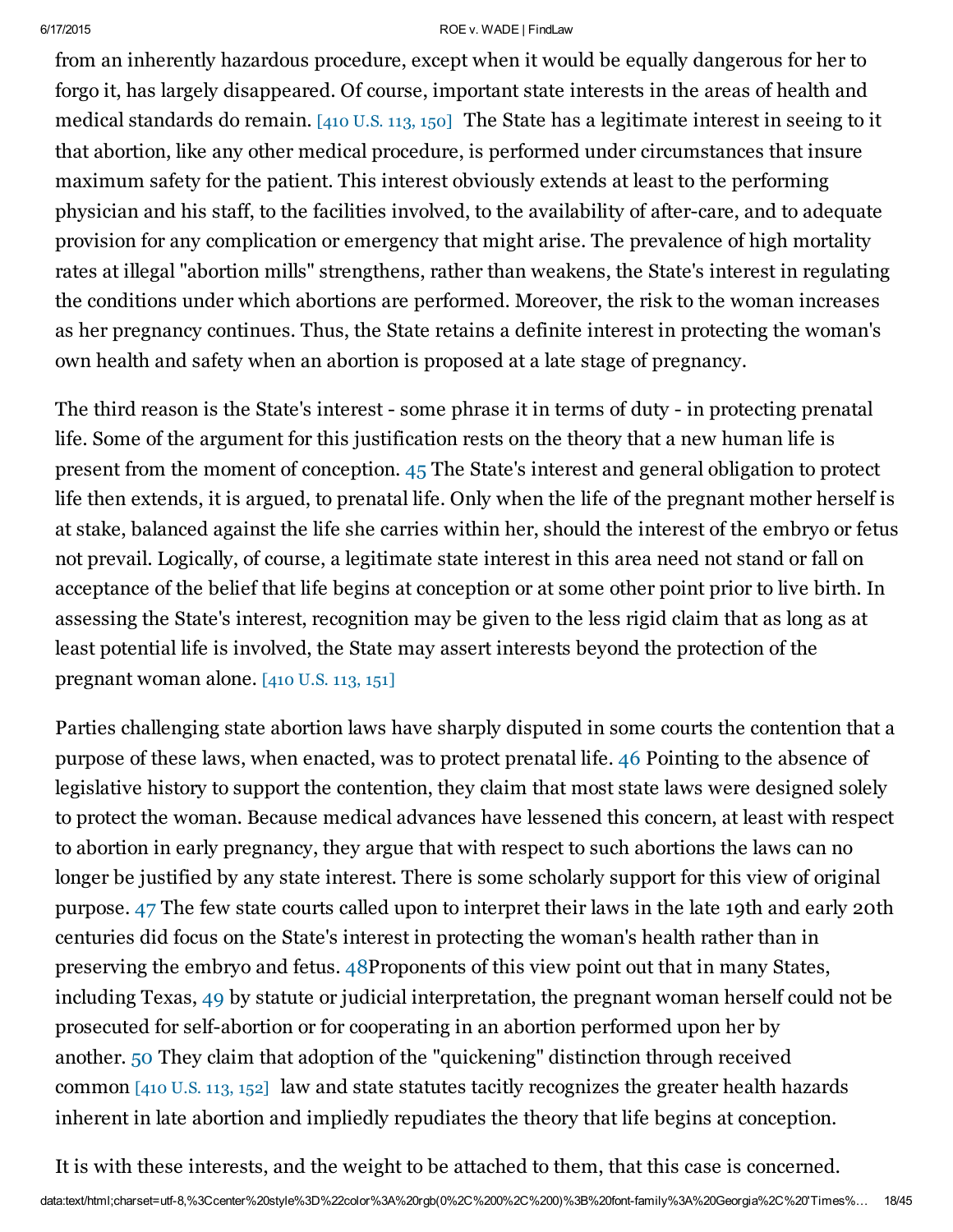## VIII

The Constitution does not explicitly mention any right of privacy. In a line of decisions, however, going back perhaps as far as Union Pacific R. Co. v. Botsford, 141 U.S. [250,](http://caselaw.findlaw.com/us-supreme-court/141/250.html#251) 251(1891), the Court has recognized that a right of personal privacy, or a guarantee of certain areas or zones of privacy, does exist under the Constitution. In varying contexts, the Court or individual Justices have, indeed, found at least the roots of that right in the First [Amendment,](http://caselaw.findlaw.com/us-supreme-court/394/557.html#564) Stanley v. Georgia, 394 U.S. 557, 564 (1969); in the Fourth and Fifth Amendments, Terry v. Ohio, 392 [U.S.](http://caselaw.findlaw.com/us-supreme-court/392/1.html#8) 1, 8 -9 (1968), Katz v. United States, 389 U.S. [347,](http://caselaw.findlaw.com/us-supreme-court/389/347.html#350) 350 (1967), Boyd v. United States, 116 [U.S.](http://caselaw.findlaw.com/us-supreme-court/116/616.html) 616 (1886), see Olmstead v. United States, 277 U.S. [438,](http://caselaw.findlaw.com/us-supreme-court/277/438.html#478) 478 (1928) (Brandeis, J., dissenting); in the penumbras of the Bill of Rights, Griswold v. Connecticut, 381 [U.S.,](http://caselaw.findlaw.com/us-supreme-court/381/479.html#484) at 484 -485; in the Ninth Amendment, id., at 486 (Goldberg, J., concurring); or in the concept of liberty guaranteed by the first section of the Fourteenth Amendment, see Meyer v. Nebraska, 262 U.S. [390,](http://caselaw.findlaw.com/us-supreme-court/262/390.html#399) 399 (1923). These decisions make it clear that only personal rights that can be deemed "fundamental" or "implicit in the concept of ordered liberty," Palko v. Connecticut, 302 [U.S.](http://caselaw.findlaw.com/us-supreme-court/302/319.html#325) 319, 325 (1937), are included in this guarantee of personal privacy. They also make it clear that the right has some extension to activities relating to marriage, Loving v. Virginia, 388 [U.S.](http://caselaw.findlaw.com/us-supreme-court/388/1.html#12) 1, 12 (1967); procreation, Skinner v. Oklahoma, 316 U.S. 535, 541 -542 (1942); [contraception,](http://caselaw.findlaw.com/us-supreme-court/316/535.html#541) Eisenstadt v. Baird, 405 [U.S.,](http://caselaw.findlaw.com/us-supreme-court/405/438.html#453) at 453 -454; id., at 460, 463-465 [410 U.S. 113, 153] (WHITE, J., concurring in result); family relationships, Prince v. Massachusetts, 321 [U.S.](http://caselaw.findlaw.com/us-supreme-court/321/158.html#166) 158, 166 (1944); and child rearing and education, Pierce v. Society of Sisters, 268 U.S. [510,](http://caselaw.findlaw.com/us-supreme-court/268/510.html#535) 535 (1925), Meyer v. Nebraska, supra.

This right of privacy, whether it be founded in the Fourteenth Amendment's concept of personal liberty and restrictions upon state action, as we feel it is, or, as the District Court determined, in the Ninth Amendment's reservation of rights to the people, is broad enough to encompass a woman's decision whether or not to terminate her pregnancy. The detriment that the State would impose upon the pregnant woman by denying this choice altogether is apparent. Specific and direct harm medically diagnosable even in early pregnancy may be involved. Maternity, or additional offspring, may force upon the woman a distressful life and future. Psychological harm may be imminent. Mental and physical health may be taxed by child care. There is also the distress, for all concerned, associated with the unwanted child, and there is the problem of bringing a child into a family already unable, psychologically and otherwise, to care for it. In other cases, as in this one, the additional difficulties and continuing stigma of unwed motherhood may be involved. All these are factors the woman and her responsible physician necessarily will consider in consultation.

On the basis of elements such as these, appellant and some amici argue that the woman's right is absolute and that she is entitled to terminate her pregnancy at whatever time, in whatever way, and for whatever reason she alone chooses. With this we do not agree. Appellant's arguments that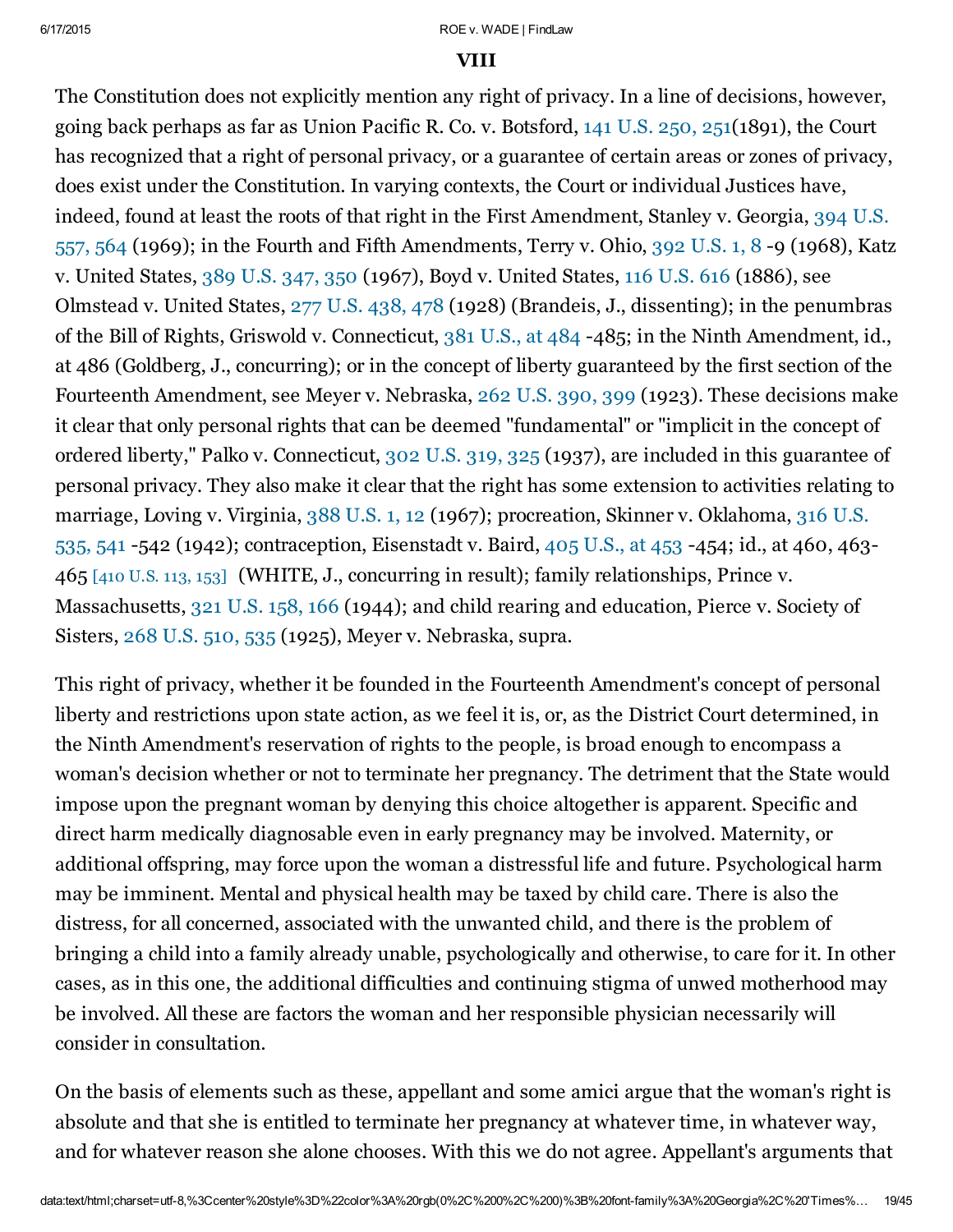Texas either has no valid interest at all in regulating the abortion decision, or no interest strong enough to support any limitation upon the woman's sole determination, are unpersuasive. The [410 U.S. 113, 154] Court's decisions recognizing a right of privacy also acknowledge that some state regulation in areas protected by that right is appropriate. As noted above, a State may properly assert important interests in safeguarding health, in maintaining medical standards, and in protecting potential life. At some point in pregnancy, these respective interests become sufficiently compelling to sustain regulation of the factors that govern the abortion decision. The privacy right involved, therefore, cannot be said to be absolute. In fact, it is not clear to us that the claim asserted by some amici that one has an unlimited right to do with one's body as one pleases bears a close relationship to the right of privacy previously articulated in the Court's decisions. The Court has refused to recognize an unlimited right of this kind in the past. Jacobson v. Massachusetts, 197 [U.S.](http://caselaw.findlaw.com/us-supreme-court/197/11.html) 11 (1905) (vaccination); Buck v. Bell, 274 [U.S.](http://caselaw.findlaw.com/us-supreme-court/274/200.html) 200(1927) (sterilization).

We, therefore, conclude that the right of personal privacy includes the abortion decision, but that this right is not unqualified and must be considered against important state interests in regulation.

We note that those federal and state courts that have recently considered abortion law challenges have reached the same conclusion. A majority, in addition to the District Court in the present case, have held state laws unconstitutional, at least in part, because of vagueness or because of overbreadth and abridgment of rights. Abele v. Markle, 342 F. Supp. 800 (Conn. 1972), appeal docketed, No. 72-56; Abele v. Markle, 351 F. Supp. 224 (Conn. 1972), appeal docketed, No. 72-730; Doe v. Bolton, 319 F. Supp. 1048 (ND Ga. 1970), appeal decided today, post, p. 179; Doe v. Scott, 321 F. Supp. 1385 (ND Ill. 1971), appeal docketed, No. 70-105; Poe v. Menghini, 339 F. Supp. 986 (Kan. 1972); YWCA v. Kugler, 342 F. Supp. 1048 (NJ 1972); Babbitz v. McCann, [410 U.S. 113, 155] 310 F. Supp. 293 (ED Wis. 1970), appeal dismissed, 400 [U.S.](http://caselaw.findlaw.com/us-supreme-court/400/1.html) 1 (1970); People v. Belous, 71 Cal. 2d 954, 458 P.2d 194 (1969), cert. denied, 397 [U.S.](http://caselaw.findlaw.com/us-supreme-court/397/915.html) 915 (1970); State v. Barquet, 262 So.2d 431 (Fla. 1972).

Others have sustained state statutes. Crossen v. Attorney General, 344 F. Supp. 587 (ED Ky. 1972), appeal docketed, No. 72-256; Rosen v. Louisiana State Board of Medical Examiners, 318 F. Supp. 1217 (ED La. 1970), appeal docketed, No. 7042; Corkey v. Edwards, 322 F. Supp. 1248 (WDNC 1971), appeal docketed, No. 71-92; Steinberg v. Brown, 321 F. Supp. 741 (ND Ohio 1970); Doe v. Rampton (Utah 1971), appeal docketed, No. 71-5666; Cheaney v. State, \_\_\_ Ind. \_\_\_, 285 N. E. 2d 265 (1972); Spears v. State, 257 So.2d 876 (Miss. 1972); State v. Munson, 86 S. D. 663, 201 N. W. 2d 123 (1972), appeal docketed, No. 72-631.

Although the results are divided, most of these courts have agreed that the right of privacy, however based, is broad enough to cover the abortion decision; that the right, nonetheless, is not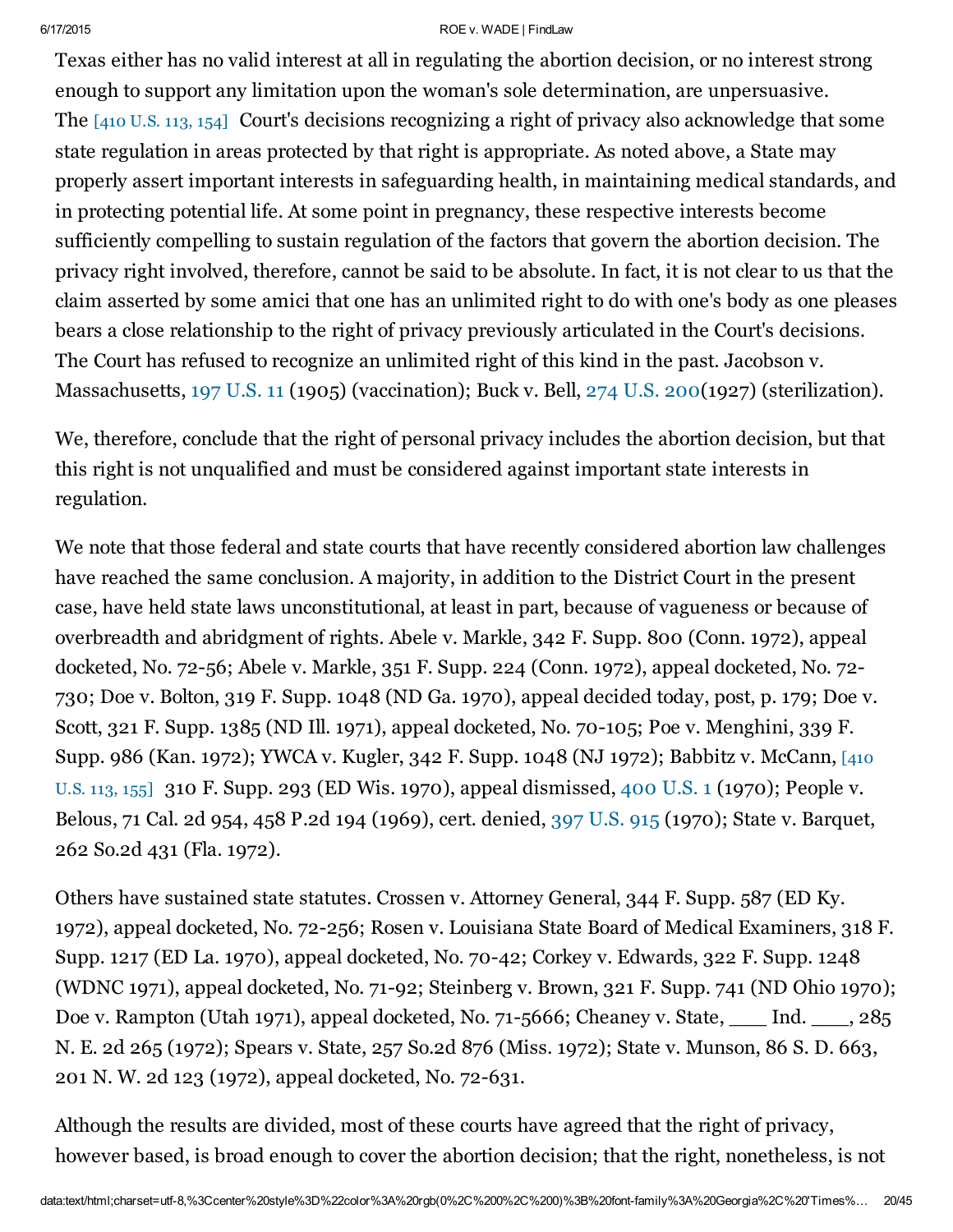absolute and is subject to some limitations; and that at some point the state interests as to protection of health, medical standards, and prenatal life, become dominant. We agree with this approach.

Where certain "fundamental rights" are involved, the Court has held that regulation limiting these rights may be justified only by a "compelling state interest," Kramer v. Union Free School District, 395 [U.S.](http://caselaw.findlaw.com/us-supreme-court/395/621.html#627) 621, 627 (1969); Shapiro v. Thompson, 394 [U.S.](http://caselaw.findlaw.com/us-supreme-court/394/618.html#634) 618, 634 (1969), Sherbert v. Verner, 374 U.S. [398,](http://caselaw.findlaw.com/us-supreme-court/374/398.html#406) 406 (1963), and that legislative enactments must be narrowly drawn to express only the legitimate state interests at stake. Griswold v. Connecticut, 381 [U.S.,](http://caselaw.findlaw.com/us-supreme-court/381/479.html#485) at 485 ; Aptheker v. Secretary of State, 378 U.S. [500,](http://caselaw.findlaw.com/us-supreme-court/378/500.html#508) 508 (1964); Cantwell v. [Connecticut,](http://caselaw.findlaw.com/us-supreme-court/310/296.html#307) 310 U.S. 296, 307 -308 (1940); see [410 U.S. 113, 156] Eisenstadt v. Baird, 405 [U.S.,](http://caselaw.findlaw.com/us-supreme-court/405/438.html#460) at 460, 463-464 (WHITE, J., concurring in result).

In the recent abortion cases, cited above, courts have recognized these principles. Those striking down state laws have generally scrutinized the State's interests in protecting health and potential life, and have concluded that neither interest justified broad limitations on the reasons for which a physician and his pregnant patient might decide that she should have an abortion in the early stages of pregnancy. Courts sustaining state laws have held that the State's determinations to protect health or prenatal life are dominant and constitutionally justifiable.

## IX

The District Court held that the appellee failed to meet his burden of demonstrating that the Texas statute's infringement upon Roe's rights was necessary to support a compelling state interest, and that, although the appellee presented "several compelling justifications for state presence in the area of abortions," the statutes outstripped these justifications and swept "far beyond any areas of compelling state interest." 314 F. Supp., at 1222-1223. Appellant and appellee both contest that holding. Appellant, as has been indicated, claims an absolute right that bars any state imposition of criminal penalties in the area. Appellee argues that the State's determination to recognize and protect prenatal life from and after conception constitutes a compelling state interest. As noted above, we do not agree fully with either formulation.

A. The appellee and certain amici argue that the fetus is a "person" within the language and meaning of the Fourteenth Amendment. In support of this, they outline at length and in detail the well-known facts of fetal development. If this suggestion of personhood is established, the appellant's case, of course, collapses, [410 U.S. 113, 157] for the fetus' right to life would then be guaranteed specifically by the Amendment. The appellant conceded as much on reargument. [51](http://caselaw.findlaw.com/us-supreme-court/410/113.html#f51) On the other hand, the appellee conceded on reargument [52](http://caselaw.findlaw.com/us-supreme-court/410/113.html#f52) that no case could be cited that holds that a fetus is a person within the meaning of the Fourteenth Amendment.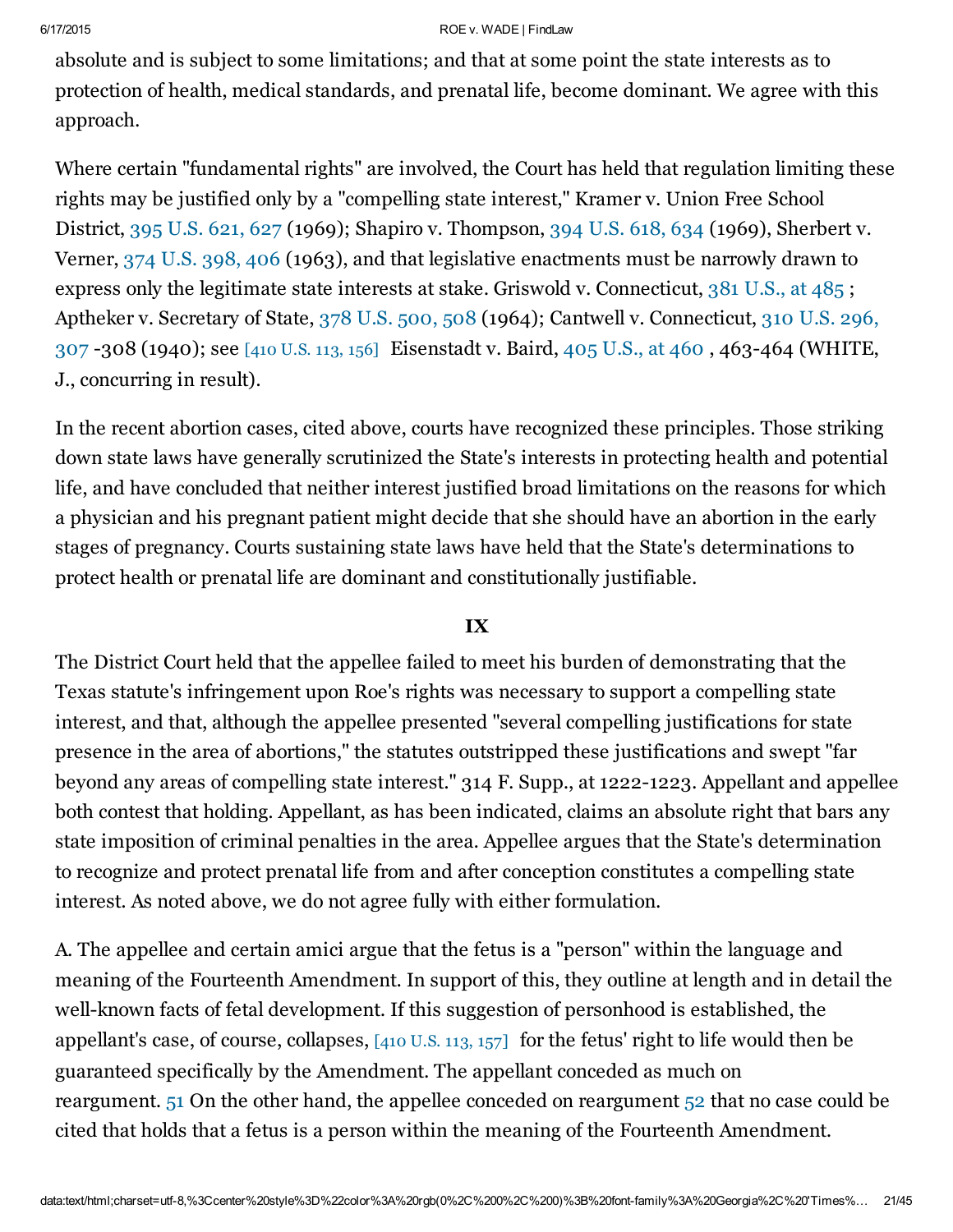The Constitution does not define "person" in so many words. Section 1 of the Fourteenth Amendment contains three references to "person." The first, in defining "citizens," speaks of "persons born or naturalized in the United States." The word also appears both in the Due Process Clause and in the Equal Protection Clause. "Person" is used in other places in the Constitution: in the listing of qualifications for Representatives and Senators, Art. I, 2, cl. 2, and 3, cl. 3; in the Apportionment Clause, Art. I, 2, cl. 3; [53](http://caselaw.findlaw.com/us-supreme-court/410/113.html#f53) in the Migration and Importation provision, Art. I, 9, cl. 1; in the Emolument Clause, Art. I, 9, cl. 8; in the Electors provisions, Art. II, 1, cl. 2, and the superseded cl. 3; in the provision outlining qualifications for the office of President, Art. II, 1, cl. 5; in the Extradition provisions, Art. IV, 2, cl. 2, and the superseded Fugitive Slave Clause 3; and in the Fifth, Twelfth, and Twenty-second Amendments, as well as in 2 and 3 of the Fourteenth Amendment. But in nearly all these instances, the use of the word is such that it has application only postnatally. None indicates, with any assurance, that it has any possible prenatal application. [54](http://caselaw.findlaw.com/us-supreme-court/410/113.html#f54) [410 U.S. 113, 158]

All this, together with our observation, supra, that throughout the major portion of the 19th century prevailing legal abortion practices were far freer than they are today, persuades us that the word "person," as used in the Fourteenth Amendment, does not include the unborn[.55](http://caselaw.findlaw.com/us-supreme-court/410/113.html#f55) This is in accord with the results reached in those few cases where the issue has been squarely presented. McGarvey v. Magee-Womens Hospital, 340 F. Supp. 751 (WD Pa. 1972); Byrn v. New York City Health & Hospitals Corp., 31 N.Y. 2d 194, 286 N.E. 2d 887 (1972), appeal docketed, No. 72-434; Abele v. Markle, 351 F. Supp. 224 (Conn. 1972), appeal docketed, No. 72-730. Cf. Cheaney v. State, Ind., at , 285 N. E. 2d, at 270; Montana v. Rogers, 278 F.2d 68, 72 (CA7 1960), aff'd sub nom. Montana v. Kennedy, 366 [U.S.](http://caselaw.findlaw.com/us-supreme-court/366/308.html) 308 (1961); Keeler v. Superior Court, 2 Cal. 3d 619, 470 P.2d 617 (1970); State v. Dickinson, 28 [410 U.S. 113, 159] Ohio St. 2d 65, 275 N. E. 2d 599 (1971). Indeed, our decision in United States v. Vuitch, 402 [U.S.](http://caselaw.findlaw.com/us-supreme-court/402/62.html) 62 (1971), inferentially is to the same effect, for we there would not have indulged in statutory interpretation favorable to abortion in specified circumstances if the necessary consequence was the termination of life entitled to Fourteenth Amendment protection.

This conclusion, however, does not of itself fully answer the contentions raised by Texas, and we pass on to other considerations.

B. The pregnant woman cannot be isolated in her privacy. She carries an embryo and, later, a fetus, if one accepts the medical definitions of the developing young in the human uterus. See Dorland's Illustrated Medical Dictionary 478-479, 547 (24th ed. 1965). The situation therefore is inherently different from marital intimacy, or bedroom possession of obscene material, or marriage, or procreation, or education, with which Eisenstadt and Griswold, Stanley, Loving, Skinner, and Pierce and Meyer were respectively concerned. As we have intimated above, it is reasonable and appropriate for a State to decide that at some point in time another interest, that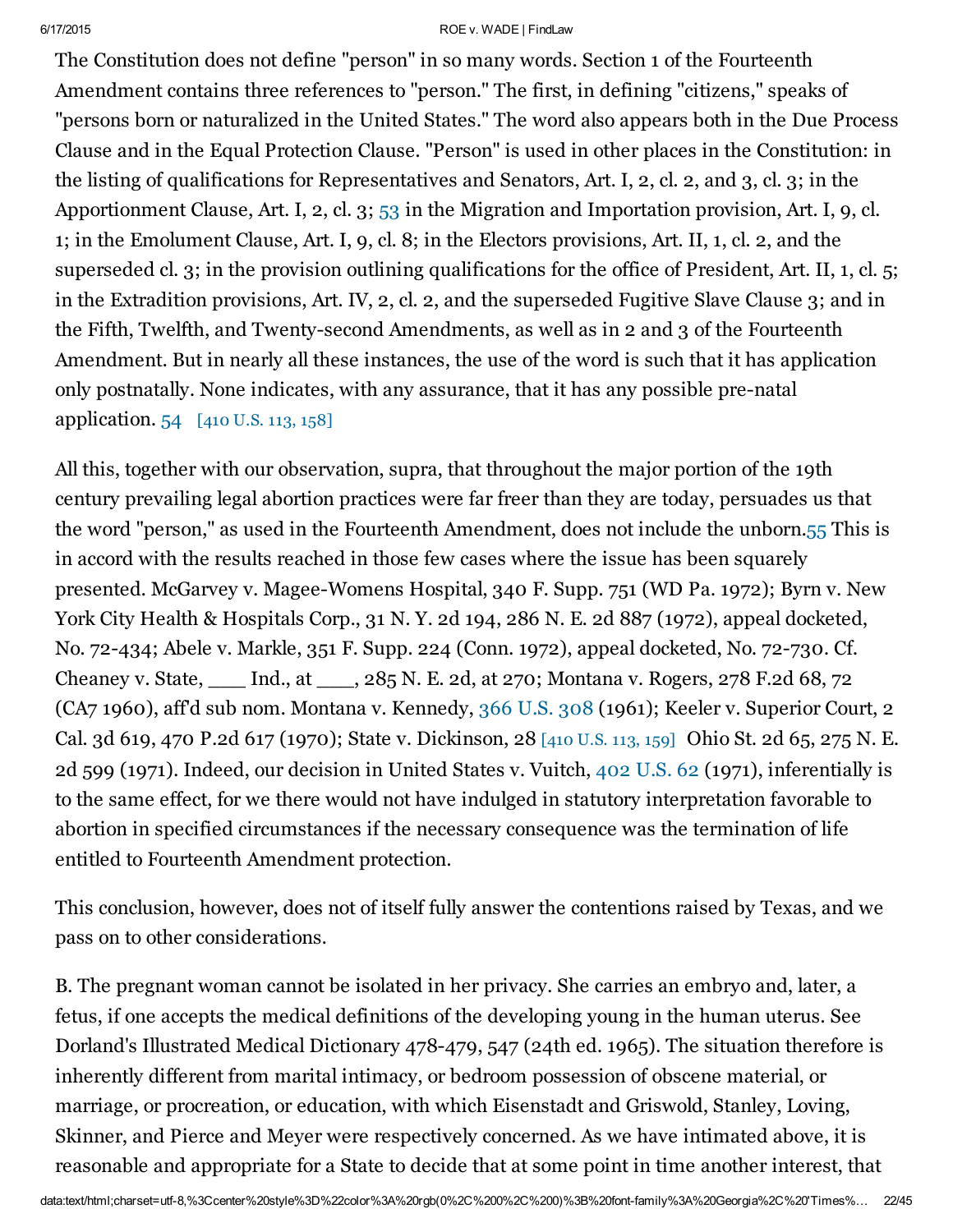of health of the mother or that of potential human life, becomes significantly involved. The woman's privacy is no longer sole and any right of privacy she possesses must be measured accordingly.

Texas urges that, apart from the Fourteenth Amendment, life begins at conception and is present throughout pregnancy, and that, therefore, the State has a compelling interest in protecting that life from and after conception. We need not resolve the difficult question of when life begins. When those trained in the respective disciplines of medicine, philosophy, and theology are unable to arrive at any consensus, the judiciary, at this point in the development of man's knowledge, is not in a position to speculate as to the answer. [410 U.S. 113, 160]

It should be sufficient to note briefly the wide divergence of thinking on this most sensitive and difficult question. There has always been strong support for the view that life does not begin until live birth. This was the belief of the Stoics. [56](http://caselaw.findlaw.com/us-supreme-court/410/113.html#f56) It appears to be the predominant, though not the unanimous, attitude of the Jewish faith. [57](http://caselaw.findlaw.com/us-supreme-court/410/113.html#f57) It may be taken to represent also the position of a large segment of the Protestant community, insofar as that can be ascertained; organized groups that have taken a formal position on the abortion issue have generally regarded abortion as a matter for the conscience of the individual and her family.[58](http://caselaw.findlaw.com/us-supreme-court/410/113.html#f58) As we have noted, the common law found greater significance in quickening. Physicians and their scientific colleagues have regarded that event with less interest and have tended to focus either upon conception, upon live birth, or upon the interim point at which the fetus becomes "viable," that is, potentially able to live outside the mother's womb, albeit with artificial aid. [59](http://caselaw.findlaw.com/us-supreme-court/410/113.html#f59) Viability is usually placed at about seven months (28 weeks) but may occur earlier, even at 24 weeks. [60](http://caselaw.findlaw.com/us-supreme-court/410/113.html#f60) The Aristotelian theory of "mediate animation," that held sway throughout the Middle Ages and the Renaissance in Europe, continued to be official Roman Catholic dogma until the 19th century, despite opposition to this "ensoulment" theory from those in the Church who would recognize the existence of life from [410 U.S. 113, 161] the moment of conception. [61](http://caselaw.findlaw.com/us-supreme-court/410/113.html#f61) The latter is now, of course, the official belief of the Catholic Church. As one brief amicus discloses, this is a view strongly held by many non-Catholics as well, and by many physicians. Substantial problems for precise definition of this view are posed, however, by new embryological data that purport to indicate that conception is a "process" over time, rather than an event, and by new medical techniques such as menstrual extraction, the "morning-after" pill, implantation of embryos, artificial insemination, and even artificial wombs. [62](http://caselaw.findlaw.com/us-supreme-court/410/113.html#f62)

In areas other than criminal abortion, the law has been reluctant to endorse any theory that life, as we recognize it, begins before live birth or to accord legal rights to the unborn except in narrowly defined situations and except when the rights are contingent upon live birth. For example, the traditional rule of tort law denied recovery for prenatal injuries even though the child was born alive. [63](http://caselaw.findlaw.com/us-supreme-court/410/113.html#f63) That rule has been changed in almost every jurisdiction. In most States, recovery is said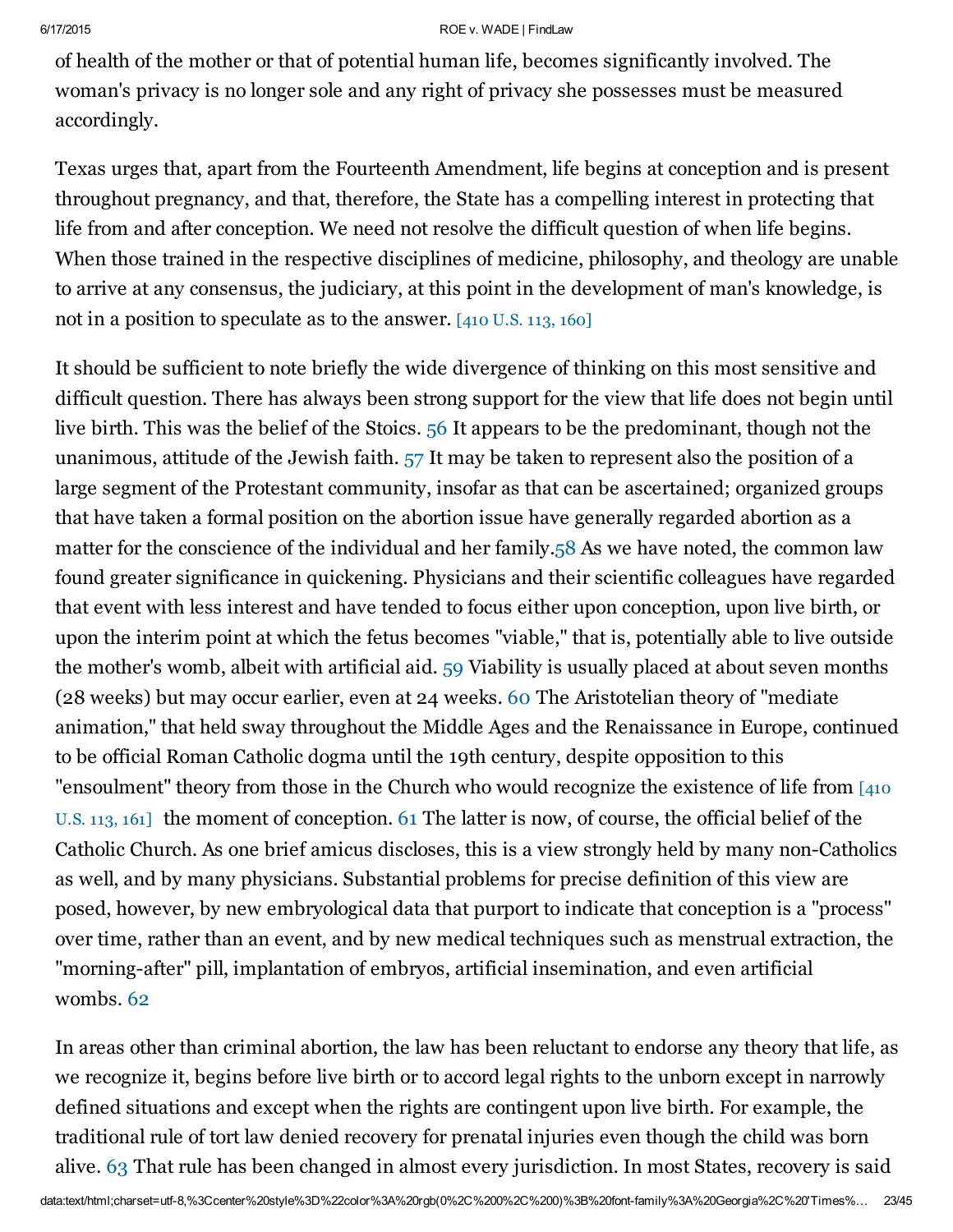to be permitted only if the fetus was viable, or at least quick, when the injuries were sustained, though few [410 U.S. 113, 162] courts have squarely so held[.64](http://caselaw.findlaw.com/us-supreme-court/410/113.html#f64) In a recent development, generally opposed by the commentators, some States permit the parents of a stillborn child to maintain an action for wrongful death because of prenatal injuries. [65](http://caselaw.findlaw.com/us-supreme-court/410/113.html#f65) Such an action, however, would appear to be one to vindicate the parents' interest and is thus consistent with the view that the fetus, at most, represents only the potentiality of life. Similarly, unborn children have been recognized as acquiring rights or interests by way of inheritance or other devolution of property, and have been represented by guardians ad litem. [66](http://caselaw.findlaw.com/us-supreme-court/410/113.html#f66) Perfection of the interests involved, again, has generally been contingent upon live birth. In short, the unborn have never been recognized in the law as persons in the whole sense.

## X

In view of all this, we do not agree that, by adopting one theory of life, Texas may override the rights of the pregnant woman that are at stake. We repeat, however, that the State does have an important and legitimate interest in preserving and protecting the health of the pregnant woman, whether she be a resident of the State or a nonresident who seeks medical consultation and treatment there, and that it has still another important and legitimate interest in protecting the potentiality of human life. These interests are separate and distinct. Each grows in substantiality as the woman approaches [410 U.S. 113, 163] term and, at a point during pregnancy, each becomes "compelling."

With respect to the State's important and legitimate interest in the health of the mother, the "compelling" point, in the light of present medical knowledge, is at approximately the end of the first trimester. This is so because of the now-established medical fact, referred to above at 149, that until the end of the first trimester mortality in abortion may be less than mortality in normal childbirth. It follows that, from and after this point, a State may regulate the abortion procedure to the extent that the regulation reasonably relates to the preservation and protection of maternal health. Examples of permissible state regulation in this area are requirements as to the qualifications of the person who is to perform the abortion; as to the licensure of that person; as to the facility in which the procedure is to be performed, that is, whether it must be a hospital or may be a clinic or some other place of less-than-hospital status; as to the licensing of the facility; and the like.

This means, on the other hand, that, for the period of pregnancy prior to this "compelling" point, the attending physician, in consultation with his patient, is free to determine, without regulation by the State, that, in his medical judgment, the patient's pregnancy should be terminated. If that decision is reached, the judgment may be effectuated by an abortion free of interference by the State.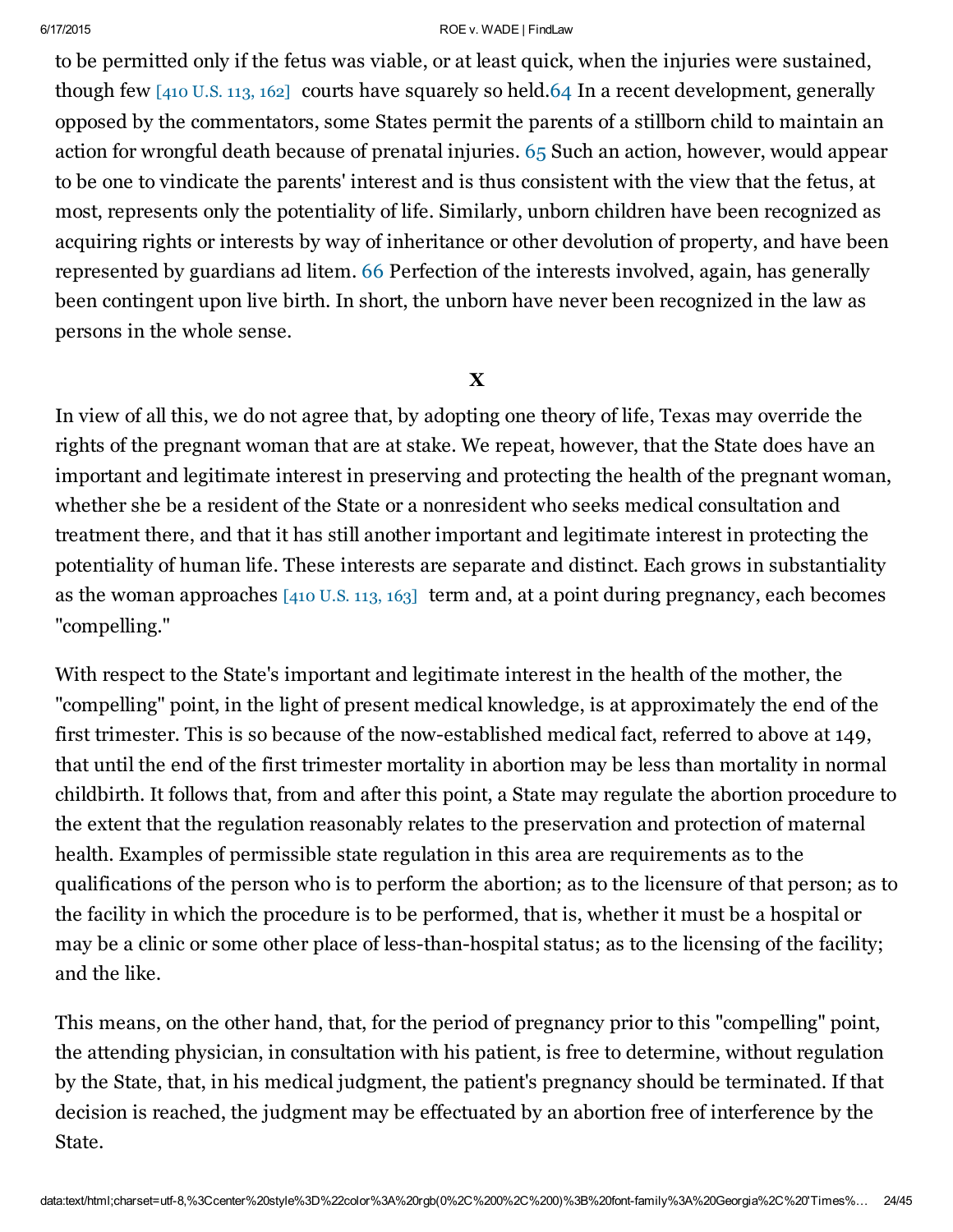With respect to the State's important and legitimate interest in potential life, the "compelling" point is at viability. This is so because the fetus then presumably has the capability of meaningful life outside the mother's womb. State regulation protective of fetal life after viability thus has both logical and biological justifications. If the State is interested in protecting fetal life after viability, it may go so far as to proscribe abortion [410 U.S. 113, 164] during that period, except when it is necessary to preserve the life or health of the mother.

Measured against these standards, Art. 1196 of the Texas Penal Code, in restricting legal abortions to those "procured or attempted by medical advice for the purpose of saving the life of the mother," sweeps too broadly. The statute makes no distinction between abortions performed early in pregnancy and those performed later, and it limits to a single reason, "saving" the mother's life, the legal justification for the procedure. The statute, therefore, cannot survive the constitutional attack made upon it here.

This conclusion makes it unnecessary for us to consider the additional challenge to the Texas statute asserted on grounds of vagueness. See United States v. Vuitch, 402 [U.S.,](http://caselaw.findlaw.com/us-supreme-court/402/62.html#67) at 67-72.

## XI

To summarize and to repeat:

1. A state criminal abortion statute of the current Texas type, that excepts from criminality only a life-saving procedure on behalf of the mother, without regard to pregnancy stage and without recognition of the other interests involved, is violative of the Due Process Clause of the Fourteenth Amendment.

(a) For the stage prior to approximately the end of the first trimester, the abortion decision and its effectuation must be left to the medical judgment of the pregnant woman's attending physician.

(b) For the stage subsequent to approximately the end of the first trimester, the State, in promoting its interest in the health of the mother, may, if it chooses, regulate the abortion procedure in ways that are reasonably related to maternal health.

(c) For the stage subsequent to viability, the State in promoting its interest in the potentiality of human life [410 U.S. 113, 165] may, if it chooses, regulate, and even proscribe, abortion except where it is necessary, in appropriate medical judgment, for the preservation of the life or health of the mother.

2. The State may define the term "physician," as it has been employed in the preceding paragraphs of this Part XI of this opinion, to mean only a physician currently licensed by the State, and may proscribe any abortion by a person who is not a physician as so defined.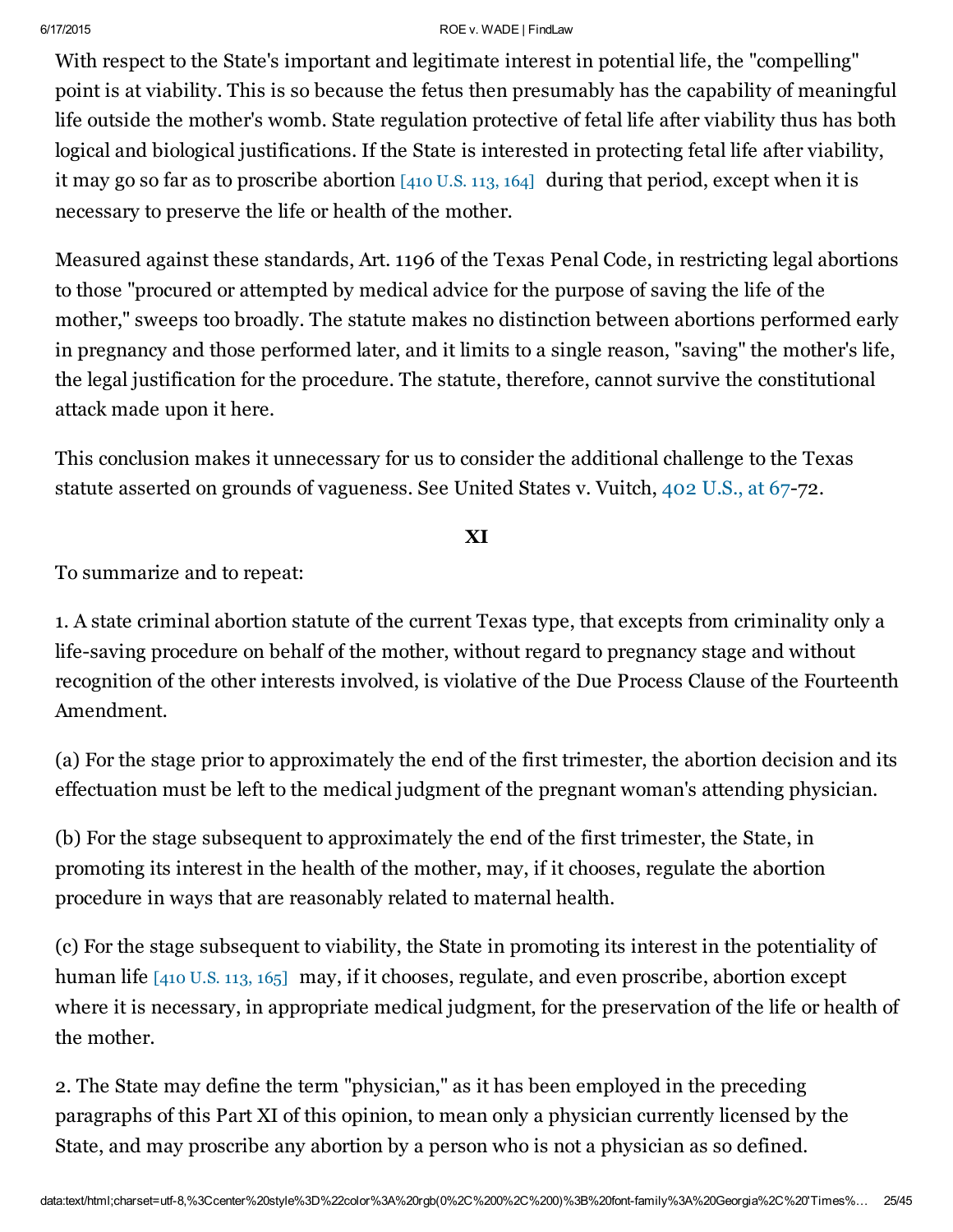In Doe v. Bolton, post, p. 179, procedural requirements contained in one of the modern abortion statutes are considered. That opinion and this one, of course, are to be read together. [67](http://caselaw.findlaw.com/us-supreme-court/410/113.html#f67)

This holding, we feel, is consistent with the relative weights of the respective interests involved, with the lessons and examples of medical and legal history, with the lenity of the common law, and with the demands of the profound problems of the present day. The decision leaves the State free to place increasing restrictions on abortion as the period of pregnancy lengthens, so long as those restrictions are tailored to the recognized state interests. The decision vindicates the right of the physician to administer medical treatment according to his professional judgment up to the points where important [410 U.S. 113, 166] state interests provide compelling justifications for intervention. Up to those points, the abortion decision in all its aspects is inherently, and primarily, a medical decision, and basic responsibility for it must rest with the physician. If an individual practitioner abuses the privilege of exercising proper medical judgment, the usual remedies, judicial and intra-professional, are available.

## XII

Our conclusion that Art. 1196 is unconstitutional means, of course, that the Texas abortion statutes, as a unit, must fall. The exception of Art. 1196 cannot be struck down separately, for then the State would be left with a statute proscribing all abortion procedures no matter how medically urgent the case.

Although the District Court granted appellant Roe declaratory relief, it stopped short of issuing an injunction against enforcement of the Texas statutes. The Court has recognized that different considerations enter into a federal court's decision as to declaratory relief, on the one hand, and injunctive relief, on the other. Zwickler v. Koota, 389 U.S. [241,](http://caselaw.findlaw.com/us-supreme-court/389/241.html#252) 252 -255 (1967); Dombrowski v. Pfister, 380 [U.S.](http://caselaw.findlaw.com/us-supreme-court/380/479.html) 479 (1965). We are not dealing with a statute that, on its face, appears to abridge free expression, an area of particular concern under Dombrowski and refined in Younger v. Harris, 401 [U.S.,](http://caselaw.findlaw.com/us-supreme-court/401/37.html#50) at 50 .

We find it unnecessary to decide whether the District Court erred in withholding injunctive relief, for we assume the Texas prosecutorial authorities will give full credence to this decision that the present criminal abortion statutes of that State are unconstitutional.

The judgment of the District Court as to intervenor Hallford is reversed, and Dr. Hallford's complaint in intervention is dismissed. In all other respects, the judgment [410 U.S. 113, 167] of the District Court is affirmed. Costs are allowed to the appellee.

It is so ordered.

[For concurring opinion of MR. CHIEF JUSTICE BURGER, see post, p. 207.]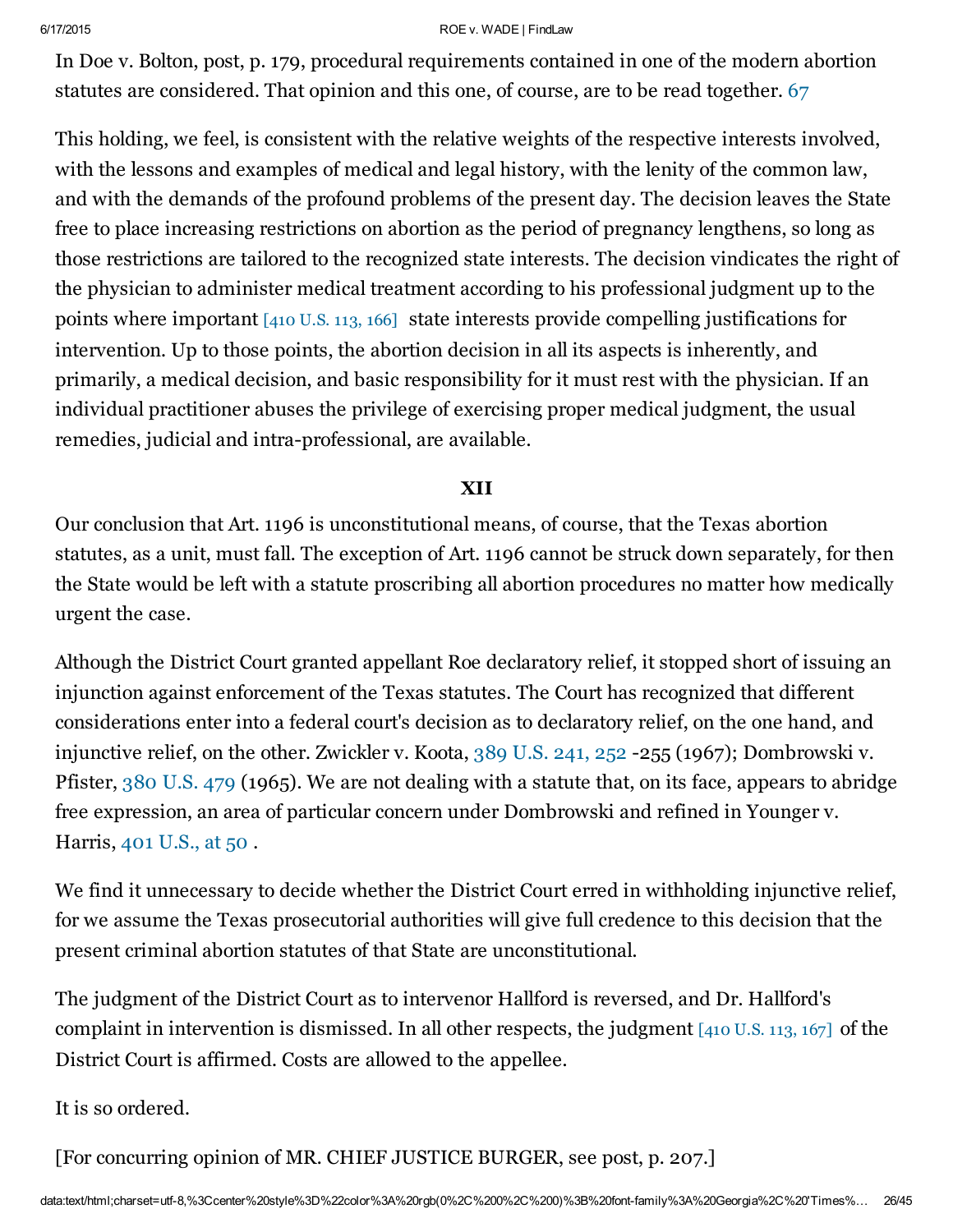[For concurring opinion of MR. JUSTICE DOUGLAS, see post, p. 209.]

[For dissenting opinion of MR. JUSTICE WHITE, see post, p. 221.]

## Footnotes

[ [Footnote](http://caselaw.findlaw.com/us-supreme-court/410/113.html#t1) 1 ] "Article 1191. Abortion

"If any person shall designedly administer to a pregnant woman or knowingly procure to be administered with her consent any drug or medicine, or shall use towards her any violence or means whatever externally or internally applied, and thereby procure an abortion, he shall be confined in the penitentiary not less than two nor more than five years; if it be done without her consent, the punishment shall be doubled. By `abortion' is meant that the life of the fetus or embryo shall be destroyed in the woman's womb or that a premature birth thereof be caused.

"Art. 1192. Furnishing the means

"Whoever furnishes the means for procuring an abortion knowing the purpose intended is guilty as an accomplice.

"Art. 1193. Attempt at abortion

"If the means used shall fail to produce an abortion, the offender is nevertheless guilty of an attempt to produce abortion, provided  $[410 \text{ U.S. } 113, 118]$  it be shown that such means were calculated to produce that result, and shall be fined not less than one hundred nor more than one thousand dollars.

"Art. 1194. Murder in producing abortion

"If the death of the mother is occasioned by an abortion so produced or by an attempt to effect the same it is murder."

"Art. 1196. By medical advice

"Nothing in this chapter applies to an abortion procured or attempted by medical advice for the purpose of saving the life of the mother."

The foregoing Articles, together with Art. 1195, compose Chapter 9 of Title 15 of the Penal Code. Article 1195, not attacked here, reads:

"Art. 1195. Destroying unborn child

"Whoever shall during parturition of the mother destroy the vitality or life in a child in a state of being born and before actual birth, which child would otherwise have been born alive, shall be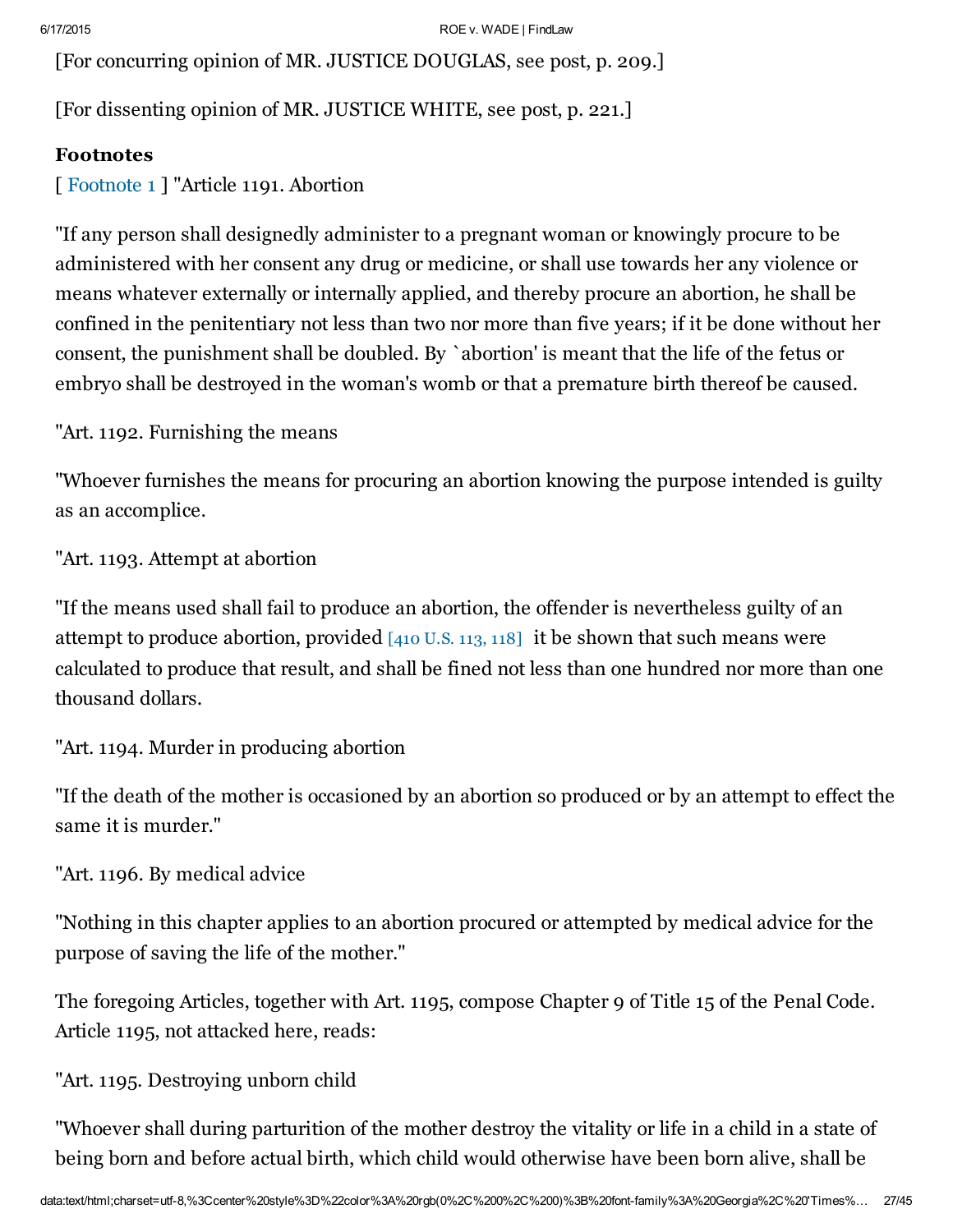confined in the penitentiary for life or for not less than five years."

[ [Footnote](http://caselaw.findlaw.com/us-supreme-court/410/113.html#t2) 2 ] Ariz. Rev. Stat. Ann. 13-211 (1956); Conn. Pub. Act No. 1 (May 1972 special session)  $(in 4 Conn. Leg. Serv. 677 (1972)), and Conn. Gen. Stat. Rev. 53-29, 53-30 (1968) (or unborn)$ child); Idaho Code 18-601 (1948); Ill. Rev. Stat., c. 38, 23-1 (1971); Ind. Code 35-1-58-1 (1971); Iowa Code 701.1 (1971); Ky. Rev. Stat. 436.020 (1962); La. Rev. Stat. 37:1285 (6) (1964) (loss of medical license) (but see 14:87 (Supp. 1972) containing no exception for the life of the mother under the criminal statute); Me. Rev. Stat. Ann., Tit. 17, 51 (1964); Mass. Gen. Laws Ann., c. 272, 19 (1970) (using the term "unlawfully," construed to exclude an abortion to save the mother's life, Kudish v. Bd. of Registration, 356 Mass. 98, 248 N. E. 2d 264 (1969)); Mich. Comp. Laws 750.14 (1948); Minn. Stat. 617.18 (1971); Mo. Rev. Stat. 559.100 (1969); Mont. Rev. Codes Ann. 94-401 (1969); Neb. Rev. Stat. 28-405 (1964); Nev. Rev. Stat. 200.220 (1967); N. H. Rev. Stat. Ann. 585:13 (1955); N. J. Stat. Ann. 2A:871 (1969) ("without lawful justification"); N. D. Cent. Code 122501, 122502 (1960); Ohio Rev. Code Ann. 2901.16 (1953); Okla. Stat. Ann., Tit. 21, 861 (1972-1973 Supp.); Pa. Stat. Ann., Tit. 18, [410 U.S. 113, 119] 4718, 4719 (1963) ("unlawful"); R. I. Gen. Laws Ann. 11-3-1 (1969); S. D. Comp. Laws Ann. 22-17-1 (1967); Tenn. Code Ann. 39-301, 39-302 (1956); Utah Code Ann. 76-2-1, 76-2-2 (1953); Vt. Stat. Ann., Tit. 13, 101 (1958); W. Va. Code Ann. 61-2-8 (1966); Wis. Stat. 940.04 (1969); Wyo. Stat. Ann. 6-77, 6-78 (1957).

[ [Footnote](http://caselaw.findlaw.com/us-supreme-court/410/113.html#t3) 3 ] Long ago, a suggestion was made that the Texas statutes were unconstitutionally vague because of definitional deficiencies. The Texas Court of Criminal Appeals disposed of that suggestion peremptorily, saying only,

"It is also insisted in the motion in arrest of judgment that the statute is unconstitutional and void in that it does not sufficiently define or describe the offense of abortion. We do not concur in respect to this question." Jackson v. State, 55 Tex. Cr. R. 79, 89, 115 S. W. 262, 268 (1908).

The same court recently has held again that the State's abortion statutes are not unconstitutionally vague or overbroad. Thompson v. State (Ct. Crim. App. Tex. 1971), appeal docketed, No. 71-1200. The court held that "the State of Texas has a compelling interest to protect fetal life"; that Art. 1191 "is designed to protect fetal life"; that the Texas homicide statutes, particularly Art. 1205 of the Penal Code, are intended to protect a person "in existence by actual birth" and thereby implicitly recognize other human life that is not "in existence by actual birth"; that the definition of human life is for the legislature and not the courts; that Art. 1196 "is more definite than the District of Columbia statute upheld in [United States v.] Vuitch" ( 402 [U.S.](http://caselaw.findlaw.com/us-supreme-court/402/62.html) 62 ); and that the Texas statute "is [410 U.S. 113, 120] not vague and indefinite or overbroad." A physician's abortion conviction was affirmed.

In Thompson, n. 2, the court observed that any issue as to the burden of proof under the exemption of Art. 1196 "is not before us." But see Veevers v. State, 172 Tex. Cr. R. 162, 168-169,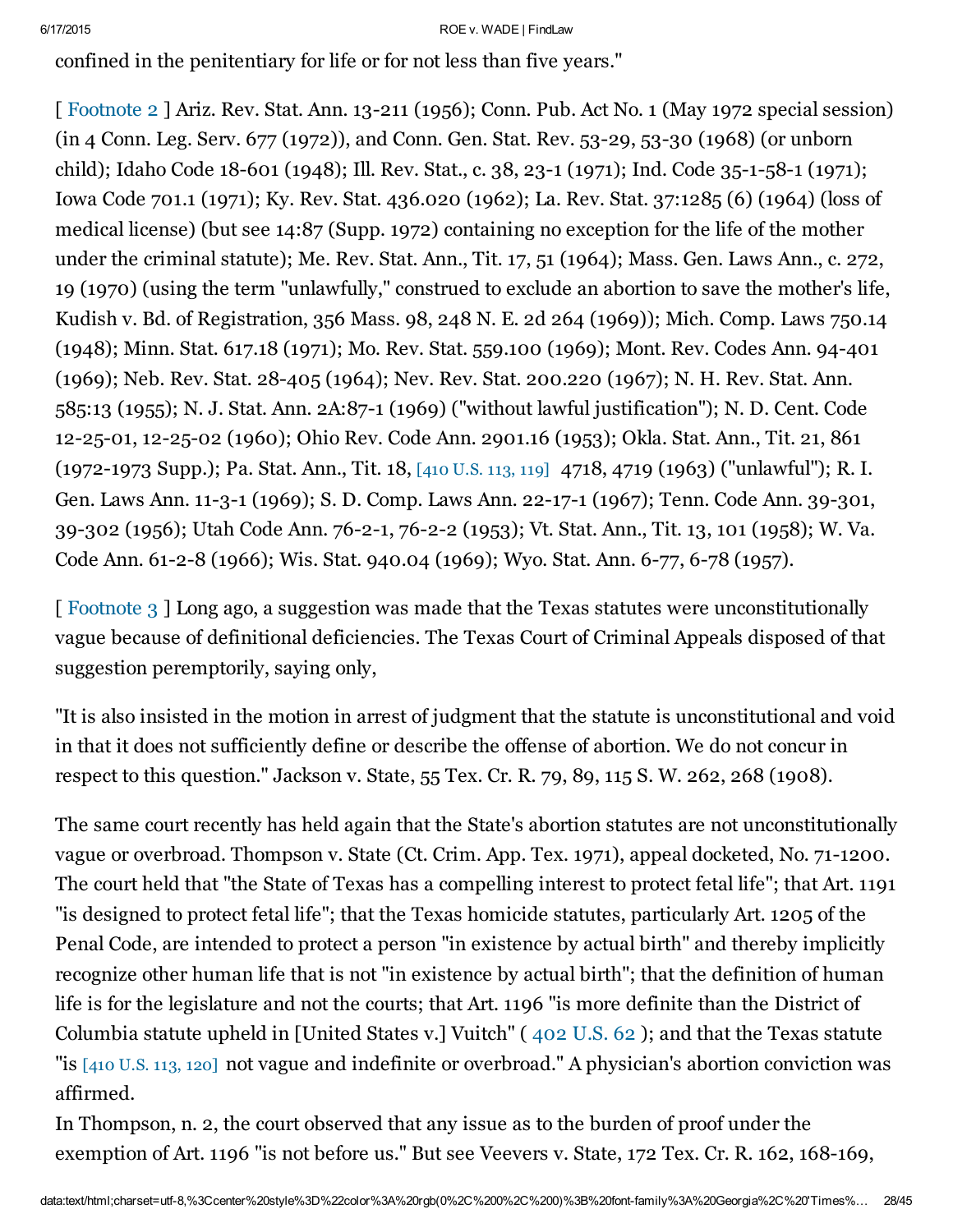354 S. W. 2d 161, 166-167 (1962). Cf. United States v. Vuitch, 402 [U.S.](http://caselaw.findlaw.com/us-supreme-court/402/62.html#69) 62, 69 -71 (1971).

[ [Footnote](http://caselaw.findlaw.com/us-supreme-court/410/113.html#t4) 4 ] The name is a pseudonym.

[ [Footnote](http://caselaw.findlaw.com/us-supreme-court/410/113.html#t5) 5 ] These names are pseudonyms.

[ [Footnote](http://caselaw.findlaw.com/us-supreme-court/410/113.html#t6) 6 ] The appellee twice states in his brief that the hearing before the District Court was held on July 22, 1970. Brief for Appellee 13. The docket entries, App. 2, and the transcript, App. 76, reveal this to be an error. The July date appears to be the time of the reporter's transcription. See App. 77.

[ [Footnote](http://caselaw.findlaw.com/us-supreme-court/410/113.html#t7) 7 ] We need not consider what different result, if any, would follow if Dr. Hallford's intervention were on behalf of a class. His complaint in intervention does not purport to assert a class suit and makes no reference to any class apart from an allegation that he "and others similarly situated" must necessarily guess at the meaning of Art. 1196. His application for leave to intervene goes somewhat further, for it asserts that plaintiff Roe does not adequately protect the interest of the doctor "and the class of people who are physicians . . . [and] the class of people who are . . . patients . . . ." The leave application, however, is not the complaint. Despite the District Court's statement to the contrary, 314 F. Supp., at 1225, we fail to perceive the essentials of a class suit in the Hallford complaint.

[ [Footnote](http://caselaw.findlaw.com/us-supreme-court/410/113.html#t8) 8 ] A. Castiglioni, A History of Medicine 84 (2d ed. 1947), E. Krumbhaar, translator and editor (hereinafter Castiglioni).

[ [Footnote](http://caselaw.findlaw.com/us-supreme-court/410/113.html#t9) 9 ] J. Ricci, The Genealogy of Gynaecology 52, 84, 113, 149 (2d ed. 1950) (hereinafter Ricci); L. Lader, Abortion 75-77 (1966) (hereinafter Lader); K. Niswander, Medical Abortion Practices in the United States, in Abortion and the Law 37, 38-40 (D. Smith ed. 1967); G. Williams, The Sanctity of Life and the Criminal Law 148 (1957) (hereinafter Williams); J. Noonan, An Almost Absolute Value in History, in The Morality of Abortion 1, 3-7 (J. Noonan ed. 1970) (hereinafter Noonan); Quay, Justifiable Abortion - Medical and Legal Foundations (pt. 2), 49 Geo. L. J. 395, 406422 (1961) (hereinafter Quay).

[ [Footnote](http://caselaw.findlaw.com/us-supreme-court/410/113.html#t10) 10 ] L. Edelstein, The Hippocratic Oath 10 (1943) (hereinafter Edelstein). But see Castiglioni 227.

[ [Footnote](http://caselaw.findlaw.com/us-supreme-court/410/113.html#t11) 11 ] Edelstein 12; Ricci 113-114, 118-119; Noonan 5.

 $[$  [Footnote](http://caselaw.findlaw.com/us-supreme-court/410/113.html#t12) 12  $]$  Edelstein 13-14.

- [ [Footnote](http://caselaw.findlaw.com/us-supreme-court/410/113.html#t13) 13 ] Castiglioni 148.
- [ [Footnote](http://caselaw.findlaw.com/us-supreme-court/410/113.html#t14) 14 ] Id., at 154.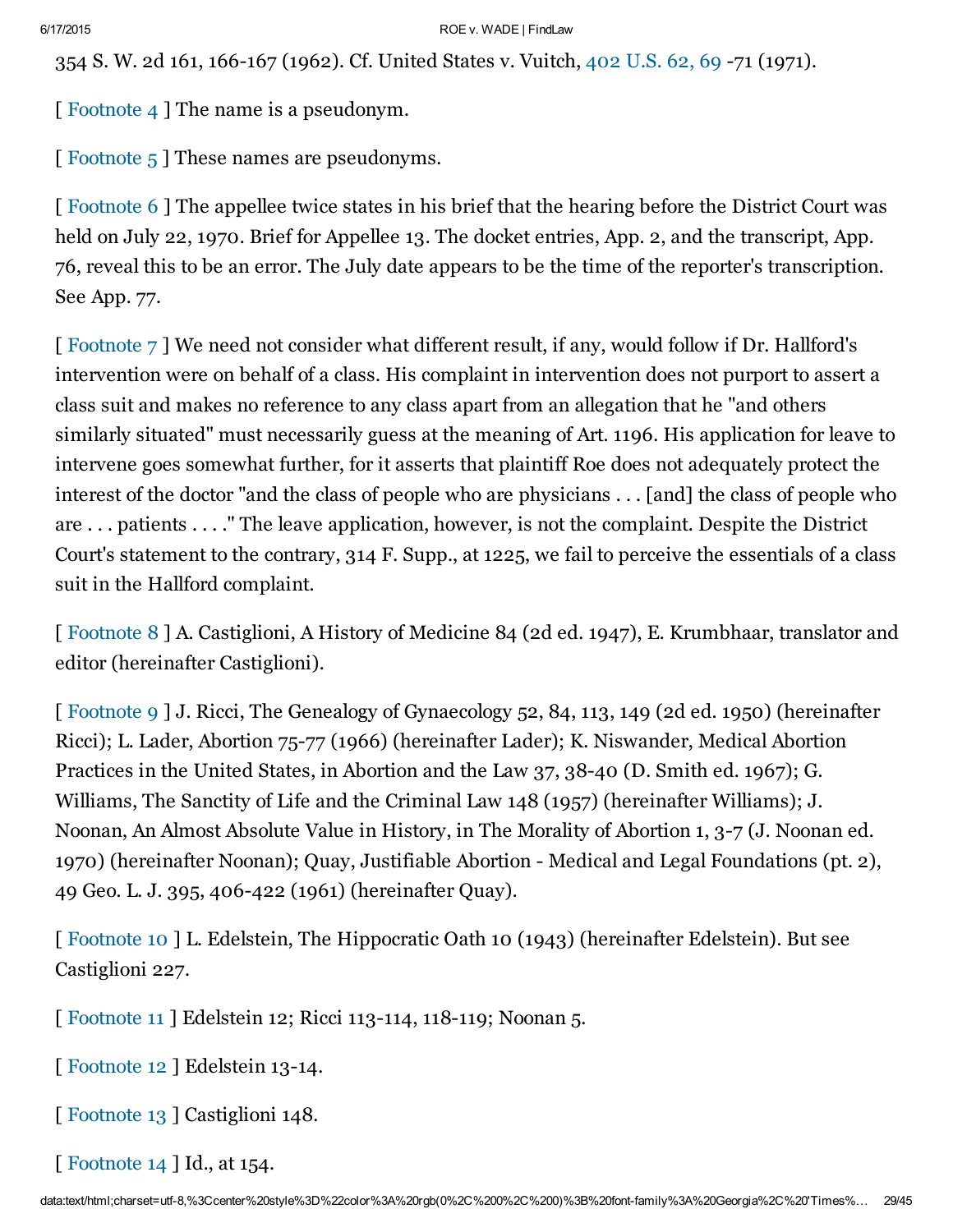[ [Footnote](http://caselaw.findlaw.com/us-supreme-court/410/113.html#t15) 15 ] Edelstein 3.

[ [Footnote](http://caselaw.findlaw.com/us-supreme-court/410/113.html#t16)  $16$  ] Id., at  $12, 15-18$ .

[ [Footnote](http://caselaw.findlaw.com/us-supreme-court/410/113.html#t17) 17 ] Id., at 18; Lader 76.

[ [Footnote](http://caselaw.findlaw.com/us-supreme-court/410/113.html#t18) 18 ] Edelstein 63.

[ [Footnote](http://caselaw.findlaw.com/us-supreme-court/410/113.html#t19) 19 ] Id., at 64.

[ [Footnote](http://caselaw.findlaw.com/us-supreme-court/410/113.html#t20) 20 ] Dorland's Illustrated Medical Dictionary 1261 (24th ed. 1965).

[ [Footnote](http://caselaw.findlaw.com/us-supreme-court/410/113.html#t21) 21 ] E. Coke, Institutes III \*50; 1 W. Hawkins, Pleas of the Crown, c. 31, 16 (4th ed. 1762); 1 W. Blackstone, Commentaries \*129-130; M. Hale, Pleas of the Crown 433 (1st Amer. ed. 1847). For discussions of the role of the quickening concept in English common law, see Lader 78; Noonan 223-226; Means, The Law of New [410 U.S. 113, 133] York Concerning Abortion and the Status of the Foetus, 1664-1968: A Case of Cessation of Constitutionality (pt. 1), 14 N.Y. L. F. 411, 418428 (1968) (hereinafter Means I); Stern, Abortion: Reform and the Law, 59 J. Crim. L. C. & P. S. 84 (1968) (hereinafter Stern); Quay 430-432; Williams 152.

[ [Footnote](http://caselaw.findlaw.com/us-supreme-court/410/113.html#t22) 22 ] Early philosophers believed that the embryo or fetus did not become formed and begin to live until at least 40 days after conception for a male, and 80 to 90 days for a female. See, for example, Aristotle, Hist. Anim. 7.3.583b; Gen. Anim. 2.3.736, 2.5.741; Hippocrates, Lib. de Nat. Puer., No. 10. Aristotle's thinking derived from his three-stage theory of life: vegetable, animal, rational. The vegetable stage was reached at conception, the animal at "animation," and the rational soon after live birth. This theory, together with the 40/80 day view, came to be accepted by early Christian thinkers.

The theological debate was reflected in the writings of St. Augustine, who made a distinction between embryo inanimatus, not yet endowed with a soul, and embryo animatus. He may have drawn upon Exodus 21:22. At one point, however, he expressed the view that human powers cannot determine the point during fetal development at which the critical change occurs. See Augustine, De Origine Animae 4.4 (Pub. Law 44.527). See also W. Reany, The Creation of the Human Soul, c. 2 and 83-86 (1932); Huser, The Crime of Abortion in Canon Law 15 (Catholic Univ. of America, Canon Law Studies No. 162, Washington, D.C., 1942).

Galen, in three treatises related to embryology, accepted the thinking of Aristotle and his followers. Quay 426-427. Later, Augustine on abortion was incorporated by Gratian into the Decretum, published about 1140. Decretum Magistri Gratiani 2.32.2.7 to 2.32.2.10, [410 U.S. 113, 134] in 1 Corpus Juris Canonici 1122, 1123 (A. Friedburg, 2d ed. 1879). This Decretal and the Decretals that followed were recognized as the definitive body of canon law until the new Code of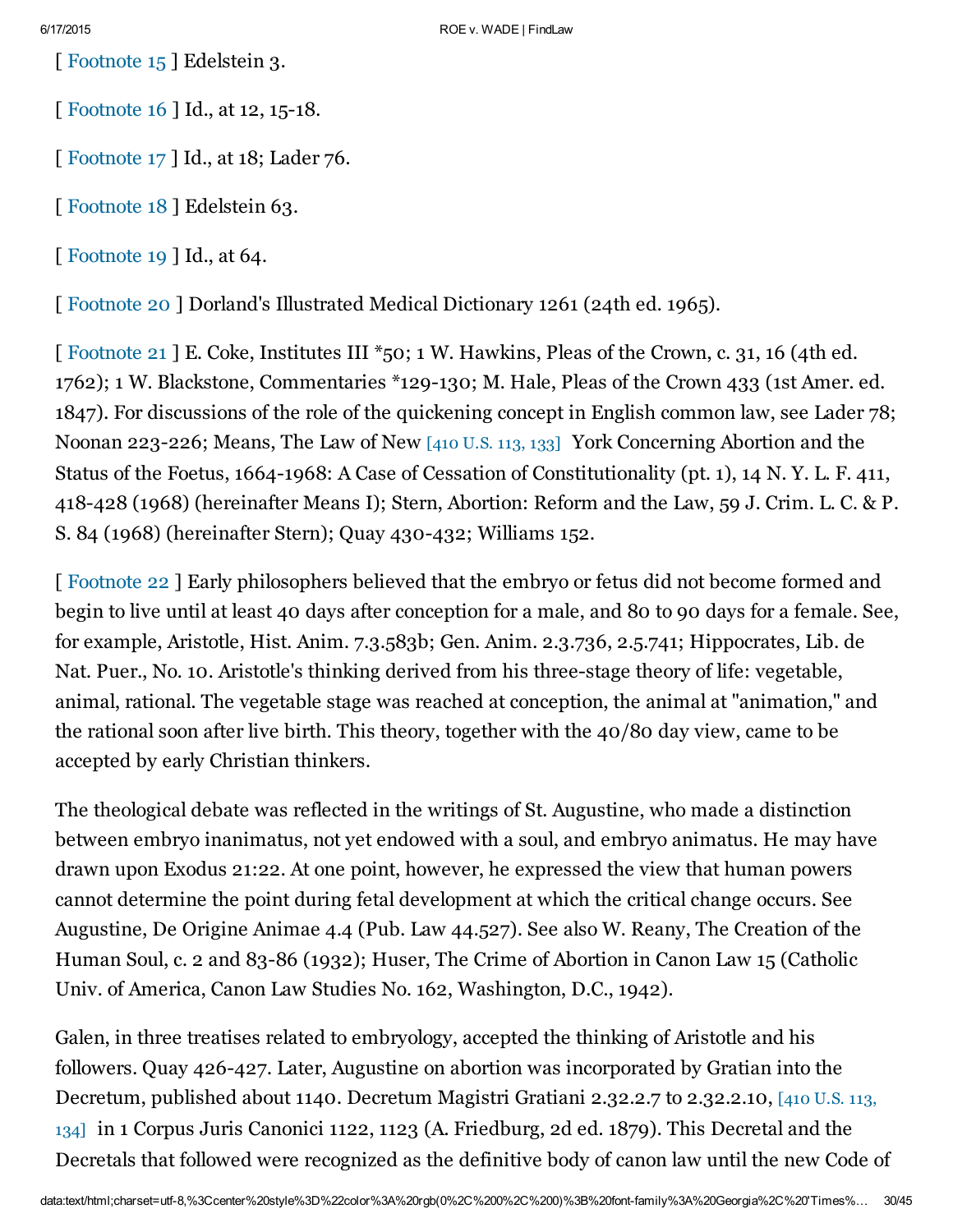## 1917.

For discussions of the canon-law treatment, see Means I, pp. 411-412; Noonan 20-26; Quay 426-430; see also J. Noonan, Contraception: A History of Its Treatment by the Catholic Theologians and Canonists 18-29 (1965).

[ [Footnote](http://caselaw.findlaw.com/us-supreme-court/410/113.html#t23) 23 ] Bracton took the position that abortion by blow or poison was homicide "if the foetus be already formed and animated, and particularly if it be animated." 2 H. Bracton, De Legibus et Consuetudinibus Angliae 279 (T. Twiss ed. 1879), or, as a later translation puts it, "if the foetus is already formed or quickened, especially if it is quickened," 2 H. Bracton, On the Laws and Customs of England 341 (S. Thorne ed. 1968). See Quay 431; see also 2 Fleta 60-61 (Book 1, c. 23) (Selden Society ed. 1955).

[ [Footnote](http://caselaw.findlaw.com/us-supreme-court/410/113.html#t24) 24 ] E. Coke, Institutes III \*50.

[ [Footnote](http://caselaw.findlaw.com/us-supreme-court/410/113.html#t25) 25 ] 1 W. Blackstone, Commentaries \*129-130.

[ [Footnote](http://caselaw.findlaw.com/us-supreme-court/410/113.html#t26) 26 ] Means, The Phoenix of Abortional Freedom: Is a Penumbral or Ninth-Amendment Right About to Arise from the Nineteenth-Century Legislative Ashes of a Fourteenth-Century Common-Law Liberty?, 17 N. Y. L. F. 335 (1971) (hereinafter Means II). The author examines the two principal precedents cited marginally by Coke, both contrary to his dictum, and traces the treatment of these and other cases by earlier commentators. He concludes that Coke, who himself participated as an advocate in an abortion case in 1601, may have intentionally misstated the law. The author even suggests a reason: Coke's strong feelings against abortion, coupled with his determination to assert common-law (secular) jurisdiction to assess penalties for an offense that traditionally had been an exclusively ecclesiastical or canon-law crime. See also Lader 78-79, who notes that some scholars doubt that the common law ever was applied to abortion; that the English ecclesiastical courts seem to have lost interest in the problem after 1527; and that the preamble to the English legislation of 1803, 43 Geo. 3, c. 58, 1, referred to in the text, infra, at 136, states that "no adequate means have been hitherto provided for the prevention and punishment of such offenses."

[ [Footnote](http://caselaw.findlaw.com/us-supreme-court/410/113.html#t27) 27 ] Commonwealth v. Bangs, 9 Mass. 387, 388 (1812); Commonwealth v. Parker, 50 Mass. (9 Metc.) 263, 265-266 (1845); State v. Cooper, 22 N. J. L. 52, 58 (1849); Abrams v. Foshee, 3 Iowa 274, 278-280 (1856); Smith v. Gaffard, 31 Ala. 45, 51 (1857); Mitchell v. Commonwealth, 78 Ky. 204, 210 (1879); Eggart v. State, 40 Fla. [410 U.S. 113, 136] 527, 532, 25 So. 144, 145 (1898); State v. Alcorn, 7 Idaho 599, 606, 64 P. 1014, 1016 (1901); Edwards v. State, 79 Neb. 251, 252, 112 N. W. 611, 612 (1907); Gray v. State, 77 Tex. Cr. R. 221, 224, 178 S. W. 337, 338 (1915); Miller v. Bennett, 190 Va. 162, 169, 56 S. E. 2d 217, 221 (1949). Contra, Mills v. Commonwealth, 13 Pa. 631, 633 (1850); State v. Slagle, 83 N.C. 630, 632 (1880).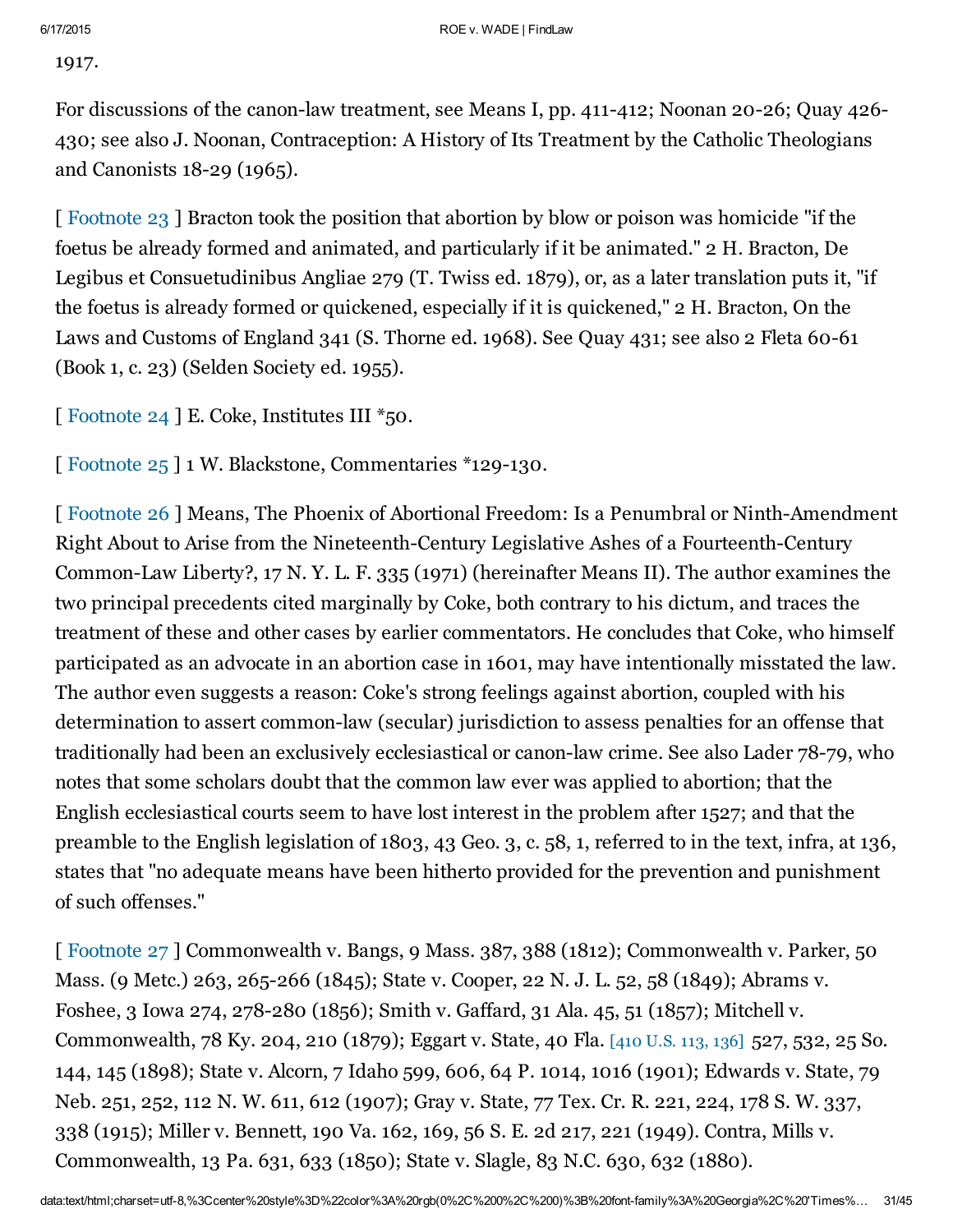[ [Footnote](http://caselaw.findlaw.com/us-supreme-court/410/113.html#t28) 28 ] See Smith v. State, 33 Me. 48, 55 (1851); Evans v. People, 49 N. Y. 86, 88 (1872); Lamb v. State, 67 Md. 524, 533, 10 A. 208 (1887).

[ [Footnote](http://caselaw.findlaw.com/us-supreme-court/410/113.html#t29) 29 ] Conn. Stat., Tit. 20, 14 (1821).

[ [Footnote](http://caselaw.findlaw.com/us-supreme-court/410/113.html#t30) 30 ] Conn. Pub. Acts, c. 71, 1 (1860).

[ [Footnote](http://caselaw.findlaw.com/us-supreme-court/410/113.html#t31) 31 ] N. Y. Rev. Stat., pt. 4, c. 1, Tit. 2, Art. 1, 9, p. 661, and Tit. 6, 21, p. 694 (1829).

[ [Footnote](http://caselaw.findlaw.com/us-supreme-court/410/113.html#t32) 32 ] Act of Jan. 20, 1840, 1, set forth in 2 H. Gammel, Laws of Texas 177-178 (1898); see Grigsby v. Reib, 105 Tex. 597, 600, 153 S. W. 1124, 1125 (1913).

[ [Footnote](http://caselaw.findlaw.com/us-supreme-court/410/113.html#t33)  $33$  ] The early statutes are discussed in Quay 435-438. See also Lader 85-88; Stern 85-86; and Means II 375-376.

[ [Footnote](http://caselaw.findlaw.com/us-supreme-court/410/113.html#t34) 34 ] Criminal abortion statutes in effect in the States as of 1961, together with historical statutory development and important judicial interpretations of the state statutes, are cited and quoted in Quay 447-520. See Comment, A Survey of the Present Statutory and Case Law on Abortion: The Contradictions and the Problems, 1972 U. Ill. L. F. 177, 179, classifying the abortion statutes and listing 25 States as permitting abortion only if necessary to save or preserve the mother's life.

[ [Footnote](http://caselaw.findlaw.com/us-supreme-court/410/113.html#t35) 35 ] Ala. Code, Tit. 14, 9 (1958); D.C. Code Ann. 22-201 (1967).

[ [Footnote](http://caselaw.findlaw.com/us-supreme-court/410/113.html#t36) 36 ] Mass. Gen. Laws Ann., c. 272, 19 (1970); N. J. Stat. Ann. 2A:87-1 (1969); Pa. Stat. Ann., Tit. 18, 4718, 4719 (1963).

[ [Footnote](http://caselaw.findlaw.com/us-supreme-court/410/113.html#t37) 37 ] Fourteen States have adopted some form of the ALI statute. See Ark. Stat. Ann. 41 303 to 41310 (Supp. 1971); Calif. Health & Safety Code 2595025955.5 (Supp. 1972); Colo. Rev. Stat. Ann. 40-2-50 to 40-2-53 (Cum. Supp. 1967); Del. Code Ann., Tit. 24, 1790-1793 (Supp. 1972); Florida Law of Apr. 13, 1972, c. 72-196, 1972 Fla. Sess. Law Serv., pp. 380-382; Ga. Code 26-1201 to 26-1203 (1972); Kan. Stat. Ann. 21-3407 (Supp. 1971); Md. Ann. Code, Art. 43, 137-139 (1971); Miss. Code Ann. 2223 (Supp. 1972); N. M. Stat. Ann. 40A-5-1 to 40A-5-3 (1972); N.C. Gen. Stat. 14-45.1 (Supp. 1971); Ore. Rev. Stat. 435.405 to 435.495 (1971); S. C. Code Ann. 16-82 to 16-89 (1962 and Supp. 1971); Va. Code Ann. 18.1-62 to 18.1-62.3 (Supp. 1972). Mr. Justice Clark described some of these States as having "led the way." Religion, Morality, and Abortion: A Constitutional Appraisal, 2 Loyola U. (L. A.) L. Rev. 1, 11 (1969).

By the end of 1970, four other States had repealed criminal penalties for abortions performed in early pregnancy by a licensed physician, subject to stated procedural and health requirements. Alaska Stat. 11.15.060 (1970); Haw. Rev. Stat. 453-16 (Supp. 1971); N. Y. Penal Code 125.05,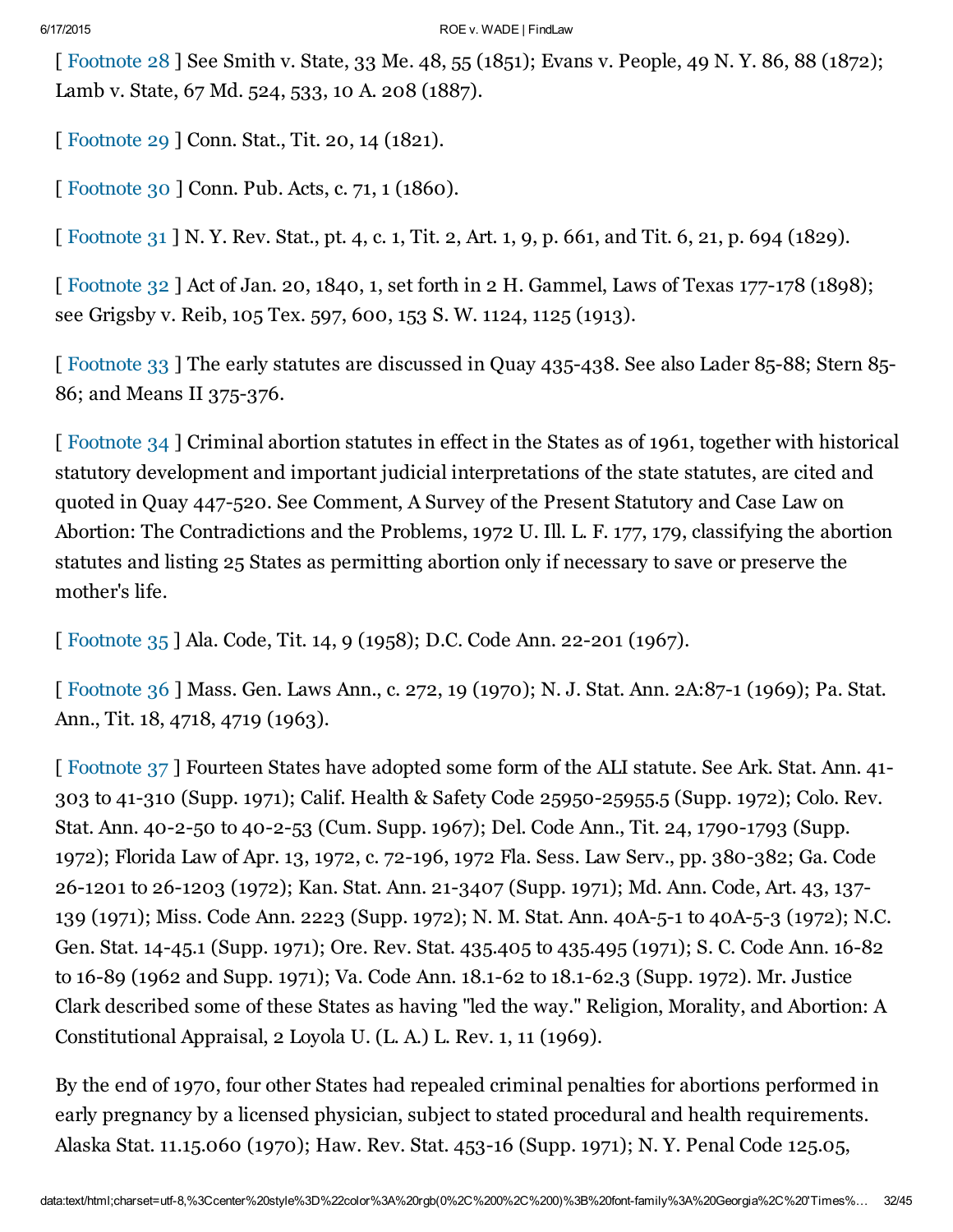subd. 3 (Supp. 1972-1973); Wash. Rev. Code 9.02.060 to 9.02.080 (Supp. 1972). The precise status of criminal abortion laws in some States is made unclear by recent decisions in state and federal courts striking down existing state laws, in whole or in part.

[ [Footnote](http://caselaw.findlaw.com/us-supreme-court/410/113.html#t38) 38 ] "Whereas, Abortion, like any other medical procedure, should not be performed when contrary to the best interests of the patient [410 U.S. 113, 144] since good medical practice requires due consideration for the patient's welfare and not mere acquiescence to the patient's demand; and

"Whereas, The standards of sound clinical judgment, which, together with informed patient consent should be determinative according to the merits of each individual case; therefore be it

"RESOLVED, That abortion is a medical procedure and should be performed only by a duly licensed physician and surgeon in an accredited hospital acting only after consultation with two other physicians chosen because of their professional competency and in conformance with standards of good medical practice and the Medical Practice Act of his State; and be it further

"RESOLVED, That no physician or other professional personnel shall be compelled to perform any act which violates his good medical judgment. Neither physician, hospital, nor hospital personnel shall be required to perform any act violative of personally-held moral principles. In these circumstances good medical practice requires only that the physician or other professional personnel withdraw from the case so long as the withdrawal is consistent with good medical practice." Proceedings of the AMA House of Delegates 220 (June 1970).

[ [Footnote](http://caselaw.findlaw.com/us-supreme-court/410/113.html#t39) 39 ] "The Principles of Medical Ethics of the AMA do not prohibit a physician from performing an abortion that is performed in accordance with good medical practice and under circumstances that do not violate the laws of the community in which he practices.

"In the matter of abortions, as of any other medical procedure, the Judicial Council becomes involved whenever there is alleged violation of the Principles of Medical Ethics as established by the House of Delegates."

## [ [Footnote](http://caselaw.findlaw.com/us-supreme-court/410/113.html#t40) 40 ] "UNIFORM ABORTION ACT

"SECTION 1. [Abortion Defined; When Authorized.]

"(a) `Abortion' means the termination of human pregnancy with an intention other than to produce a live birth or to remove a dead fetus.

"(b) An abortion may be performed in this state only if it is performed:

"(1) by a physician licensed to practice medicine [or osteopathy] in this state or by a physician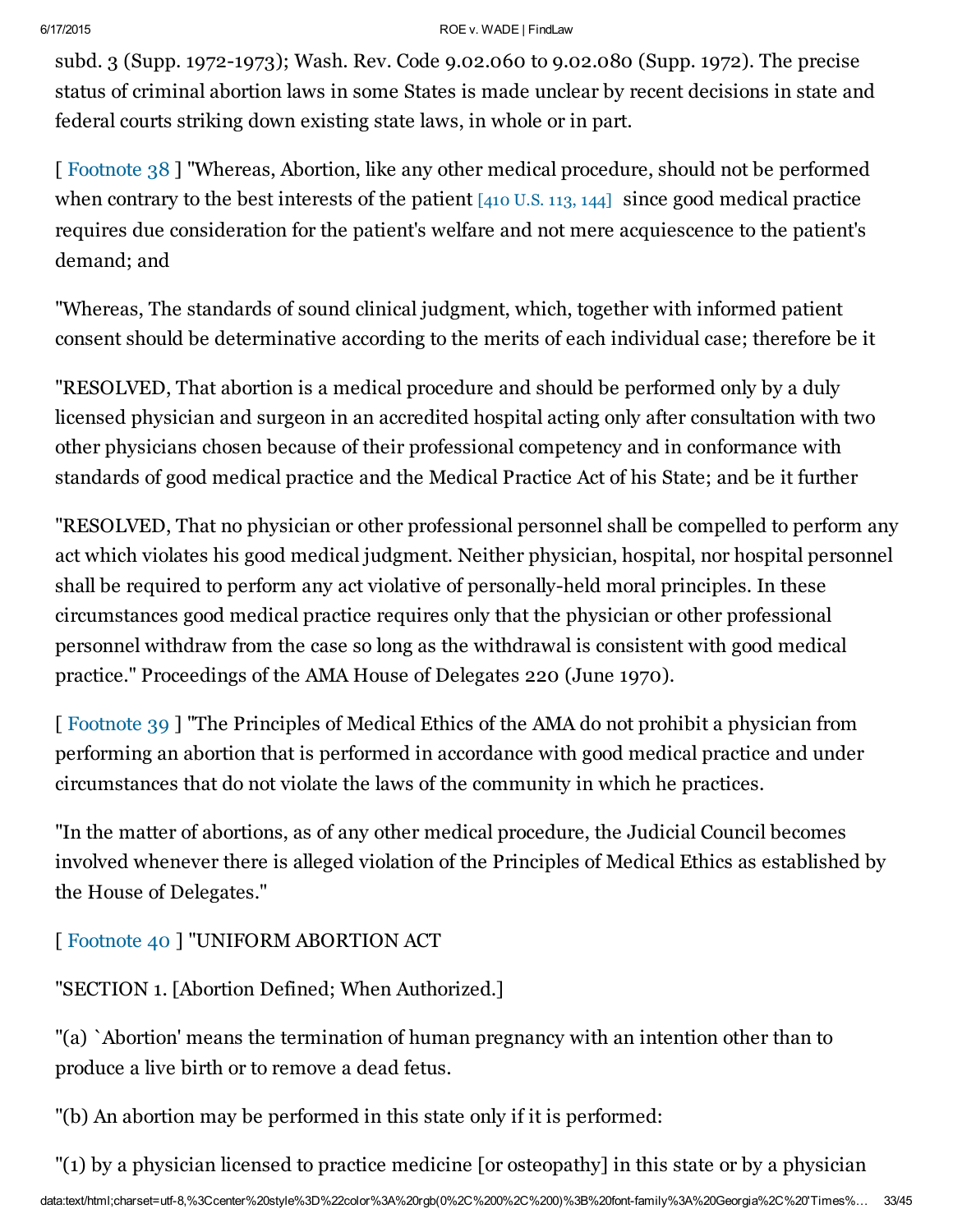practicing medicine [or osteopathy] in the employ of the government of the United States or of this state, [and the abortion is performed [in the physician's office or in a medical clinic, or] in a hospital approved by the [Department of Health] or operated by the United States, this state, or any department, agency, or political subdivision of either;] or by a female upon herself upon the advice of the physician; and

"(2) within 20. weeks after the commencement of the pregnancy [or after 20. weeks only if the physician has reasonable cause to believe (i) there is a substantial risk that continuance of the pregnancy would endanger the life of the mother or would gravely impair the physical or mental health of the mother, (ii) that the child would be born with grave physical or mental defect, or (iii) that [410 U.S. 113, 147] the pregnancy resulted from rape or incest, or illicit intercourse with a girl under the age of 16 years].

"SECTION 2. [Penalty.] Any person who performs or procures an abortion other than authorized by this Act is guilty of a [felony] and, upon conviction thereof, may be sentenced to pay a fine not exceeding [\$1,000] or to imprisonment [in the state penitentiary] not exceeding [5 years], or both.

"SECTION 3. [Uniformity of Interpretation.] This Act shall be construed to effectuate its general purpose to make uniform the law with respect to the subject of this Act among those states which enact it.

"SECTION 4. [Short Title.] This Act may be cited as the Uniform Abortion Act.

"SECTION 5. [Severability.] If any provision of this Act or the application thereof to any person or circumstance is held invalid, the invalidity does not affect other provisions or applications of this Act which can be given effect without the invalid provision or application, and to this end the provisions of this Act are severable.

"SECTION 6. [Repeal.] The following acts and parts of acts are repealed: "(1) "(2) "(3)

"SECTION 7. [Time of Taking Effect.] This Act shall take effect \_\_\_\_\_\_\_\_\_\_\_\_\_\_\_\_."

[ [Footnote](http://caselaw.findlaw.com/us-supreme-court/410/113.html#t41) 41 ] "This Act is based largely upon the New York abortion act following a review of the more recent laws on abortion in several states and upon recognition of a more liberal trend in laws on this subject. Recognition was given also to the several decisions in state and federal courts which show a further trend toward liberalization of abortion laws, especially during the first trimester of pregnancy.

"Recognizing that a number of problems appeared in New York, a shorter time period for `unlimited' abortions was advisable. The  $[410 \text{ U.S. } 113, 148]$  time period was bracketed to permit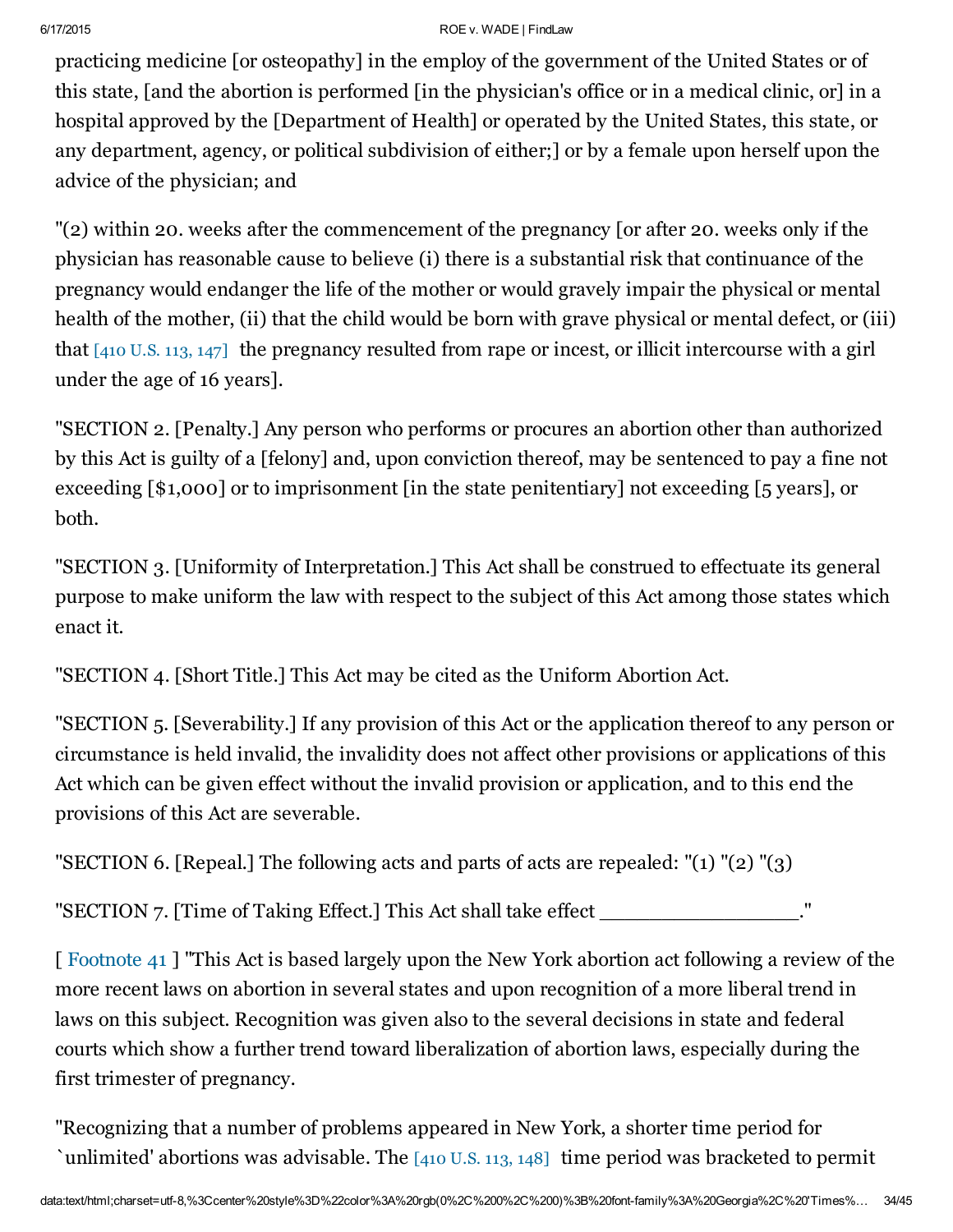the various states to insert a figure more in keeping with the different conditions that might exist among the states. Likewise, the language limiting the place or places in which abortions may be performed was also bracketed to account for different conditions among the states. In addition, limitations on abortions after the initial `unlimited' period were placed in brackets so that individual states may adopt all or any of these reasons, or place further restrictions upon abortions after the initial period.

"This Act does not contain any provision relating to medical review committees or prohibitions against sanctions imposed upon medical personnel refusing to participate in abortions because of religious or other similar reasons, or the like. Such provisions, while related, do not directly pertain to when, where, or by whom abortions may be performed; however, the Act is not drafted to exclude such a provision by a state wishing to enact the same."

[ [Footnote](http://caselaw.findlaw.com/us-supreme-court/410/113.html#t42) 42 ] See, for example, YWCA v. Kugler, 342 F. Supp. 1048, 1074 (N. J. 1972); Abele v. Markle, 342 F. Supp. 800, 805-806 (Conn. 1972) (Newman, J., concurring in result), appeal docketed, No. 72-56; Walsingham v. State, 250 So.2d 857, 863 (Ervin, J., concurring) (Fla. 1971); State v. Gedicke, 43 N. J. L. 86, 90 (1881); Means II 381-382.

[ [Footnote](http://caselaw.findlaw.com/us-supreme-court/410/113.html#t43) 43 ] See C. Haagensen & W. Lloyd, A Hundred Years of Medicine 19 (1943).

[ [Footnote](http://caselaw.findlaw.com/us-supreme-court/410/113.html#t44) 44 ] Potts, Postconceptive Control of Fertility, 8 Int<sup>'</sup>l J. of G. & O. 957, 967 (1970) (England and Wales); Abortion Mortality, 20 Morbidity and Mortality 208, 209 (June 12, 1971) (U.S. Dept. of HEW, Public Health Service) (New York City); Tietze, United States: Therapeutic Abortions, 1963-1968, 59 Studies in Family Planning 5, 7 (1970); Tietze, Mortality with Contraception and Induced Abortion, 45 Studies in Family Planning 6 (1969) (Japan, Czechoslovakia, Hungary); Tietze & Lehfeldt, Legal Abortion in Eastern Europe, 175 J. A. M. A. 1149, 1152 (April 1961). Other sources are discussed in Lader 1723.

[ [Footnote](http://caselaw.findlaw.com/us-supreme-court/410/113.html#t45) 45 ] See Brief of Amicus National Right to Life Committee; R. Drinan, The Inviolability of the Right to be Born, in Abortion and the Law 107 (D. Smith ed. 1967); Louisell, Abortion, The Practice of Medicine and the Due Process of Law, 16 U. C. L. A. L. Rev. 233 (1969); Noonan 1.

[ [Footnote](http://caselaw.findlaw.com/us-supreme-court/410/113.html#t46) 46 ] See, e. g., Abele v. Markle, 342 F. Supp. 800 (Conn. 1972), appeal docketed, No. 72-56.

[ [Footnote](http://caselaw.findlaw.com/us-supreme-court/410/113.html#t47) 47 ] See discussions in Means I and Means II.

[ [Footnote](http://caselaw.findlaw.com/us-supreme-court/410/113.html#t48) 48 ] See, e. g., State v. Murphy, 27 N. J. L. 112, 114 (1858).

[ [Footnote](http://caselaw.findlaw.com/us-supreme-court/410/113.html#t49) 49 ] Watson v. State, 9 Tex. App. 237, 244-245 (1880); Moore v. State, 37 Tex. Cr. R. 552, 561, 40 S. W. 287, 290 (1897); Shaw v. State, 73 Tex. Cr. R. 337, 339, 165 S. W. 930, 931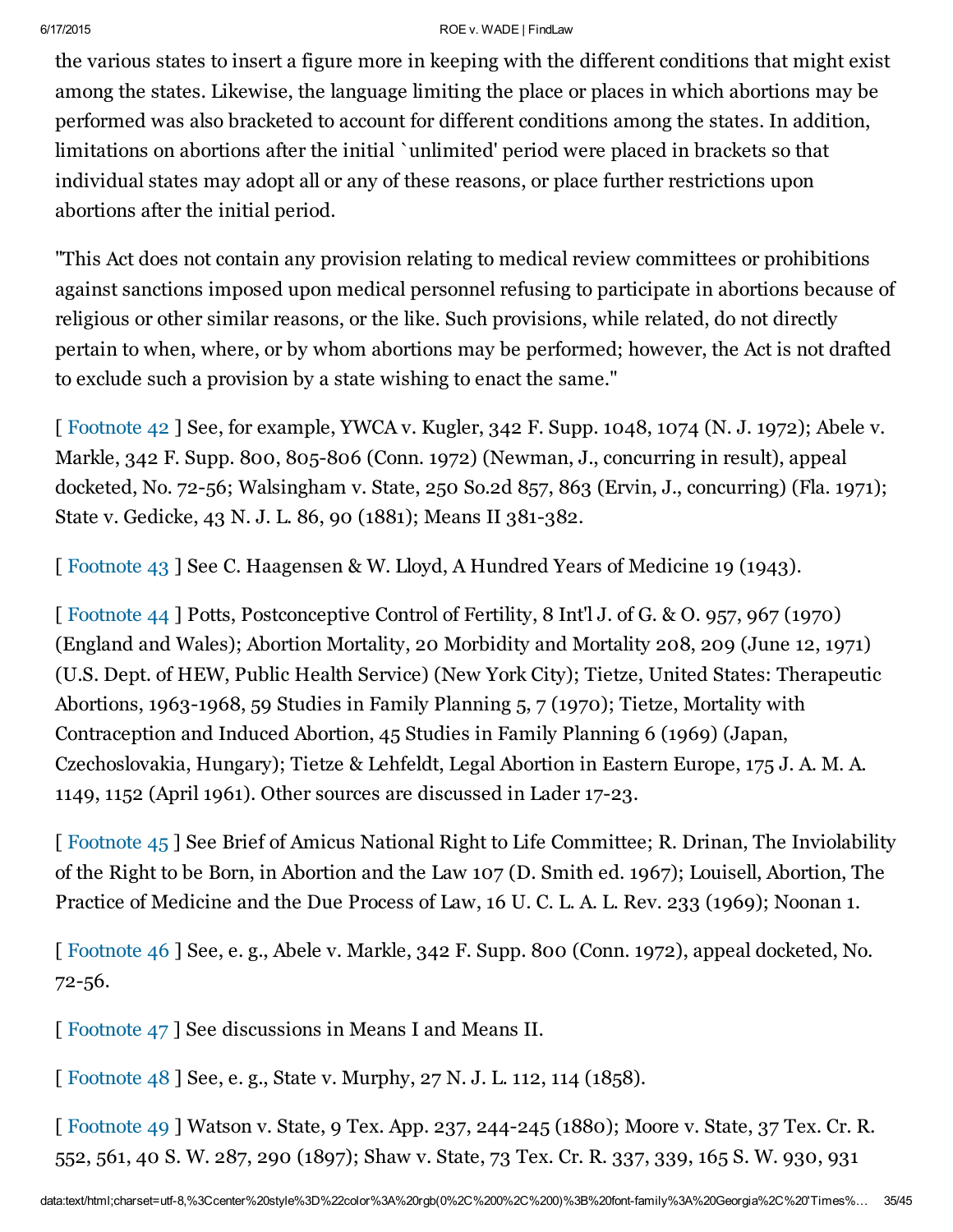(1914); Fondren v. State, 74 Tex. Cr. R. 552, 557, 169 S. W. 411, 414 (1914); Gray v. State, 77 Tex. Cr. R. 221, 229, 178 S. W. 337, 341 (1915). There is no immunity in Texas for the father who is not married to the mother. Hammett v. State, 84 Tex. Cr. R. 635, 209 S. W. 661 (1919); Thompson v. State (Ct. Crim. App. Tex. 1971), appeal docketed, No. 71-1200.

[ [Footnote](http://caselaw.findlaw.com/us-supreme-court/410/113.html#t50) 50 ] See Smith v. State, 33 Me., at 55; In re Vince, 2 N. J. 443, 450, 67 A. 2d 141, 144 (1949). A short discussion of the modern law on this issue is contained in the Comment to the ALI's Model Penal Code 207.11, at 158 and nn. 35-37 (Tent. Draft No. 9, 1959).

[ [Footnote](http://caselaw.findlaw.com/us-supreme-court/410/113.html#t51)  $51$  ] Tr. of Oral Rearg. 20-21.

[ [Footnote](http://caselaw.findlaw.com/us-supreme-court/410/113.html#t52) 52 ] Tr. of Oral Rearg. 24.

[ [Footnote](http://caselaw.findlaw.com/us-supreme-court/410/113.html#t53) 53 ] We are not aware that in the taking of any census under this clause, a fetus has ever been counted.

[ [Footnote](http://caselaw.findlaw.com/us-supreme-court/410/113.html#t54) 54 ] When Texas urges that a fetus is entitled to Fourteenth Amendment protection as a person, it faces a dilemma. Neither in Texas nor in any other State are all abortions prohibited. Despite broad proscription, an exception always exists. The exception contained [410 U.S. 113, 158] in Art. 1196, for an abortion procured or attempted by medical advice for the purpose of saving the life of the mother, is typical. But if the fetus is a person who is not to be deprived of life without due process of law, and if the mother's condition is the sole determinant, does not the Texas exception appear to be out of line with the Amendment's command?

There are other inconsistencies between Fourteenth Amendment status and the typical abortion statute. It has already been pointed out, n. 49, supra, that in Texas the woman is not a principal or an accomplice with respect to an abortion upon her. If the fetus is a person, why is the woman not a principal or an accomplice? Further, the penalty for criminal abortion specified by Art. 1195 is significantly less than the maximum penalty for murder prescribed by Art. 1257 of the Texas Penal Code. If the fetus is a person, may the penalties be different?

[ [Footnote](http://caselaw.findlaw.com/us-supreme-court/410/113.html#t55) 55 ] Cf. the Wisconsin abortion statute, defining "unborn child" to mean "a human being from the time of conception until it is born alive," Wis. Stat. 940.04 (6) (1969), and the new Connecticut Statute, Pub. Act No. 1 (May 1972 special session), declaring it to be the public policy of the State and the legislative intent "to protect and preserve human life from the moment of conception."

[ [Footnote](http://caselaw.findlaw.com/us-supreme-court/410/113.html#t56) 56 ] Edelstein 16.

[ [Footnote](http://caselaw.findlaw.com/us-supreme-court/410/113.html#t57)  $57$  ] Lader 97-99; D. Feldman, Birth Control in Jewish Law 251-294 (1968). For a stricter view, see I. Jakobovits, Jewish Views on Abortion, in Abortion and the Law 124 (D. Smith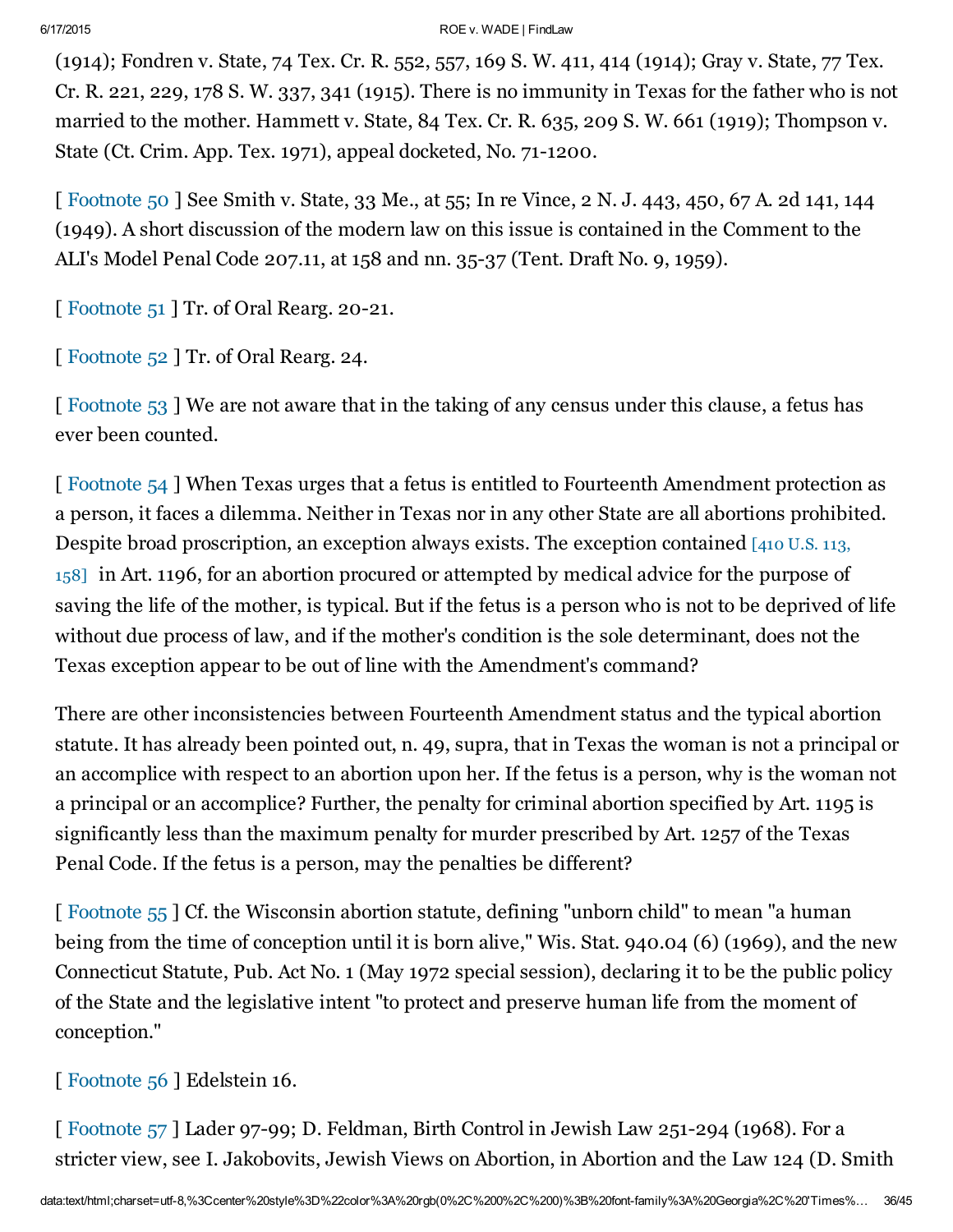ed. 1967).

[ [Footnote](http://caselaw.findlaw.com/us-supreme-court/410/113.html#t58) 58 ] Amicus Brief for the American Ethical Union et al. For the position of the National Council of Churches and of other denominations, see Lader 99-101.

[ [Footnote](http://caselaw.findlaw.com/us-supreme-court/410/113.html#t59) 59 ] L. Hellman & J. Pritchard, Williams Obstetrics 493 (14th ed. 1971); Dorland's Illustrated Medical Dictionary 1689 (24th ed. 1965).

[ [Footnote](http://caselaw.findlaw.com/us-supreme-court/410/113.html#t60) 60 ] Hellman & Pritchard, supra, n. 59, at 493.

[ [Footnote](http://caselaw.findlaw.com/us-supreme-court/410/113.html#t61) 61 ] For discussions of the development of the Roman Catholic position, see D. Callahan, Abortion: Law, Choice, and Morality 409-447 (1970); Noonan 1.

[ [Footnote](http://caselaw.findlaw.com/us-supreme-court/410/113.html#t62) 62 ] See Brodie, The New Biology and the Prenatal Child, 9 J. Family L. 391, 397 (1970); Gorney, The New Biology and the Future of Man, 15 U. C. L. A. L. Rev. 273 (1968); Note, Criminal Law - Abortion - The "Morning-After Pill" and Other Pre-Implantation Birth-Control Methods and the Law, 46 Ore. L. Rev. 211 (1967); G. Taylor, The Biological Time Bomb 32 (1968); A. Rosenfeld, The Second Genesis 138139 (1969); Smith, Through a Test Tube Darkly: Artificial Insemination and the Law, 67 Mich. L. Rev. 127 (1968): Note, Artificial Insemination and the Law, 1968 U. Ill. L. F. 203.

[ [Footnote](http://caselaw.findlaw.com/us-supreme-court/410/113.html#t63) 63 ] W. Prosser, The Law of Torts  $335-338$  (4th ed. 1971); 2 F. Harper & F. James, The Law of Torts 1028-1031 (1956); Note, 63 Harv. L. Rev. 173 (1949).

[ [Footnote](http://caselaw.findlaw.com/us-supreme-court/410/113.html#t64) 64] See cases cited in Prosser, supra, n. 63, at 336-338; Annotation, Action for Death of Unborn Child, 15 A. L. R. 3d 992 (1967).

[ [Footnote](http://caselaw.findlaw.com/us-supreme-court/410/113.html#t65) 65 ] Prosser, supra, n. 63, at 338; Note, The Law and the Unborn Child: The Legal and Logical Inconsistencies, 46 Notre Dame Law. 349, 354-360 (1971).

[ [Footnote](http://caselaw.findlaw.com/us-supreme-court/410/113.html#t66) 66 ] Louisell, Abortion, The Practice of Medicine and the Due Process of Law, 16 U. C. L. A. L. Rev. 233, 235-238 (1969); Note, 56 Iowa L. Rev. 994, 999-1000 (1971); Note, The Law and the Unborn Child, 46 Notre Dame Law. 349, 351-354 (1971).

[ [Footnote](http://caselaw.findlaw.com/us-supreme-court/410/113.html#t67) 67 ] Neither in this opinion nor in Doe v. Bolton, post, p. 179, do we discuss the father's rights, if any exist in the constitutional context, in the abortion decision. No paternal right has been asserted in either of the cases, and the Texas and the Georgia statutes on their face take no cognizance of the father. We are aware that some statutes recognize the father under certain circumstances. North Carolina, for example, N.C. Gen. Stat. 1445.1 (Supp. 1971), requires written permission for the abortion from the husband when the woman is a married minor, that is, when she is less than 18 years of age, 41 N.C. A. G. 489 (1971); if the woman is an unmarried minor,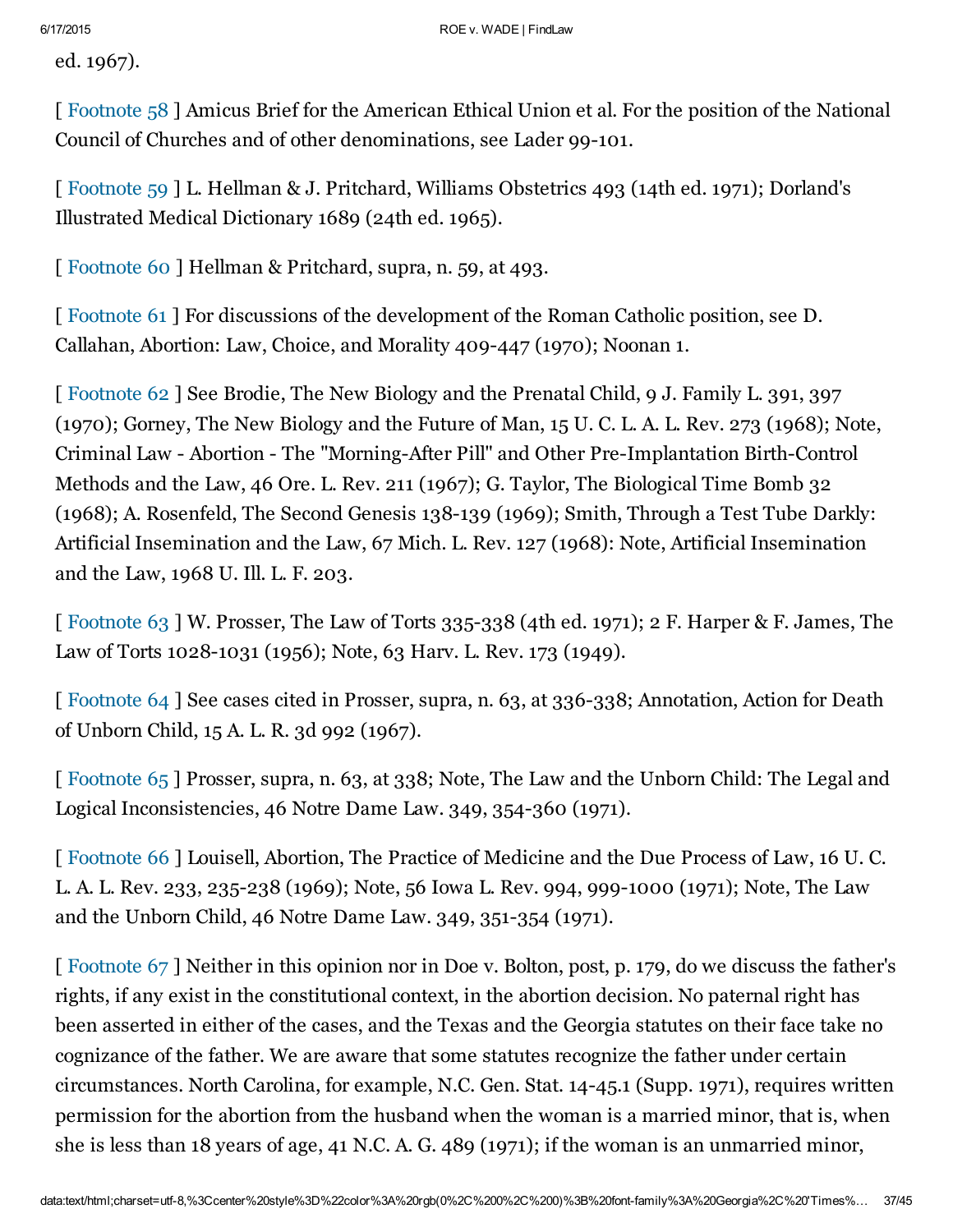written permission from the parents is required. We need not now decide whether provisions of this kind are constitutional.

MR. JUSTICE STEWART, concurring.

In 1963, this Court, in Ferguson v. Skrupa, 372 [U.S.](http://caselaw.findlaw.com/us-supreme-court/372/726.html) 726 , purported to sound the death knell for the doctrine of substantive due process, a doctrine under which many state laws had in the past been held to violate the Fourteenth Amendment. As Mr. Justice Black's opinion for the Court in Skrupa put it: "We have returned to the original constitutional proposition that courts do not substitute their social and economic beliefs for the judgment of legislative bodies, who are elected to pass laws." Id., at 730. [1](http://caselaw.findlaw.com/us-supreme-court/410/113.html#fff1)

Barely two years later, in Griswold v. Connecticut, 381 [U.S.](http://caselaw.findlaw.com/us-supreme-court/381/479.html) 479 , the Court held a Connecticut birth control law unconstitutional. In view of what had been so recently said in Skrupa, the Court's opinion in Griswold understandably did its best to avoid reliance on the Due Process Clause of the Fourteenth Amendment as the ground for decision. Yet, the Connecticut law did not violate any provision of the Bill of Rights, nor any other specific provision of the Constitution. [2](http://caselaw.findlaw.com/us-supreme-court/410/113.html#fff2) So it was clear [410 U.S. 113, 168] to me then, and it is equally clear to me now, that the Griswold decision can be rationally understood only as a holding that the Connecticut statute substantively invaded the "liberty" that is protected by the Due Process Clause of the Fourteenth Amendment. [3](http://caselaw.findlaw.com/us-supreme-court/410/113.html#ff3) As so understood, Griswold stands as one in a long line of pre-Skrupa cases decided under the doctrine of substantive due process, and I now accept it as such.

"In a Constitution for a free people, there can be no doubt that the meaning of `liberty' must be broad indeed." Board of Regents v. Roth, 408 U.S. [564,](http://caselaw.findlaw.com/us-supreme-court/408/564.html#572) 572 . The Constitution nowhere mentions a specific right of personal choice in matters of marriage and family life, but the "liberty" protected by the Due Process Clause of the Fourteenth Amendment covers more than those freedoms explicitly named in the Bill of Rights. See Schware v. Board of Bar [Examiners,](http://caselaw.findlaw.com/us-supreme-court/353/232.html#238) 353 U.S. 232, 238 239; Pierce v. Society of Sisters, 268 [U.S.](http://caselaw.findlaw.com/us-supreme-court/268/510.html#534) 510, 534 535; Meyer v. [Nebraska,](http://caselaw.findlaw.com/us-supreme-court/262/390.html#399) 262 U.S. 390, 399 -400. Cf. Shapiro v. [Thompson,](http://caselaw.findlaw.com/us-supreme-court/383/745.html#757) 394 [U.S.](http://caselaw.findlaw.com/us-supreme-court/394/618.html#629) 618, 629-630; United States v. Guest, 383 U.S. 745, 757 - 758; [Carrington](http://caselaw.findlaw.com/us-supreme-court/378/500.html#505) v. Rash, 380 [U.S.](http://caselaw.findlaw.com/us-supreme-court/380/89.html#96) 89, 96; Aptheker v. Secretary of State, 378 U.S. 500, 505; Kent v. Dulles, 357 [U.S.](http://caselaw.findlaw.com/us-supreme-court/357/116.html#127) 116, 127; Bolling v. Sharpe, 347 U.S. [497,](http://caselaw.findlaw.com/us-supreme-court/347/497.html#499) 499 - 500; Truax v. Raich, 239 [U.S.](http://caselaw.findlaw.com/us-supreme-court/239/33.html#41) 33, 41 . [410 U.S. 113, 169]

As Mr. Justice Harlan once wrote: "[T]he full scope of the liberty guaranteed by the Due Process Clause cannot be found in or limited by the precise terms of the specific guarantees elsewhere provided in the Constitution. This `liberty' is not a series of isolated points pricked out in terms of the taking of property; the freedom of speech, press, and religion; the right to keep and bear arms; the freedom from unreasonable searches and seizures; and so on. It is a rational continuum which, broadly speaking, includes a freedom from all substantial arbitrary impositions and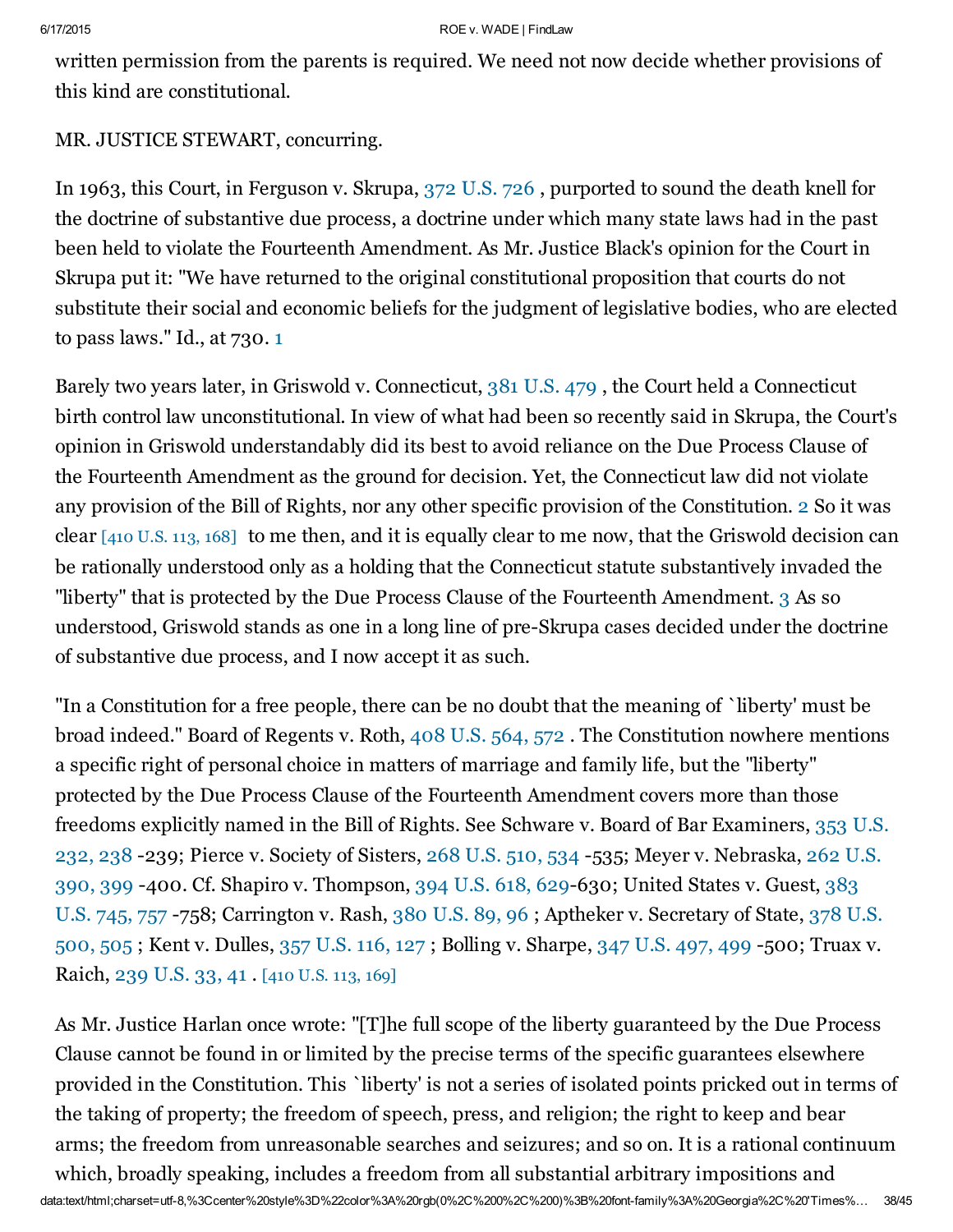purposeless restraints . . . and which also recognizes, what a reasonable and sensitive judgment must, that certain interests require particularly careful scrutiny of the state needs asserted to justify their abridgment." Poe v. Ullman, 367 U.S. [497,](http://caselaw.findlaw.com/us-supreme-court/367/497.html#543) 543 (opinion dissenting from dismissal of appeal) (citations omitted). In the words of Mr. Justice Frankfurter, "Great concepts like ... `liberty' . . . were purposely left to gather meaning from experience. For they relate to the whole domain of social and economic fact, and the statesmen who founded this Nation knew too well that only a stagnant society remains unchanged." National Mutual Ins. Co. v. Tidewater Transfer Co.,337 U.S. [582,](http://caselaw.findlaw.com/us-supreme-court/337/582.html#646) 646 (dissenting opinion).

Several decisions of this Court make clear that freedom of personal choice in matters of marriage and family life is one of the liberties protected by the Due Process Clause of the Fourteenth Amendment. Loving v. Virginia, 388 [U.S.](http://caselaw.findlaw.com/us-supreme-court/388/1.html#12) 1, 12 ; Griswold v. Connecticut, supra; Pierce v. Society of Sisters, supra; Meyer v. Nebraska, supra. See also Prince v. Massachusetts, 321 [U.S.](http://caselaw.findlaw.com/us-supreme-court/321/158.html#166) 158, 166 ; Skinner v. [Oklahoma,](http://caselaw.findlaw.com/us-supreme-court/405/438.html#453) 316 [U.S.](http://caselaw.findlaw.com/us-supreme-court/316/535.html#541) 535, 541 . As recently as last Term, in Eisenstadt v. Baird, 405 U.S. 438, 453 , we recognized "the right of the individual, married or single, to be free from unwarranted governmental intrusion into matters so fundamentally affecting a person [410 U.S. 113, 170] as the decision whether to bear or beget a child." That right necessarily includes the right of a woman to decide whether or not to terminate her pregnancy. "Certainly the interests of a woman in giving of her physical and emotional self during pregnancy and the interests that will be affected throughout her life by the birth and raising of a child are of a far greater degree of significance and personal intimacy than the right to send a child to private school protected in Pierce v. Society of Sisters, 268 [U.S.](http://caselaw.findlaw.com/us-supreme-court/268/510.html) 510 (1925), or the right to teach a foreign language protected in Meyer v. Nebraska, 262 [U.S.](http://caselaw.findlaw.com/us-supreme-court/262/390.html) 390 (1923)." Abele v. Markle, 351 F. Supp. 224, 227 (Conn. 1972).

Clearly, therefore, the Court today is correct in holding that the right asserted by Jane Roe is embraced within the personal liberty protected by the Due Process Clause of the Fourteenth Amendment.

It is evident that the Texas abortion statute infringes that right directly. Indeed, it is difficult to imagine a more complete abridgment of a constitutional freedom than that worked by the inflexible criminal statute now in force in Texas. The question then becomes whether the state interests advanced to justify this abridgment can survive the "particularly careful scrutiny" that the Fourteenth Amendment here requires.

The asserted state interests are protection of the health and safety of the pregnant woman, and protection of the potential future human life within her. These are legitimate objectives, amply sufficient to permit a State to regulate abortions as it does other surgical procedures, and perhaps sufficient to permit a State to regulate abortions more stringently or even to prohibit them in the late stages of pregnancy. But such legislation is not before us, and I think the Court today has thoroughly demonstrated that these state interests cannot constitutionally support the broad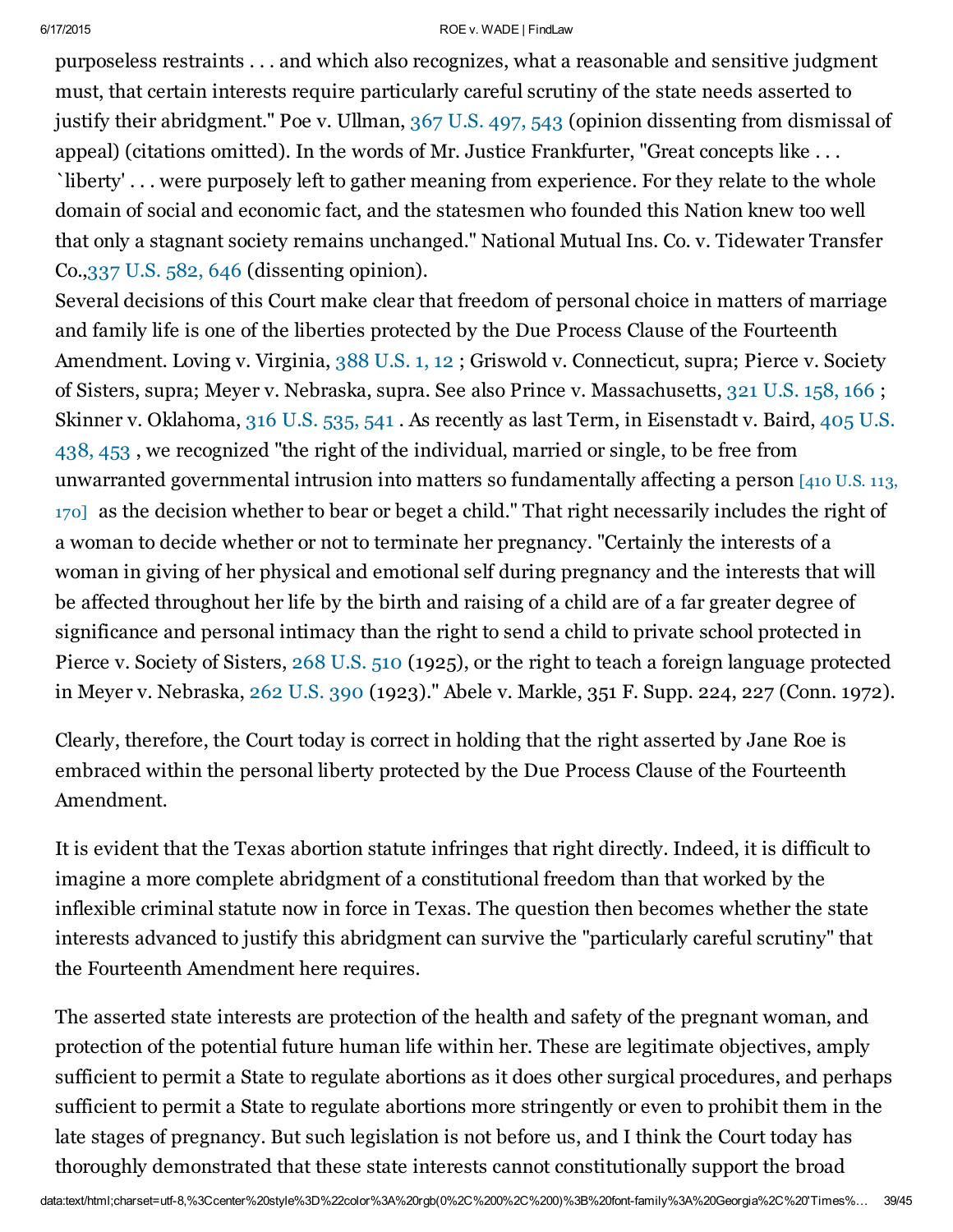abridgment of personal [410 U.S. 113, 171] liberty worked by the existing Texas law. Accordingly, I join the Court's opinion holding that that law is invalid under the Due Process Clause of the Fourteenth Amendment.

[ [Footnote](http://caselaw.findlaw.com/us-supreme-court/410/113.html#ttt1) 1 ] Only Mr. Justice Harlan failed to join the Court's opinion, 372 [U.S.,](http://caselaw.findlaw.com/us-supreme-court/372/726.html#733) at 733.

[ [Footnote](http://caselaw.findlaw.com/us-supreme-court/410/113.html#ttt2) 2 ] There is no constitutional right of privacy, as such. "[The Fourth] Amendment protects individual privacy against certain kinds of governmental intrusion, but its protections go further, and often have nothing to do with privacy at all. Other provisions of  $[410 \text{ U.S. } 113, 168]$  the Constitution protect personal privacy from other forms of governmental invasion. But the protection of a person's general right to privacy - his right to be let alone by other people - is, like the protection of his property and of his very life, left largely to the law of the individual States." Katz v. United States, 389 U.S. [347,](http://caselaw.findlaw.com/us-supreme-court/389/347.html#350) 350 -351 (footnotes omitted).

[ [Footnote](http://caselaw.findlaw.com/us-supreme-court/410/113.html#tt3) 3 ] This was also clear to Mr. Justice Black, 381 [U.S.,](http://caselaw.findlaw.com/us-supreme-court/381/479.html#507) at 507 (dissenting opinion); to Mr. Justice Harlan, 381 [U.S.,](http://caselaw.findlaw.com/us-supreme-court/381/479.html#499) at 499 (opinion concurring in the judgment); and to MR. JUSTICE WHITE, 381 [U.S.,](http://caselaw.findlaw.com/us-supreme-court/381/479.html#502) at 502 (opinion concurring in the judgment). See also Mr. Justice Harlan's thorough and thoughtful opinion [dissenting](http://caselaw.findlaw.com/us-supreme-court/367/497.html#522) from dismissal of the appeal in Poe v. Ullman, 367 U.S. 497, 522 .

MR. JUSTICE REHNQUIST, dissenting.

The Court's opinion brings to the decision of this troubling question both extensive historical fact and a wealth of legal scholarship. While the opinion thus commands my respect, I find myself nonetheless in fundamental disagreement with those parts of it that invalidate the Texas statute in question, and therefore dissent.

I

The Court's opinion decides that a State may impose virtually no restriction on the performance of abortions during the first trimester of pregnancy. Our previous decisions indicate that a necessary predicate for such an opinion is a plaintiff who was in her first trimester of pregnancy at some time during the pendency of her law-suit. While a party may vindicate his own constitutional rights, he may not seek [vindication](http://caselaw.findlaw.com/us-supreme-court/407/163.html) for the rights of others. Moose Lodge v. Irvis, 407 U.S. 163 (1972); Sierra Club v. Morton, 405 [U.S.](http://caselaw.findlaw.com/us-supreme-court/405/727.html) 727(1972). The Court's statement of facts in this case makes clear, however, that the record in no way indicates the presence of such a plaintiff. We know only that plaintiff Roe at the time of filing her complaint was a pregnant woman; for aught that appears in this record, she may have been in her last trimester of pregnancy as of the date the complaint was filed.

Nothing in the Court's opinion indicates that Texas might not constitutionally apply its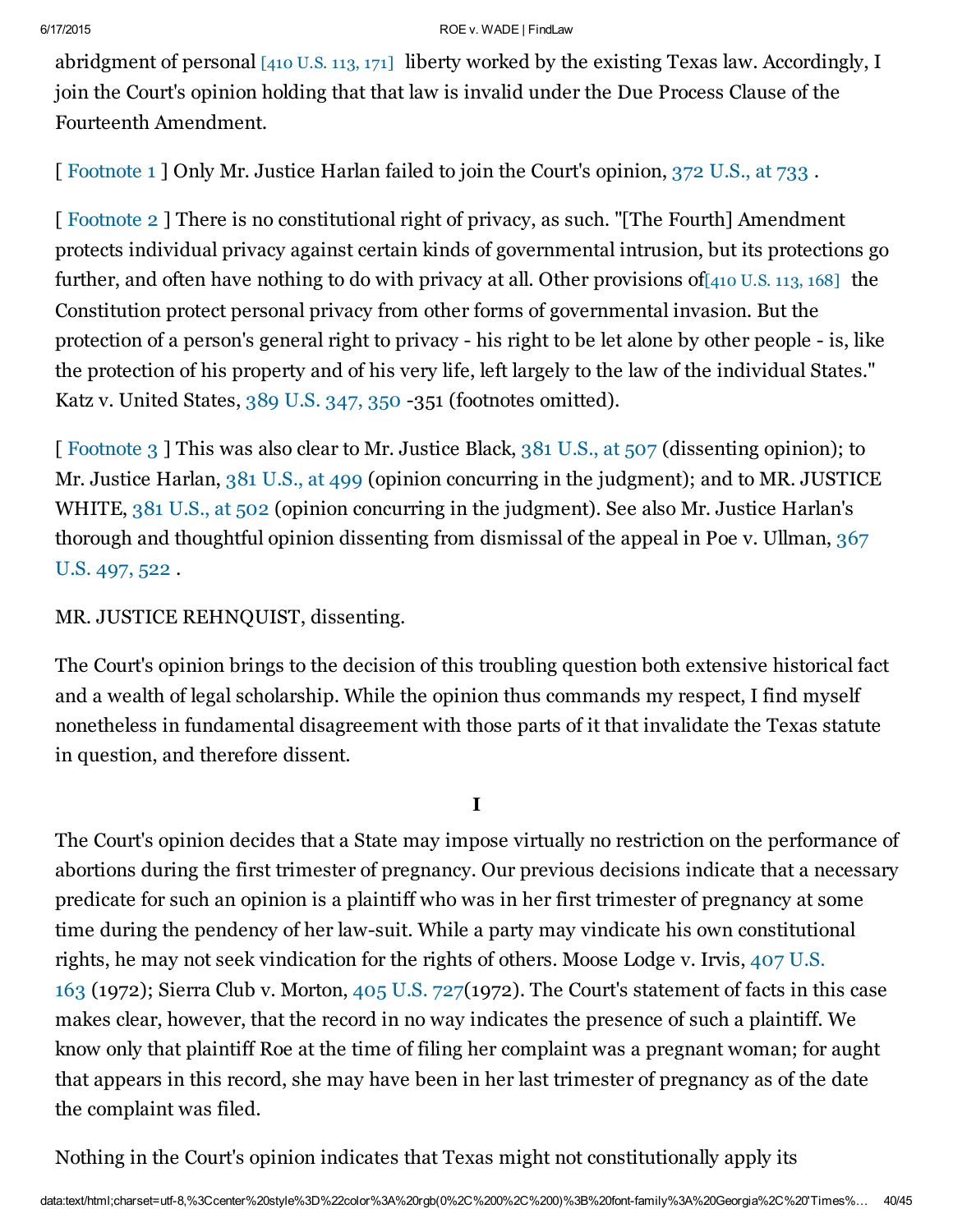proscription of abortion as written to a woman in that stage of pregnancy. Nonetheless, the Court uses her complaint against the Texas statute as a fulcrum for deciding that States may[410 U.S. 113, 172] impose virtually no restrictions on medical abortions performed during the first trimester of pregnancy. In deciding such a hypothetical lawsuit, the Court departs from the longstanding admonition that it should never "formulate a rule of constitutional law broader than is required by the precise facts to which it is to be applied." Liverpool, New York & Philadelphia S. S. Co. v. [Commissioners](http://caselaw.findlaw.com/us-supreme-court/297/288.html#345) of Emigration, 113 [U.S.](http://caselaw.findlaw.com/us-supreme-court/113/33.html#39) 33, 39 (1885). See also Ashwander v. TVA, 297 U.S. 288, 345 (1936) (Brandeis, J., concurring).

## II

Even if there were a plaintiff in this case capable of litigating the issue which the Court decides, I would reach a conclusion opposite to that reached by the Court. I have difficulty in concluding, as the Court does, that the right of "privacy" is involved in this case. Texas, by the statute here challenged, bars the performance of a medical abortion by a licensed physician on a plaintiff such as Roe. A transaction resulting in an operation such as this is not "private" in the ordinary usage of that word. Nor is the "privacy" that the Court finds here even a distant relative of the freedom from searches and seizures protected by the Fourth Amendment to the Constitution, which the Court has referred to as embodying a right to privacy. Katz v. United States, 389 [U.S.](http://caselaw.findlaw.com/us-supreme-court/389/347.html) 347 (1967).

If the Court means by the term "privacy" no more than that the claim of a person to be free from unwanted state regulation of consensual transactions may be a form of "liberty" protected by the Fourteenth Amendment, there is no doubt that similar claims have been upheld in our earlier decisions on the basis of that liberty. I agree with the statement of MR. JUSTICE STEWART in his concurring opinion that the "liberty," against deprivation of which without due process the Fourteenth [410 U.S. 113, 173] Amendment protects, embraces more than the rights found in the Bill of Rights. But that liberty is not guaranteed absolutely against deprivation, only against deprivation without due process of law. The test traditionally applied in the area of social and economic legislation is whether or not a law such as that challenged has a rational relation to a valid state objective. Williamson v. Lee Optical Co., 348 U.S. [483,](http://caselaw.findlaw.com/us-supreme-court/348/483.html#491) 491 (1955). The Due Process Clause of the Fourteenth Amendment undoubtedly does place a limit, albeit a broad one, on legislative power to enact laws such as this. If the Texas statute were to prohibit an abortion even where the mother's life is in jeopardy, I have little doubt that such a statute would lack a rational relation to a valid state objective under the test stated in Williamson, supra. But the Court's sweeping invalidation of any restrictions on abortion during the first trimester is impossible to justify under that standard, and the conscious weighing of competing factors that the Court's opinion apparently substitutes for the established test is far more appropriate to a legislative judgment than to a judicial one.

data:text/html;charset=utf8,%3Ccenter%20style%3D%22color%3A%20rgb(0%2C%200%2C%200)%3B%20fontfamily%3A%20Georgia%2C%20'Times%… 41/45 The Court eschews the history of the Fourteenth Amendment in its reliance on the "compelling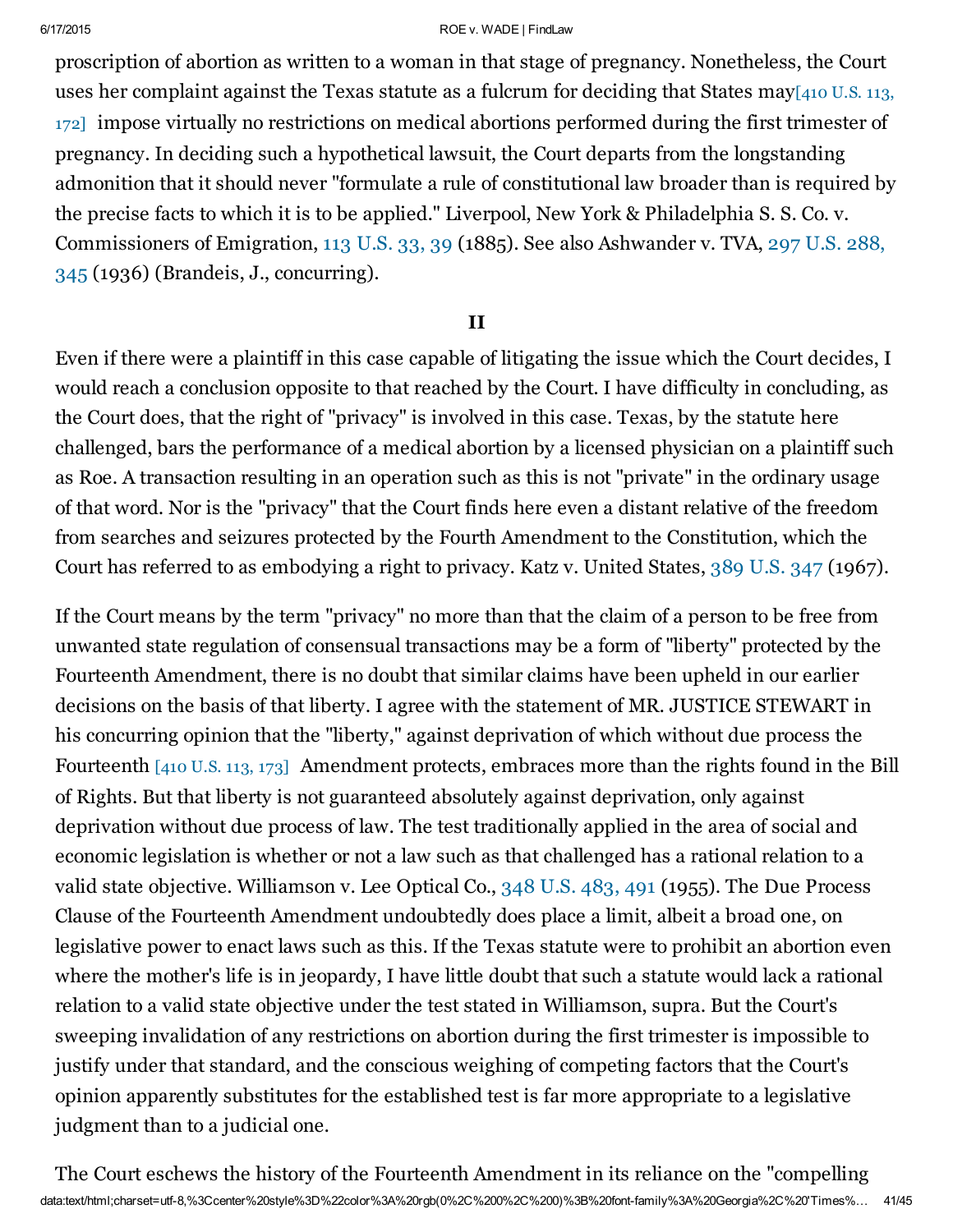state interest" test. See Weber v. Aetna Casualty & Surety Co., 406 [U.S.](http://caselaw.findlaw.com/us-supreme-court/406/164.html#179) 164, 179 (1972) (dissenting opinion). But the Court adds a new wrinkle to this test by transposing it from the legal considerations associated with the Equal Protection Clause of the Fourteenth Amendment to this case arising under the Due Process Clause of the Fourteenth Amendment. Unless I misapprehend the consequences of this transplanting of the "compelling state interest test," the Court's opinion will accomplish the seemingly impossible feat of leaving this area of the law more confused than it found it. [410 U.S. 113, 174]

While the Court's opinion quotes from the dissent of Mr. Justice Holmes in Lochner v. New York, 198 [U.S.](http://caselaw.findlaw.com/us-supreme-court/198/45.html#74) 45, 74 (1905), the result it reaches is more closely attuned to the majority opinion of Mr. Justice Peckham in that case. As in Lochner and similar cases applying substantive due process standards to economic and social welfare legislation, the adoption of the compelling state interest standard will inevitably require this Court to examine the legislative policies and pass on the wisdom of these policies in the very process of deciding whether a particular state interest put forward may or may not be "compelling." The decision here to break pregnancy into three distinct terms and to outline the permissible restrictions the State may impose in each one, for example, partakes more of judicial legislation than it does of a determination of the intent of the drafters of the Fourteenth Amendment.

The fact that a majority of the States reflecting, after all, the majority sentiment in those States, have had restrictions on abortions for at least a century is a strong indication, it seems to me, that the asserted right to an abortion is not "so rooted in the traditions and conscience of our people as to be ranked as fundamental," Snyder v. Massachusetts, 291 [U.S.](http://caselaw.findlaw.com/us-supreme-court/291/97.html#105) 97, 105 (1934). Even today, when society's views on abortion are changing, the very existence of the debate is evidence that the "right" to an abortion is not so universally accepted as the appellant would have us believe.

To reach its result, the Court necessarily has had to find within the scope of the Fourteenth Amendment a right that was apparently completely unknown to the drafters of the Amendment. As early as 1821, the first state law dealing directly with abortion was enacted by the Connecticut Legislature. Conn. Stat., Tit. 22, 14, 16. By the time of the adoption of the Fourteenth [410 U.S. 113, 175] Amendment in 1868, there were at least 36 laws enacted by state or territorial legislatures limiting abortion. [1](http://caselaw.findlaw.com/us-supreme-court/410/113.html#ff1) While many States have amended or updated [410 U.S. 113, 176] their laws, 21 of the laws on the books in 1868 remain in effect today. [2](http://caselaw.findlaw.com/us-supreme-court/410/113.html#ff2) Indeed, the Texas statute struck down today was, as the majority notes, first enacted in 1857 [410 U.S. 113, 177] and "has remained substantially unchanged to the present time." Ante, at 119.

There apparently was no question concerning the validity of this provision or of any of the other state statutes when the Fourteenth Amendment was adopted. The only conclusion possible from this history is that the drafters did not intend to have the Fourteenth Amendment withdraw from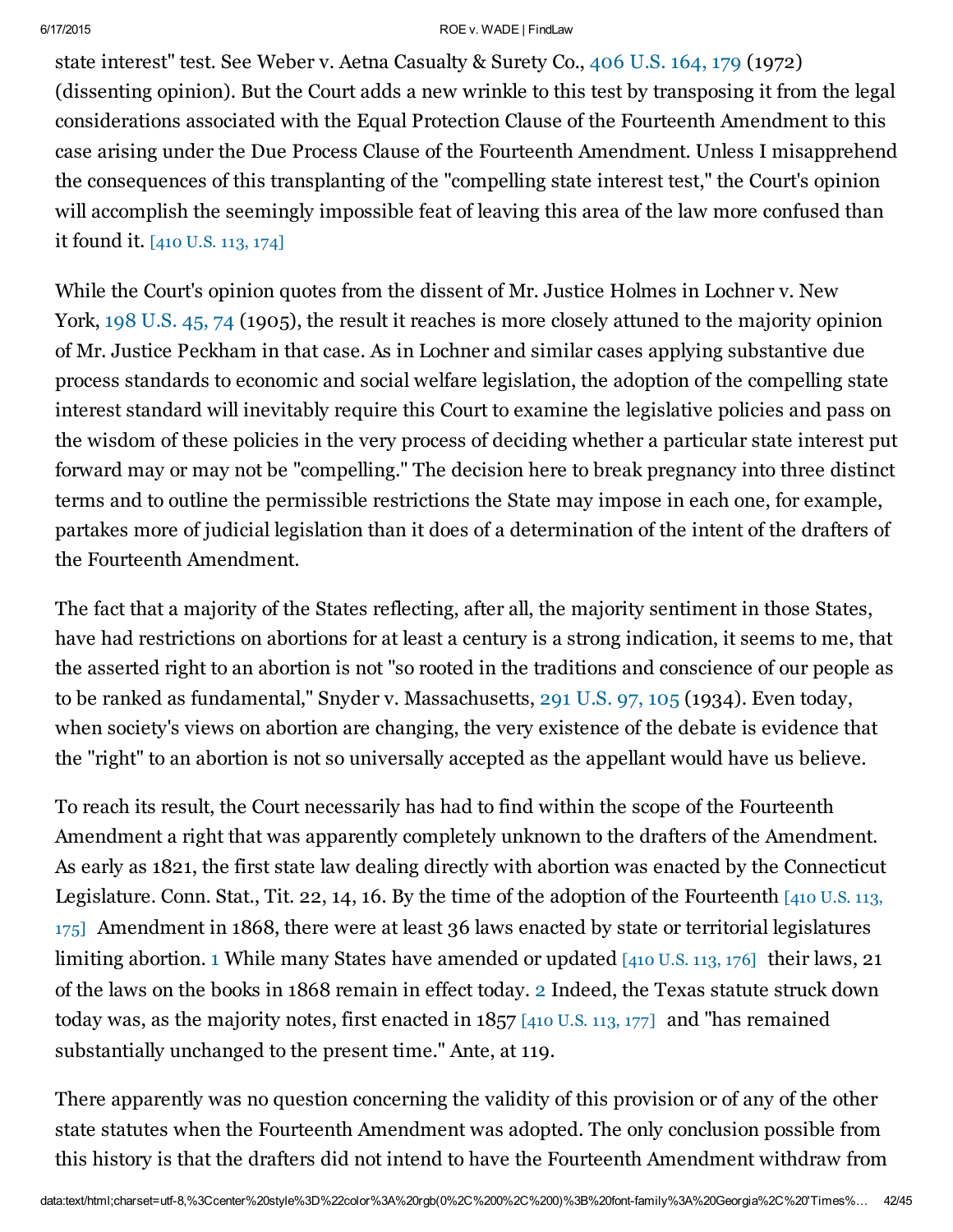the States the power to legislate with respect to this matter.

## III

Even if one were to agree that the case that the Court decides were here, and that the enunciation of the substantive constitutional law in the Court's opinion were proper, the actual disposition of the case by the Court is still difficult to justify. The Texas statute is struck down in toto, even though the Court apparently concedes that at later periods of pregnancy Texas might impose these selfsame statutory limitations on abortion. My understanding of past practice is that a statute found [410 U.S. 113, 178] to be invalid as applied to a particular plaintiff, but not unconstitutional as a whole, is not simply "struck down" but is, instead, declared unconstitutional as applied to the fact situation before the Court. Yick Wo v. Hopkins, 118 [U.S.](http://caselaw.findlaw.com/us-supreme-court/118/356.html) 356 (1886); Street v. New York, 394 [U.S.](http://caselaw.findlaw.com/us-supreme-court/394/576.html) 576 (1969).

For all of the foregoing reasons, I respectfully dissent.

[ [Footnote](http://caselaw.findlaw.com/us-supreme-court/410/113.html#tt1) 1 ] Jurisdictions having enacted abortion laws prior to the adoption of the Fourteenth Amendment in 1868:

1. Alabama - Ala. Acts, c. 6, 2 (1840).

2. Arizona - Howell Code, c. 10, 45 (1865).

3. Arkansas Ark. Rev. Stat., c. 44, div. III, Art. II, 6 (1838).

4. California - Cal. Sess. Laws, c. 99, 45, p. 233 (1849-1850).

5. Colorado (Terr.) - Colo. Gen. Laws of Terr. of Colo., 1st Sess., 42, pp. 296-297 (1861).

6. Connecticut Conn. Stat., Tit. 20, 14, 16 (1821). By 1868, this statute had been replaced by another abortion law. Conn. Pub. Acts, c. 71, 1, 2, p. 65 (1860).

7. Florida Fla. Acts 1st Sess., c. 1637, subc. 3, 10, 11, subc. 8, 9, 10, 11 (1868), as amended, now Fla. Stat. Ann. 782.09, 782.10, 797.01, 797.02, 782.16 (1965).

8. Georgia - Ga. Pen. Code, 4th Div., 20 (1833).

9. Kingdom of Hawaii Hawaii Pen. Code, c. 12, 1, 2, 3 (1850).

10. Idaho (Terr.) Idaho (Terr.) Laws, Crimes and Punishments 33, 34, 42, pp. 441, 443 (1863).

11. Illinois Ill. Rev. Criminal Code 40, 41, 46, pp. 130, 131 (1827). By 1868, this statute had been replaced by a subsequent enactment. Ill. Pub. Laws 1, 2, 3, p. 89 (1867).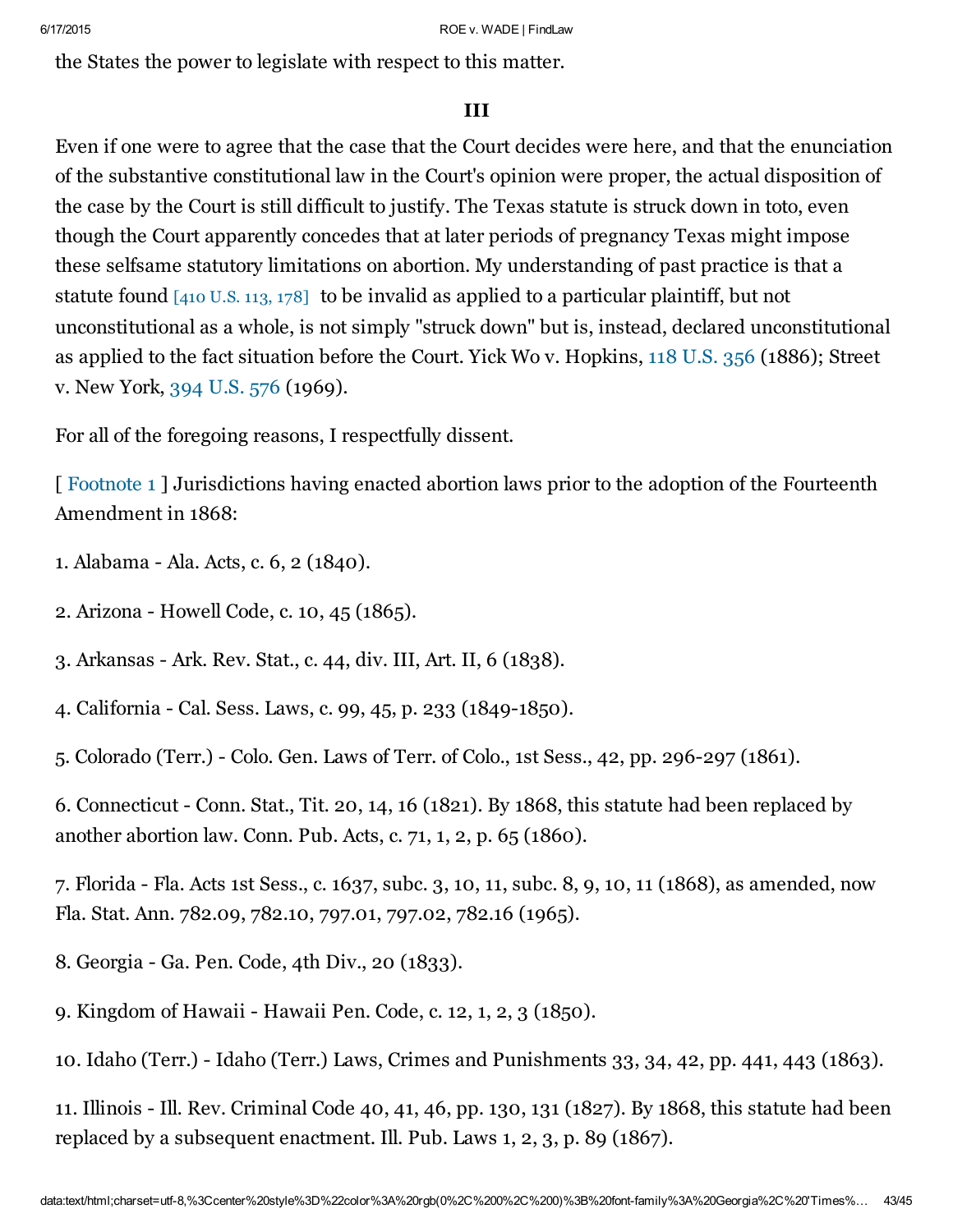12. Indiana - Ind. Rev. Stat. 1, 3, p. 224 (1838). By 1868 this statute had been superseded by a subsequent enactment. Ind. Laws, c. LXXXI, 2 (1859).

13. Iowa (Terr.) Iowa (Terr.) Stat., 1st Legis., 1st Sess., 18, p. 145 (1838). By 1868, this statute had been superseded by a subsequent enactment. Iowa (Terr.) Rev. Stat., c. 49, 10, 13 (1843).

14. Kansas (Terr.) - Kan. (Terr.) Stat., c. 48, 9, 10, 39 (1855). By 1868, this statute had been superseded by a subsequent enactment. Kan. (Terr.) Laws, c. 28, 9, 10, 37 (1859).

- 15. Louisiana La. Rev. Stat., Crimes and Offenses 24, p. 138 (1856).
- 16. Maine Me. Rev. Stat., c. 160, 11, 12, 13, 14 (1840).
- 17. Maryland Md. Laws, c. 179, 2, p. 315 (1868).
- 18. Massachusetts Mass. Acts & Resolves, c. 27 (1845).
- 19. Michigan Mich. Rev. Stat., c. 153, 32, 33, 34, p. 662 (1846). [410 U.S. 113, 176] 20. Minnesota (Terr.) Minn. (Terr.) Rev. Stat., c. 100, 10, 11, p. 493 (1851).
- 21. Mississippi Miss. Code, c. 64, 8, 9, p. 958 (1848).
- 22. Missouri Mo. Rev. Stat., Art. II, 9, 10, 36, pp. 168, 172 (1835).
- 23. Montana (Terr.) Mont. (Terr.) Laws, Criminal Practice Acts 41, p. 184 (1864).
- 24. Nevada (Terr.) Nev. (Terr.) Laws, c. 28, 42, p. 63 (1861).
- 25. New Hampshire N. H. Laws, c. 743, 1, p. 708 (1848).
- 26. New Jersey N. J. Laws, p. 266 (1849).

27. New York - N. Y. Rev. Stat., pt. 4, c. 1, Tit. 2, 8, 9, pp. 12-13 (1828). By 1868, this statute had been superseded. N. Y. Laws, c. 260, 1-6, pp. 285-286 (1845); N. Y. Laws, c. 22, 1, p. 19 (1846).

- 28. Ohio Ohio Gen. Stat. 111 (1), 112 (2), p. 252 (1841).
- 29. Oregon Ore. Gen. Laws, Crim. Code, c. 43, 509, p. 528 (1845-1864).
- 30. Pennsylvania Pa. Laws No. 374, 87, 88, 89 (1860).
- 31. Texas Tex. Gen. Stat. Dig., c. VII, Arts. 531-536, p. 524 (Oldham & White 1859).

32. Vermont Vt. Acts No. 33, 1 (1846). By 1868, this statute had been amended. Vt. Acts No. 57, 1, 3 (1867).